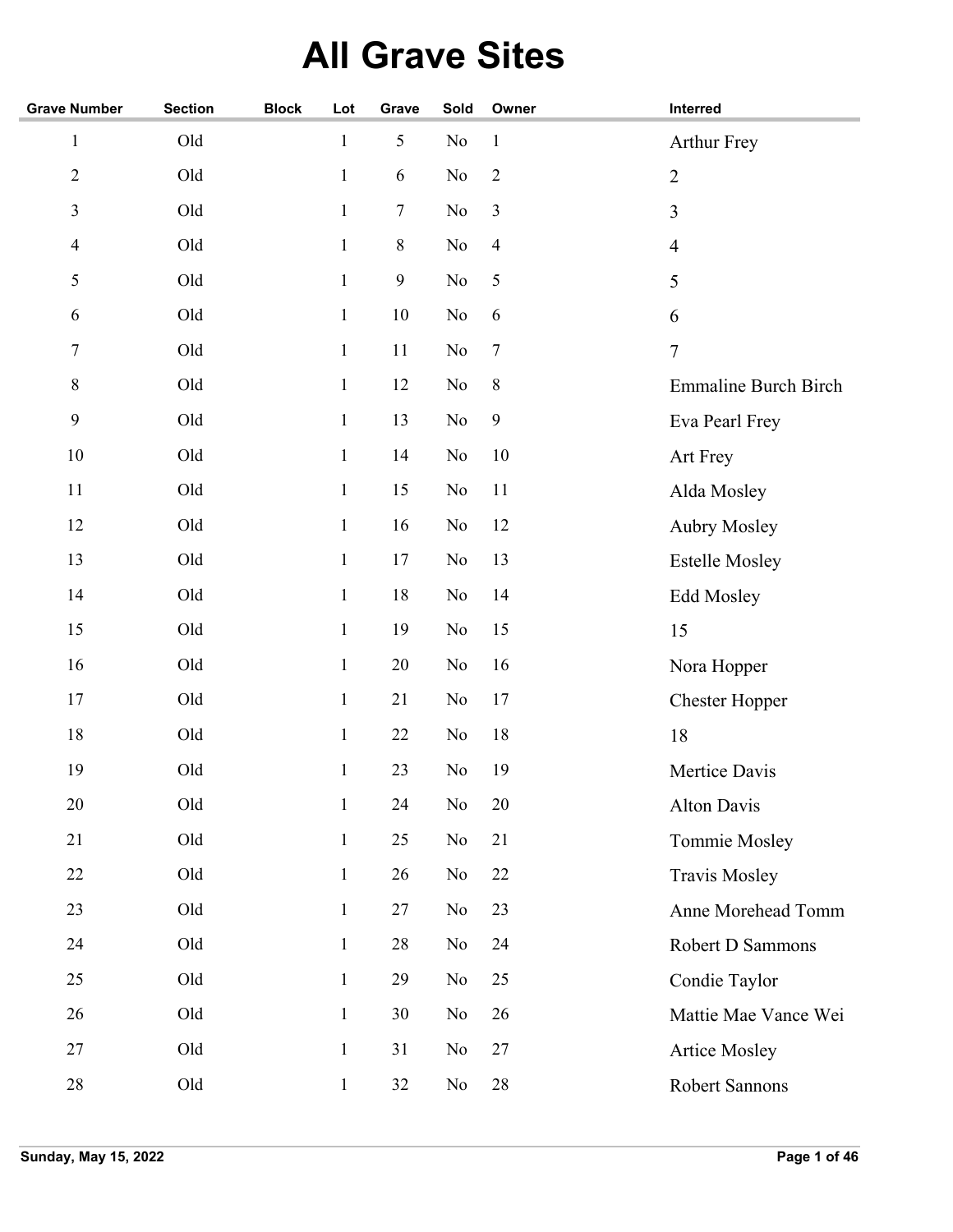| <b>Grave Number</b> | <b>Section</b> | <b>Block</b> | Lot          | Grave | Sold           | Owner | Interred                    |
|---------------------|----------------|--------------|--------------|-------|----------------|-------|-----------------------------|
| 29                  | Old            |              | $\mathbf{1}$ | 33    | No             | 29    | <b>Bessie Reid</b>          |
| 30                  | Old            |              | $\mathbf{1}$ | 34    | No             | 30    | Robert (Rob) Reid           |
| 31                  | Old            |              | $\mathbf{1}$ | 35    | No             | 31    | Charles Reid                |
| 32                  | Old            |              | $\mathbf{1}$ | 36    | No             | 32    | Reserved Willis             |
| 33                  | Old            |              | $\mathbf{1}$ | 37    | No             | 33    | 33                          |
| 34                  | Old            |              | $\mathbf{1}$ | 38    | No             | 34    | Linda Faye Starkey Wil      |
| 35                  | Old            |              | $\mathbf{1}$ | 39    | No             | 35    | Edward Bryan Willis         |
| 36                  | Old            |              | $\mathbf{1}$ | 40    | No             | 36    | Child related to Walter     |
| 37                  | Old            |              | $\mathbf{1}$ | 41    | No             | 37    | Carline Woody Reserve       |
| 38                  | Old            |              | $\mathbf{1}$ | 42    | No             | 38    | Cecile Franklin             |
| 39                  | Old            |              | $\mathbf{1}$ | 43    | No             | 39    | George H Franklin           |
| 40                  | Old            |              | $\mathbf{1}$ | 44    | No             | 40    | <b>Reserved Wells</b>       |
| 41                  | Old            |              | $\mathbf{1}$ | 45    | No             | 41    | Carl B Wells                |
| 42                  | Old            |              | $\mathbf{1}$ | 46    | No             | 42    | Iva Wells                   |
| 43                  | Old            |              | $\mathbf{1}$ | 47    | No             | 43    | Arledge V Wells             |
| 44                  | Old            |              | $\mathbf{1}$ | 48    | No             | 44    | William Ray Wells           |
| 45                  | Old            |              | $\mathbf{1}$ | 49    | No             | 45    | 45                          |
| 46                  | Old            |              | $\mathbf{1}$ | 50    | No             | 46    | Richard Larue Wallace       |
| 47                  | Old            |              | $\mathbf{1}$ | 51    | No             | 47    | Effie Wallace               |
| 48                  | Old            |              | $\mathbf{1}$ | 52    | N <sub>o</sub> | 48    | 48                          |
| 49                  | Old            |              | $\mathbf{1}$ | 53    | No             | 49    | Barbara McGlynn Gain        |
| 50                  | Old            |              | $\mathbf{1}$ | 54    | N <sub>o</sub> | 50    | <b>Michael Steve Gaines</b> |
| 51                  | Old            |              | $\mathbf{1}$ | 55    | No             | 51    | Mildred Gaines              |
| 52                  | Old            |              | $\mathbf{1}$ | 56    | No             | 52    | George Shelby Gaines        |
| 53                  | Old            |              | $\mathbf{1}$ | 57    | No             | 53    | <b>Reserved Gaines</b>      |
| 54                  | Old            |              | $\mathbf{1}$ | 58    | No             | 54    | <b>Reserved Gaines</b>      |
| 55                  | Old            |              | $\mathbf{1}$ | 59    | No             | 55    | Lanna Reserved Murdo        |
| 56                  | Old            |              | $\mathbf{1}$ | 60    | N <sub>o</sub> | 56    | Reserved Murdock            |
| 57                  | Old            |              | $\mathbf{1}$ | 61    | No             | 57    | Reserved Murdock            |
| 58                  | Old            |              | $\mathbf{1}$ | 62    | N <sub>o</sub> | 58    | Reserved Murdock            |
| 59                  | Old            |              | $\mathbf{1}$ | 63    | No             | 59    | Reserved Murdock            |
|                     |                |              |              |       |                |       |                             |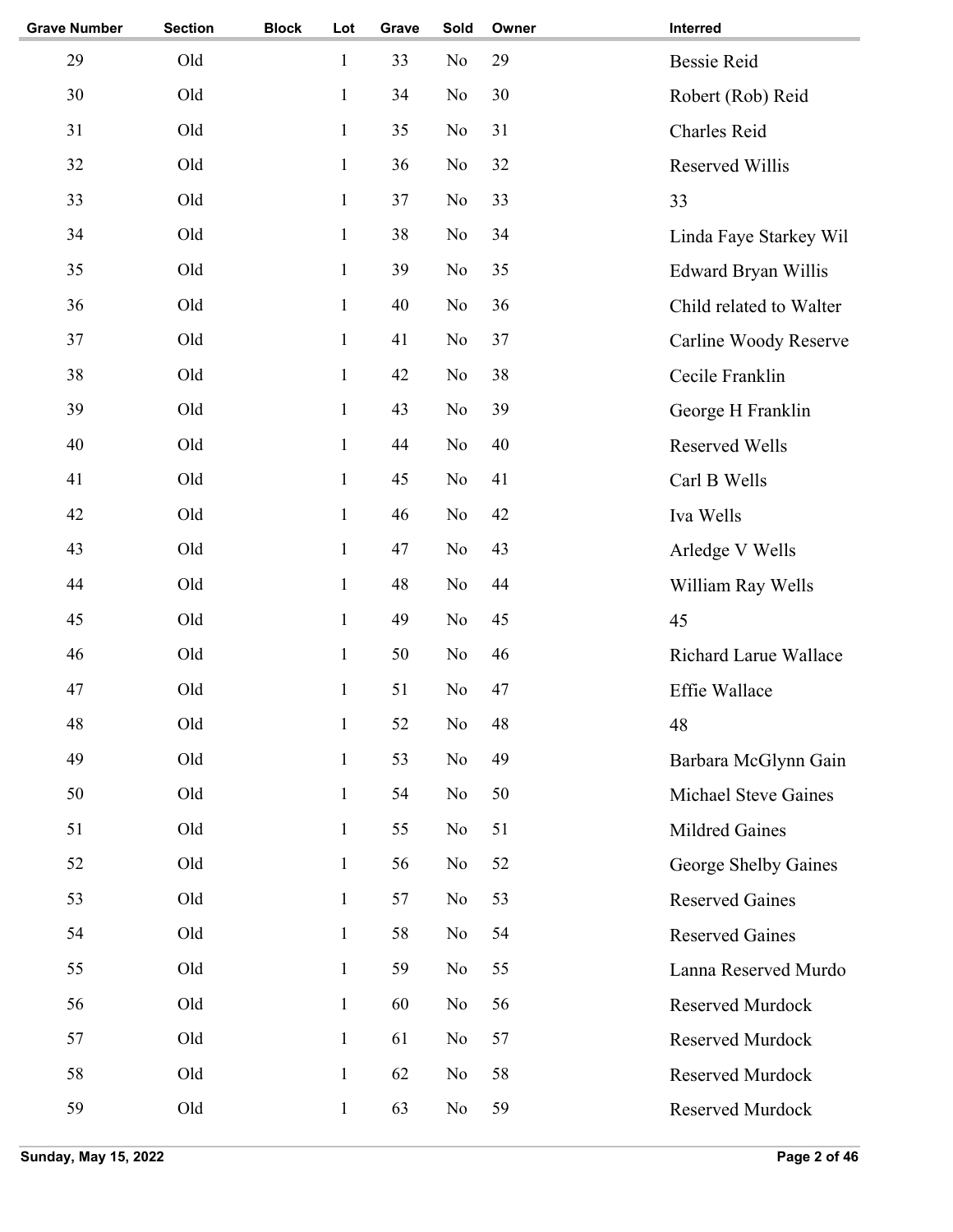| <b>Grave Number</b> | <b>Section</b> | <b>Block</b> | Lot            | Grave            | Sold     | Owner  | Interred                 |
|---------------------|----------------|--------------|----------------|------------------|----------|--------|--------------------------|
| 60                  | Old            |              | $\mathbf{1}$   | 64               | No       | 60     | G N (Buddie) Rodesney    |
| 61                  | Old            |              | $\mathbf{1}$   | 65               | No       | 61     | Aneta Ethel Reserved R   |
| 62                  | Old            |              | $\mathbf{1}$   | 66               | No       | 62     | Ethel Killion            |
| 63                  | Old            |              | $\mathbf{1}$   | 67               | No       | 63     | 63                       |
| 64                  | Old            |              | $\mathbf{2}$   | $\overline{4}$   | No       | 64     | Reserved Harrington      |
| 65                  | Old            |              | $\mathbf{2}$   | 5                | No       | 65     | <b>Reserved Breeding</b> |
| 66                  | Old            |              | $\overline{2}$ | 6                | No       | 66     | Joseph Breeding          |
| 67                  | Old            |              | $\sqrt{2}$     | $\boldsymbol{7}$ | No       | 67     | Maggie Breeding          |
| 68                  | Old            |              | $\overline{2}$ | $8\,$            | No       | 68     | Milton Breeding          |
| 69                  | Old            |              | $\mathbf{2}$   | 9                | No       | 69     | Danial Reserved Reede    |
| $70\,$              | Old            |              | $\overline{2}$ | 10               | No       | $70\,$ | Danial Reserved Reede    |
| 71                  | Old            |              | $\mathbf{2}$   | 11               | No       | 71     | 71                       |
| 72                  | Old            |              | $\overline{2}$ | 12               | No       | 72     | Joe H Lively             |
| 73                  | Old            |              | $\mathbf{2}$   | 13               | No       | 73     | <b>Bobbie J Wells</b>    |
| 74                  | Old            |              | $\overline{2}$ | 14               | No       | 74     | <b>Bobby Wells</b>       |
| 75                  | Old            |              | $\sqrt{2}$     | 15               | No       | 75     | Marshall D. Mosley       |
| 76                  | Old            |              | $\overline{2}$ | 16               | No       | 76     | 76                       |
| 77                  | Old            |              | $\overline{2}$ | 17               | No       | 77     | Vera E Callaway          |
| 78                  | Old            |              | $\overline{2}$ | 18               | No       | 78     | G C Callaway             |
| 79                  | Old            |              | $\sqrt{2}$     | 19               | $\rm No$ | 79     | Norma Roscoe             |
| 80                  | Old            |              | $\overline{2}$ | 20               | No       | $80\,$ | 80                       |
| 81                  | Old            |              | $\overline{2}$ | 21               | No       | 81     | Horace Shipper           |
| 82                  | Old            |              | $\overline{2}$ | 22               | No       | 82     | 82                       |
| 83                  | Old            |              | $\mathbf{2}$   | 23               | No       | 83     | 83                       |
| 84                  | Old            |              | $\overline{2}$ | 24               | No       | 84     | 84                       |
| 85                  | Old            |              | $\sqrt{2}$     | 25               | No       | 85     | Linda Mosley Reserved    |
| 86                  | Old            |              | $\mathbf{2}$   | 26               | No       | 86     | Larry Milbert Rowland    |
| 87                  | Old            |              | $\mathbf{2}$   | 27               | No       | 87     | 87                       |
| 88                  | Old            |              | $\mathbf{2}$   | 28               | No       | $88\,$ | Mattie Lou Murdock       |
| 89                  | Old            |              | $\mathbf{2}$   | 29               | No       | 89     | W Carl Murdock           |
| 90                  | Old            |              | $\overline{2}$ | 30               | No       | 90     | 90                       |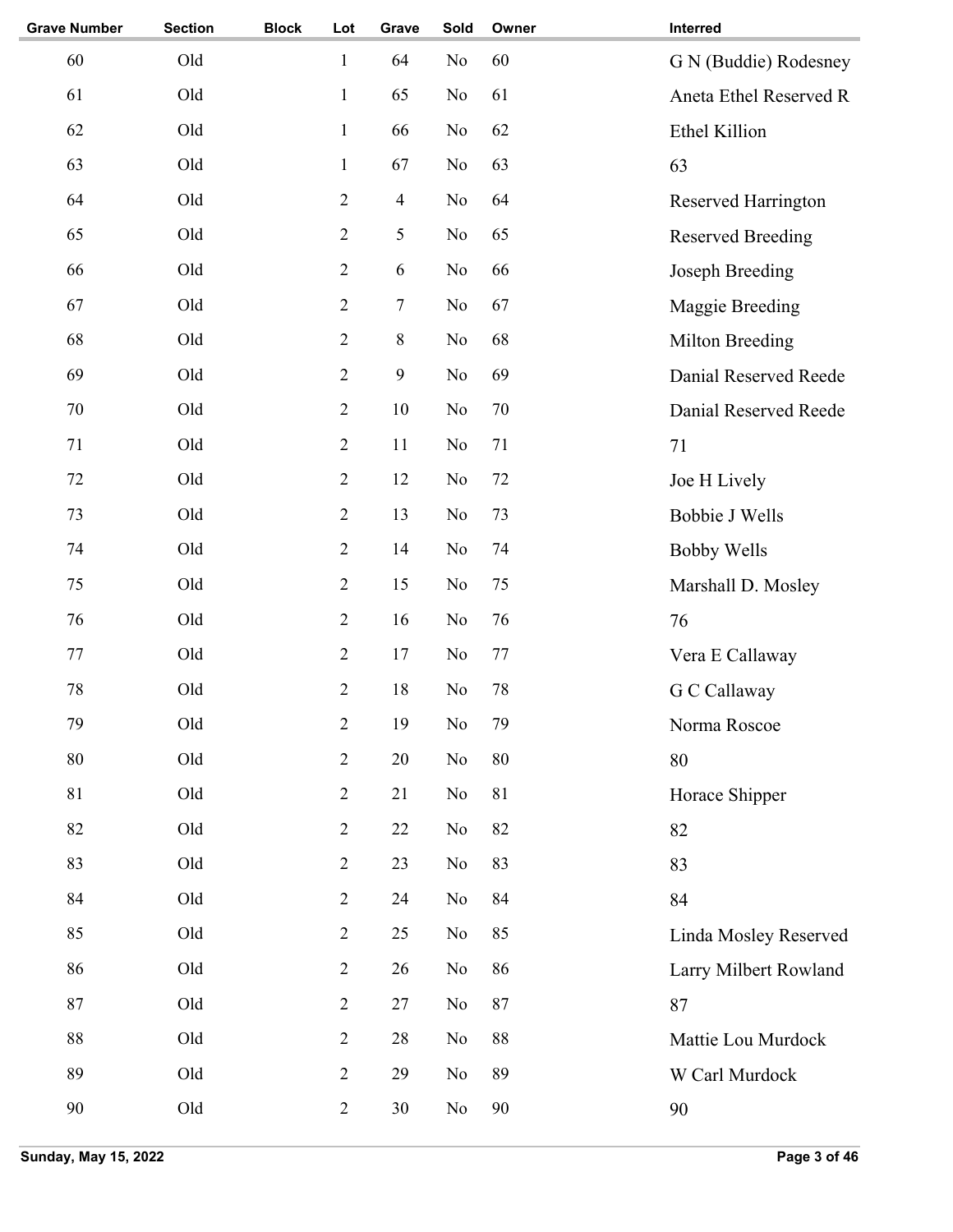| <b>Grave Number</b> | <b>Section</b> | <b>Block</b> | Lot            | Grave | Sold           | Owner | Interred               |
|---------------------|----------------|--------------|----------------|-------|----------------|-------|------------------------|
| 91                  | Old            |              | $\sqrt{2}$     | 31    | No             | 91    | 91                     |
| 92                  | Old            |              | $\sqrt{2}$     | 32    | No             | 92    | 92                     |
| 93                  | Old            |              | $\sqrt{2}$     | 33    | No             | 93    | 93                     |
| 94                  | Old            |              | $\sqrt{2}$     | 34    | No             | 94    | 94                     |
| 95                  | Old            |              | $\sqrt{2}$     | 35    | No             | 95    | 95                     |
| 96                  | Old            |              | $\sqrt{2}$     | 36    | No             | 96    | 96                     |
| 97                  | Old            |              | $\overline{2}$ | 37    | No             | 97    | 97                     |
| 98                  | Old            |              | $\sqrt{2}$     | 38    | No             | 98    | 98                     |
| 99                  | Old            |              | $\sqrt{2}$     | 39    | No             | 99    | 99                     |
| 100                 | Old            |              | $\sqrt{2}$     | 40    | No             | 100   | 100                    |
| 101                 | Old            |              | $\sqrt{2}$     | 41    | N <sub>o</sub> | 101   | 101                    |
| 102                 | Old            |              | $\sqrt{2}$     | 42    | No             | 102   | 102                    |
| 103                 | Old            |              | $\sqrt{2}$     | 43    | No             | 103   | 103                    |
| 104                 | Old            |              | $\overline{2}$ | 44    | No             | 104   | Reserved Owens         |
| 105                 | Old            |              | $\overline{2}$ | 45    | No             | 105   | Reserved Owens         |
| 106                 | Old            |              | $\overline{2}$ | 46    | No             | 106   | Reserved Owens         |
| 107                 | Old            |              | $\overline{2}$ | 47    | No             | 107   | Reserved Owens         |
| 108                 | Old            |              | $\overline{2}$ | 48    | No             | 108   | <b>Reserved Owens</b>  |
| 109                 | Old            |              | $\sqrt{2}$     | 49    | No             | 109   | <b>Reserved Owens</b>  |
| 110                 | Old            |              | $\overline{2}$ | 50    | No             | 110   | <b>Reserved Owens</b>  |
| 111                 | Old            |              | $\sqrt{2}$     | 51    | No             | 111   | Reserved Owens         |
| 112                 | Old            |              | $\sqrt{2}$     | 52    | No             | 112   | <b>Reserved Gaines</b> |
| 113                 | Old            |              | $\sqrt{2}$     | 53    | No             | 113   | Patricia M Hutchinson  |
| 114                 | Old            |              | $\sqrt{2}$     | 54    | No             | 114   | Maybell Murdock        |
| 115                 | Old            |              | $\sqrt{2}$     | 55    | No             | 115   | Arthur Lee (Shug) Mur  |
| 116                 | Old            |              | $\sqrt{2}$     | 56    | No             | 116   | Joyce Murdock          |
| 117                 | Old            |              | $\sqrt{2}$     | 57    | No             | 117   | A G (Cookie) Murdock   |
| 118                 | Old            |              | $\sqrt{2}$     | 58    | No             | 118   | 118                    |
| 119                 | Old            |              | $\sqrt{2}$     | 59    | No             | 119   | Jones Reserved Jenning |
| 120                 | Old            |              | $\sqrt{2}$     | 60    | No             | 120   | Jan Reserved Jennings  |
| 121                 | Old            |              | $\sqrt{2}$     | 61    | No             | 121   | A Eldridge (Buddy) Kil |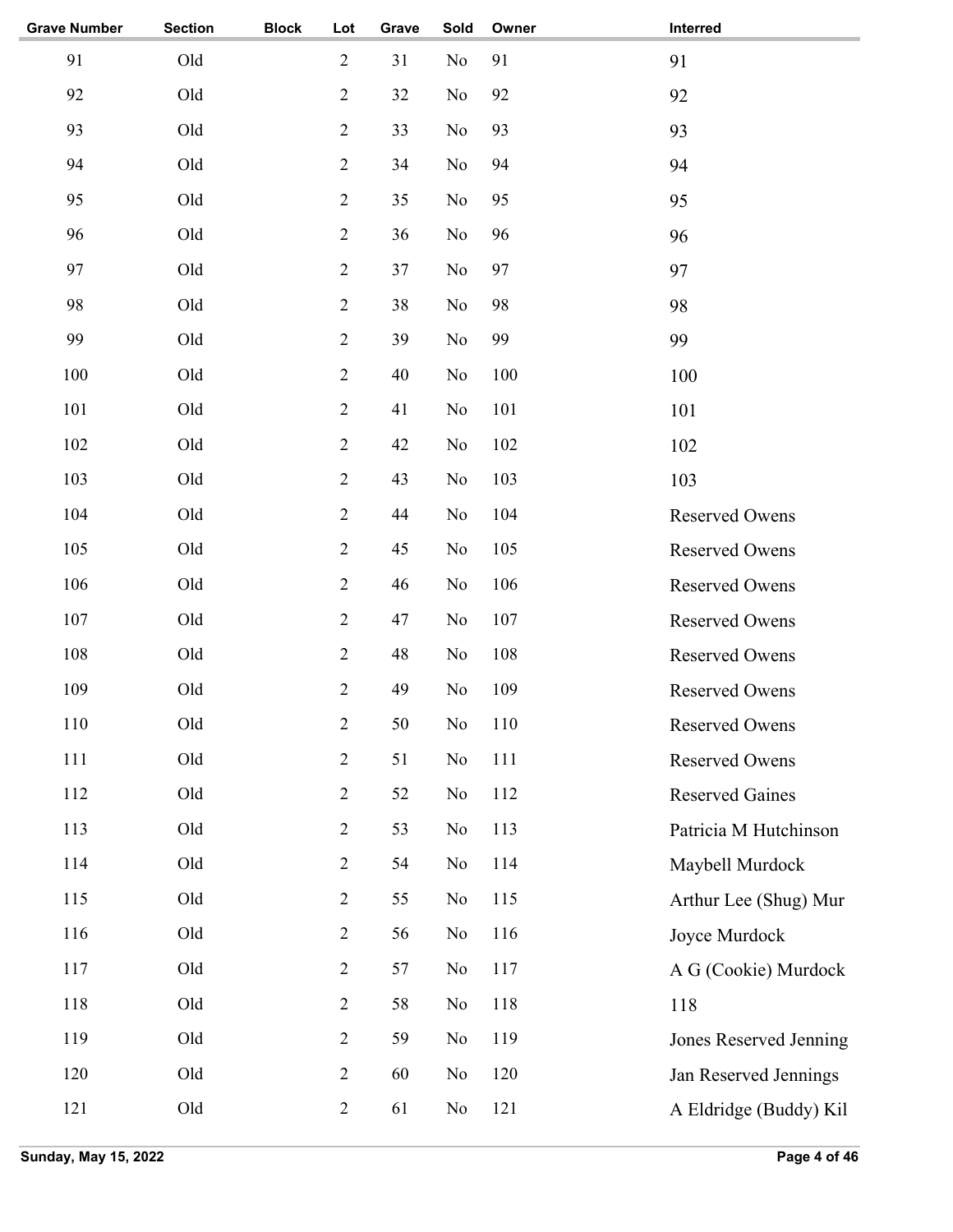| <b>Grave Number</b> | <b>Section</b> | <b>Block</b> | Lot                     | Grave                   | Sold           | Owner | Interred                     |
|---------------------|----------------|--------------|-------------------------|-------------------------|----------------|-------|------------------------------|
| 122                 | Old            |              | $\sqrt{2}$              | 62                      | N <sub>o</sub> | 122   | Ruby Killion                 |
| 123                 | Old            |              | $\sqrt{2}$              | 63                      | N <sub>o</sub> | 123   | Linda Nell Lambright         |
| 124                 | Old            |              | $\sqrt{2}$              | 64                      | No             | 124   | Norman West Reserved         |
| 125                 | Old            |              | $\sqrt{2}$              | 65                      | N <sub>o</sub> | 125   | 125                          |
| 126                 | Old            |              | $\sqrt{2}$              | 66                      | N <sub>o</sub> | 126   | John Weldon Easley           |
| 127                 | Old            |              | $\sqrt{2}$              | 67                      | N <sub>o</sub> | 127   | 127                          |
| 128                 | Old            |              | $\mathfrak{Z}$          | $\,1$                   | No             | 128   | 128                          |
| 129                 | Old            |              | $\mathfrak{Z}$          | $\overline{2}$          | N <sub>o</sub> | 129   | 129                          |
| 130                 | Old            |              | $\mathfrak{Z}$          | $\mathfrak{Z}$          | N <sub>o</sub> | 130   | 130                          |
| 131                 | Old            |              | $\mathfrak{Z}$          | $\overline{\mathbf{4}}$ | N <sub>o</sub> | 131   | 131                          |
| 132                 | Old            |              | $\mathfrak{Z}$          | 5                       | No             | 132   | 132                          |
| 133                 | Old            |              | $\mathfrak{Z}$          | $\sqrt{6}$              | N <sub>o</sub> | 133   | 133                          |
| 134                 | Old            |              | $\mathfrak{Z}$          | $\tau$                  | N <sub>o</sub> | 134   | <b>Irene Bennett Easley</b>  |
| 135                 | Old            |              | $\overline{\mathbf{3}}$ | $\,$ 8 $\,$             | N <sub>o</sub> | 135   | 135                          |
| 136                 | Old            |              | $\overline{\mathbf{3}}$ | 9                       | N <sub>o</sub> | 136   | 136                          |
| 137                 | Old            |              | $\mathfrak{Z}$          | 10                      | N <sub>o</sub> | 137   | 137                          |
| 138                 | Old            |              | $\mathfrak{Z}$          | 11                      | No             | 138   | 138                          |
| 139                 | Old            |              | $\mathfrak{Z}$          | 12                      | No             | 139   | 139                          |
| 140                 | Old            |              | $\mathfrak{Z}$          | 13                      | No             | 140   | Madie Mosley                 |
| 141                 | Old            |              | 3                       | 14                      | No             | 141   | <b>Ben Mosley</b>            |
| 142                 | Old            |              | $\mathfrak{Z}$          | 15                      | No             | 142   | <b>Violet Mosley Sanders</b> |
| 143                 | Old            |              | 3                       | 16                      | No             | 143   | 143                          |
| 144                 | Old            |              | 3                       | 17                      | No             | 144   | J M (Pat) Little             |
| 145                 | Old            |              | 3                       | 18                      | No             | 145   | I V Campbell Little          |
| 146                 | Old            |              | 3                       | 19                      | No             | 146   | <b>Beatrice May Davis</b>    |
| 147                 | Old            |              | $\mathfrak{Z}$          | 20                      | No             | 147   | 147                          |
| 148                 | Old            |              | $\mathfrak{Z}$          | 21                      | No             | 148   | Leona Lively Morehead        |
| 149                 | Old            |              | $\mathfrak{Z}$          | 22                      | No             | 149   | Juther Morehead              |
| 150                 | Old            |              | $\mathfrak{Z}$          | 23                      | No             | 150   | Jennifer Reserved Rowl       |
| 151                 | Old            |              | $\mathfrak{Z}$          | 24                      | No             | 151   | <b>Ben Reserved Rowland</b>  |
| 152                 | Old            |              | $\mathfrak{Z}$          | 25                      | No             | 152   | <b>Billie Nell Burkett</b>   |
|                     |                |              |                         |                         |                |       |                              |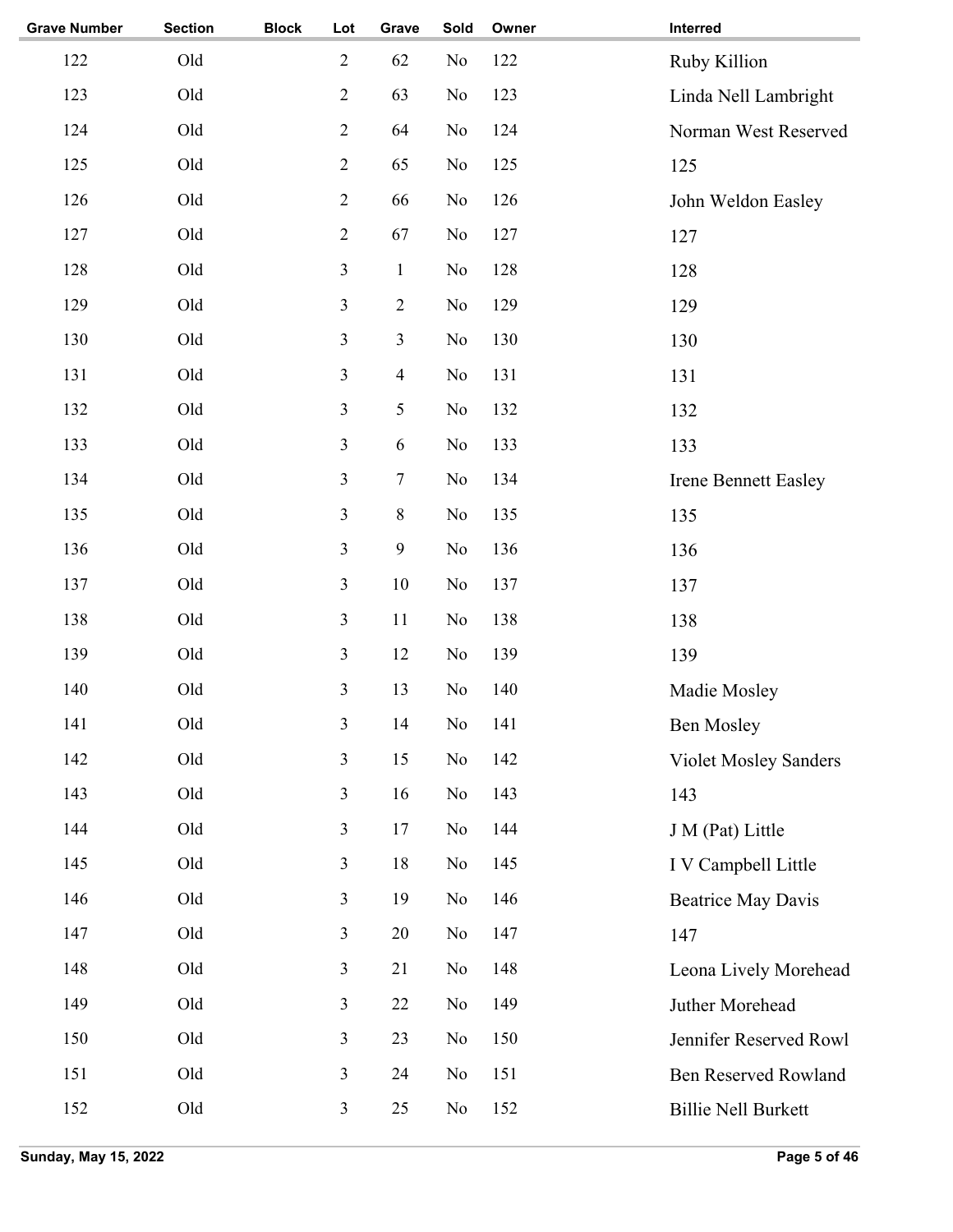| <b>Grave Number</b> | <b>Section</b> | <b>Block</b> | Lot            | Grave | Sold           | Owner | Interred                  |
|---------------------|----------------|--------------|----------------|-------|----------------|-------|---------------------------|
| 153                 | Old            |              | 3              | 26    | N <sub>o</sub> | 153   | Tommy Burnett             |
| 154                 | Old            |              | 3              | 27    | No             | 154   | <b>Bonnie Kate Neal</b>   |
| 155                 | Old            |              | 3              | 28    | No             | 155   | J W (Joe) Neal            |
| 156                 | Old            |              | 3              | 29    | No             | 156   | Cresa Lucille Herod       |
| 157                 | Old            |              | 3              | 30    | N <sub>o</sub> | 157   | Henry Newton Herod        |
| 158                 | Old            |              | 3              | 31    | N <sub>o</sub> | 158   | 158                       |
| 159                 | Old            |              | 3              | 32    | No             | 159   | 159                       |
| 160                 | Old            |              | 3              | 33    | N <sub>o</sub> | 160   | Reserved Salmon           |
| 161                 | Old            |              | 3              | 34    | N <sub>o</sub> | 161   | Reserved Salmon           |
| 162                 | Old            |              | 3              | 35    | N <sub>o</sub> | 162   | <b>Steve G Salmon</b>     |
| 163                 | Old            |              | $\overline{3}$ | 36    | N <sub>o</sub> | 163   | Hilda Thorton Reserved    |
| 164                 | Old            |              | 3              | 37    | No             | 164   | Walter Alvin Salmon       |
| 165                 | Old            |              | 3              | 38    | N <sub>o</sub> | 165   | 165                       |
| 166                 | Old            |              | 3              | 39    | No             | 166   | <b>Birdie Rice Salmon</b> |
| 167                 | Old            |              | $\overline{3}$ | 40    | N <sub>o</sub> | 167   | <b>Bobby Gene Wells</b>   |
| 168                 | Old            |              | $\overline{3}$ | 41    | N <sub>o</sub> | 168   | Trino Reserved Treadw     |
| 169                 | Old            |              | 3              | 42    | N <sub>o</sub> | 169   | Mike Treadwell            |
| 170                 | Old            |              | 3              | 43    | No             | 170   | 170                       |
| 171                 | Old            |              | 3              | 44    | No             | 171   | Martha Ann Lasiter        |
| 172                 | Old            |              | 3              | 45    | $\rm No$       | 172   | L N (Rev.) Lasiter        |
| 173                 | Old            |              | 3              | 46    | No             | 173   | Loyal Lasiter             |
| 174                 | Old            |              | $\overline{3}$ | 47    | No             | 174   | Ella Gaines Starkey       |
| 175                 | Old            |              | $\mathfrak{Z}$ | 48    | N <sub>0</sub> | 175   | Hubbard (Hub) Starkey     |
| 176                 | Old            |              | $\overline{3}$ | 49    | N <sub>o</sub> | 176   | Maggie Joe Vance          |
| 177                 | Old            |              | 3              | 50    | No             | 177   | Frank Vance               |
| 178                 | Old            |              | 3              | 51    | No             | 178   | Elva Jo Reserved Porter   |
| 179                 | Old            |              | $\overline{3}$ | 52    | No             | 179   | Gene Alan Porter          |
| 180                 | Old            |              | 3              | 53    | No             | 180   | Grace D Porter            |
| 181                 | Old            |              | 3              | 54    | No             | 181   | <b>Bernice J Porter</b>   |
| 182                 | Old            |              | 3              | 55    | No             | 182   | Margie LaVon Ledbette     |
| 183                 | Old            |              | $\mathfrak{Z}$ | 56    | N <sub>0</sub> | 183   | Ollie I Ledbetter         |
|                     |                |              |                |       |                |       |                           |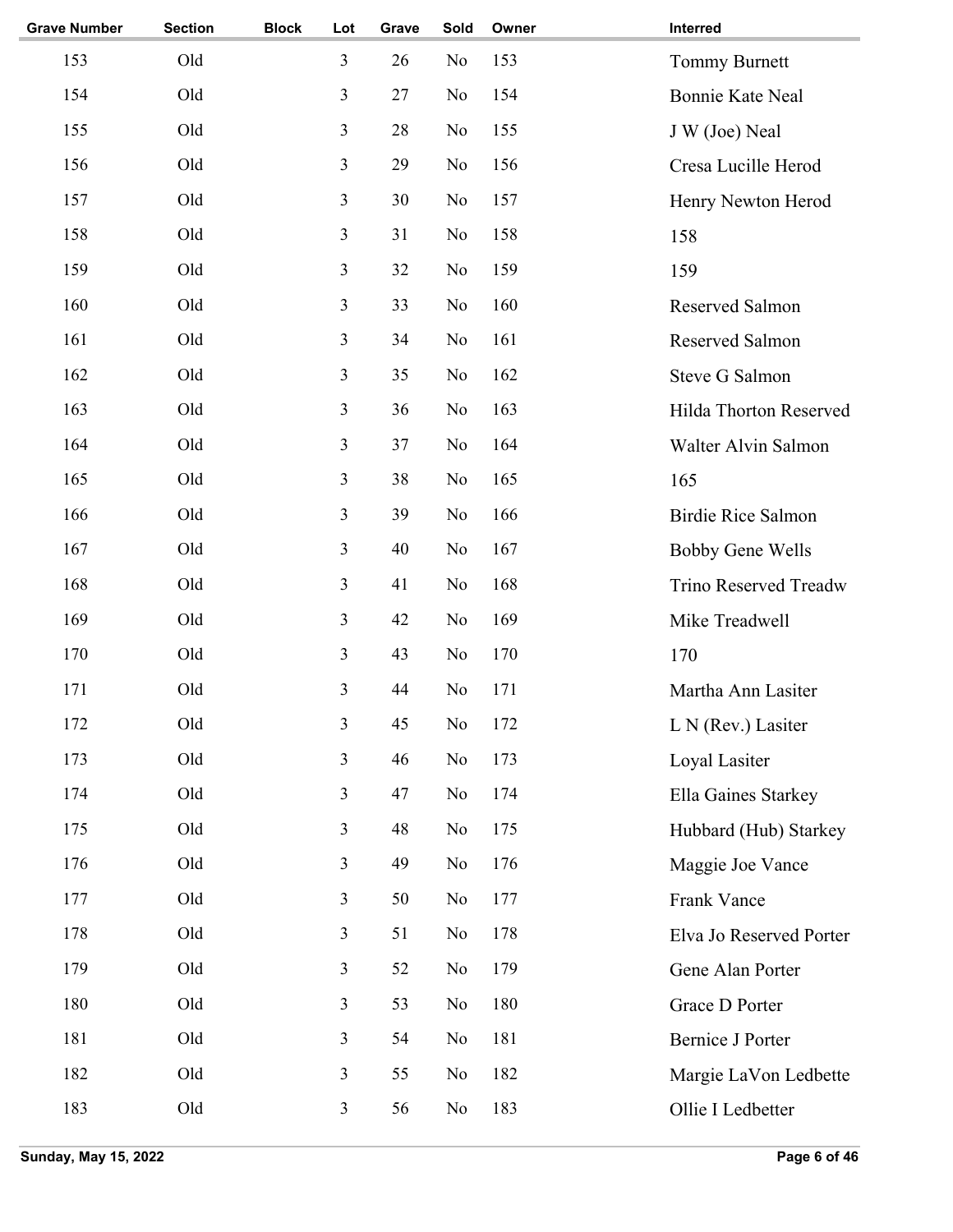| <b>Grave Number</b> | <b>Section</b> | <b>Block</b> | Lot            | Grave          | Sold           | Owner | Interred                      |
|---------------------|----------------|--------------|----------------|----------------|----------------|-------|-------------------------------|
| 184                 | Old            |              | 3              | 57             | No             | 184   | 184                           |
| 185                 | Old            |              | 3              | 58             | N <sub>o</sub> | 185   | Mattie A Neal                 |
| 186                 | Old            |              | 3              | 59             | No             | 186   | Tom E Neal                    |
| 187                 | Old            |              | 3              | 60             | N <sub>o</sub> | 187   | Carolyn Cooksey Reser         |
| 188                 | Old            |              | 3              | 61             | No             | 188   | <b>Bobby Wayne Reserved</b>   |
| 189                 | Old            |              | 3              | 62             | No             | 189   | Athal Killion Cooksey         |
| 190                 | Old            |              | 3              | 63             | No             | 190   | I D Cooksey                   |
| 191                 | Old            |              | 3              | 64             | No             | 191   | <b>Reserved Easley</b>        |
| 192                 | Old            |              | 3              | 65             | N <sub>o</sub> | 192   | <b>Reserved Easley</b>        |
| 193                 | Old            |              | 3              | 66             | N <sub>o</sub> | 193   | <b>Olrene Reserved Easley</b> |
| 194                 | Old            |              | 3              | 67             | N <sub>o</sub> | 194   | Archie Easley                 |
| 195                 | Old            |              | $\overline{4}$ | $\mathbf{1}$   | N <sub>o</sub> | 195   | Reserved Kent                 |
| 196                 | Old            |              | $\overline{4}$ | $\overline{2}$ | No             | 196   | Reserved Kent                 |
| 197                 | Old            |              | $\overline{4}$ | 3              | No             | 197   | Nelda Guice Reserved          |
| 198                 | Old            |              | $\overline{4}$ | $\overline{4}$ | N <sub>o</sub> | 198   | Henry Denton Kent             |
| 199                 | Old            |              | $\overline{4}$ | 5              | No             | 199   | 199                           |
| 200                 | Old            |              | $\overline{4}$ | 6              | No             | 200   | Ida Jewel Guice               |
| 201                 | Old            |              | $\overline{4}$ | 7              | N <sub>o</sub> | 201   | Derother O Guice              |
| 202                 | Old            |              | 4              | 8              | No             | 202   | Preston A Lively              |
| 203                 | Old            |              | 4              | 9              | $\rm No$       | 203   | Mirtie Leathewood Ca          |
| 204                 | Old            |              | $\overline{4}$ | 10             | N <sub>o</sub> | 204   | Ovie Dene Leatherwoo          |
| 205                 | Old            |              | $\overline{4}$ | 11             | N <sub>o</sub> | 205   | Effie Lea Parker              |
| 206                 | Old            |              | $\overline{4}$ | 12             | N <sub>o</sub> | 206   | Mary Leatherwood              |
| 207                 | Old            |              | $\overline{4}$ | 13             | N <sub>o</sub> | 207   | 207                           |
| 208                 | Old            |              | $\overline{4}$ | 14             | N <sub>o</sub> | 208   | Willie Ann Caskey             |
| 209                 | Old            |              | $\overline{4}$ | 15             | No             | 209   | 209                           |
| 210                 | Old            |              | $\overline{4}$ | 16             | No             | 210   | Prudie Wilbanks               |
| 211                 | Old            |              | $\overline{4}$ | 17             | No             | 211   | 211                           |
| 212                 | Old            |              | $\overline{4}$ | 18             | N <sub>o</sub> | 212   | 212                           |
| 213                 | Old            |              | $\overline{4}$ | 19             | N <sub>o</sub> | 213   | Minnie Ethel Starkey          |
| 214                 | Old            |              | $\overline{4}$ | $20\,$         | No             | 214   | W J Starkey                   |
|                     |                |              |                |                |                |       |                               |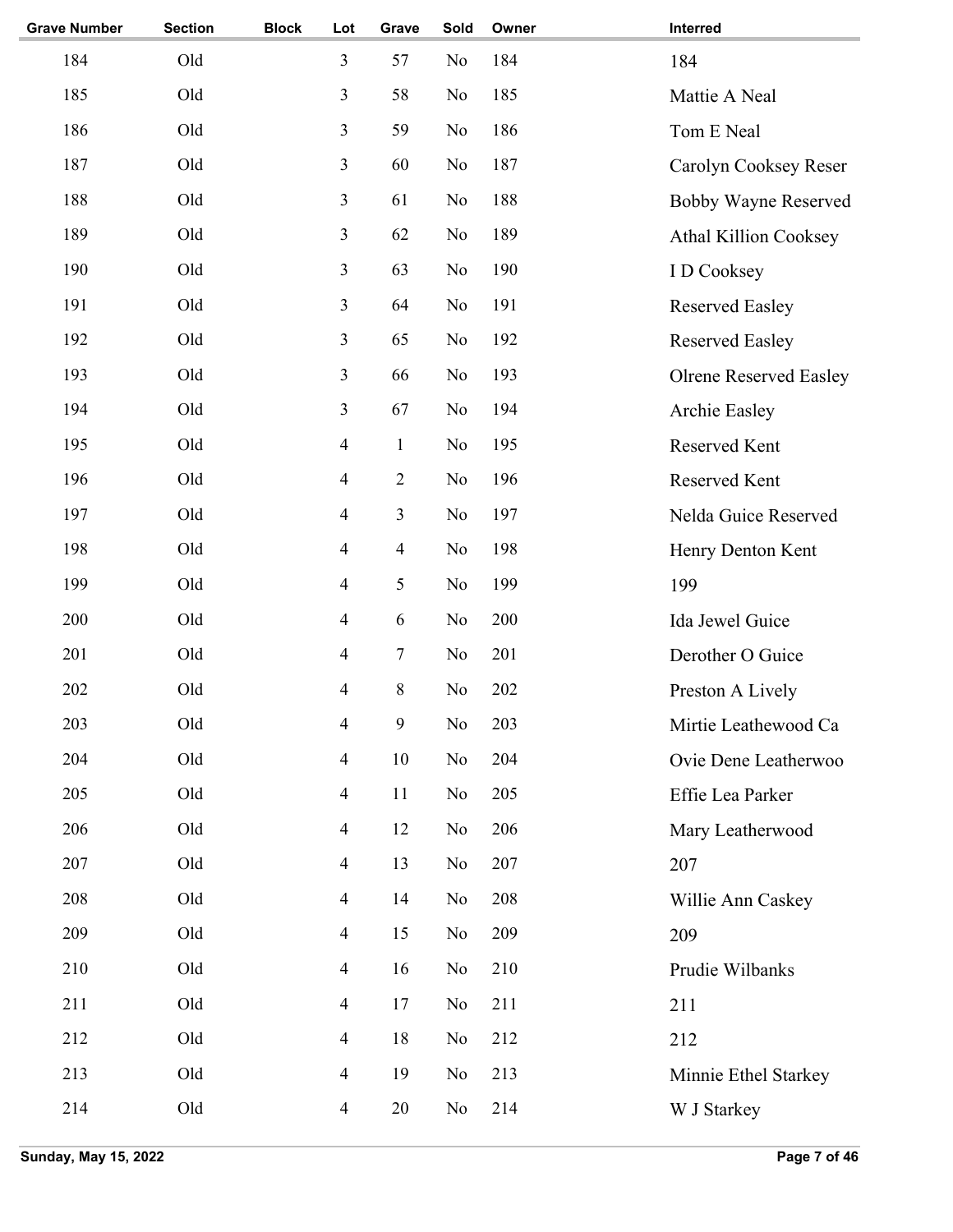| <b>Grave Number</b> | <b>Section</b> | <b>Block</b> | Lot            | Grave | Sold | Owner | Interred                     |
|---------------------|----------------|--------------|----------------|-------|------|-------|------------------------------|
| 215                 | Old            |              | $\overline{4}$ | 21    | No   | 215   | Gertrude Starkey             |
| 216                 | Old            |              | $\overline{4}$ | 22    | No   | 216   | Randolph Murchison St        |
| 217                 | Old            |              | $\overline{4}$ | 23    | No   | 217   | <b>Raymon Elliot Starkey</b> |
| 218                 | Old            |              | $\overline{4}$ | 24    | No   | 218   | Baby of Dan Herod            |
| 219                 | Old            |              | $\overline{4}$ | 25    | No   | 219   | Mary Lois Herod              |
| 220                 | Old            |              | $\overline{4}$ | 26    | No   | 220   | Devon Lewis Herod            |
| 221                 | Old            |              | $\overline{4}$ | 27    | No   | 221   | Della Gaines Herod           |
| 222                 | Old            |              | $\overline{4}$ | 28    | No   | 222   | Dan Herod                    |
| 223                 | Old            |              | $\overline{4}$ | 29    | No   | 223   | Mary A Herod                 |
| 224                 | Old            |              | $\overline{4}$ | 30    | No   | 224   | N S (Rev.) Herod             |
| 225                 | Old            |              | $\overline{4}$ | 31    | No   | 225   | Prudie Campbell              |
| 226                 | Old            |              | $\overline{4}$ | 32    | No   | 226   | 226                          |
| 227                 | Old            |              | $\overline{4}$ | 33    | No   | 227   | Frankie Campbell             |
| 228                 | Old            |              | $\overline{4}$ | 34    | No   | 228   | Tucker Campbell              |
| 229                 | Old            |              | $\overline{4}$ | 35    | No   | 229   | 229                          |
| 230                 | Old            |              | $\overline{4}$ | 36    | No   | 230   | Debbie Reserved Wells        |
| 231                 | Old            |              | $\overline{4}$ | 37    | No   | 231   | Mildred Reserved Ruhl        |
| 232                 | Old            |              | $\overline{4}$ | 38    | No   | 232   | <b>Billy Reserved Wells</b>  |
| 233                 | Old            |              | 4              | 39    | No   | 233   | Vora Wells                   |
| 234                 | Old            |              | $\overline{4}$ | 40    | No   | 234   | John R (Jinks) Wells         |
| 235                 | Old            |              | $\overline{4}$ | 41    | No   | 235   | <b>Infant Chaffin</b>        |
| 236                 | Old            |              | $\overline{4}$ | 42    | No   | 236   | Leota Chaffin                |
| 237                 | Old            |              | $\overline{4}$ | 43    | No   | 237   | Luna Chaffin                 |
| 238                 | Old            |              | $\overline{4}$ | 44    | No   | 238   | 238                          |
| 239                 | Old            |              | $\overline{4}$ | 45    | No   | 239   | Dolie Jackson Chaffin        |
| 240                 | Old            |              | $\overline{4}$ | 46    | No   | 240   | Walter Frank Chaffin         |
| 241                 | Old            |              | $\overline{4}$ | 47    | No   | 241   | 241                          |
| 242                 | Old            |              | $\overline{4}$ | 48    | No   | 242   | 242                          |
| 243                 | Old            |              | $\overline{4}$ | 49    | No   | 243   | Richard Larue Clewis         |
| 244                 | Old            |              | $\overline{4}$ | 50    | No   | 244   | Joel L. Clewis               |
| 245                 | Old            |              | $\overline{4}$ | 51    | No   | 245   | Flora Franklin               |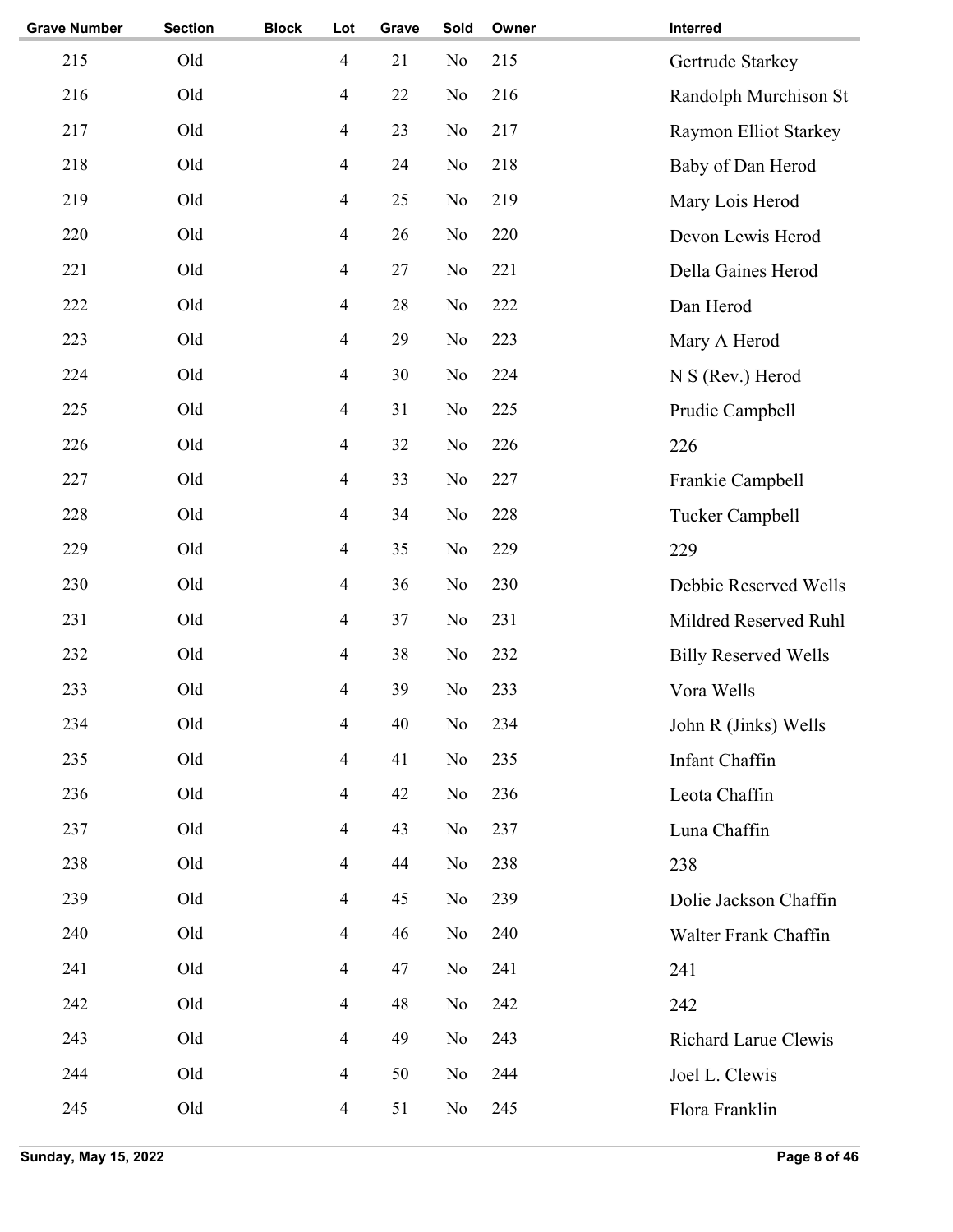| <b>Grave Number</b> | <b>Section</b> | <b>Block</b> | Lot            | Grave          | Sold | Owner | Interred                |
|---------------------|----------------|--------------|----------------|----------------|------|-------|-------------------------|
| 246                 | Old            |              | $\overline{4}$ | 52             | No   | 246   | John R (Jinks) Franklin |
| 247                 | Old            |              | $\overline{4}$ | 53             | No   | 247   | Harmon Neal             |
| 248                 | Old            |              | $\overline{4}$ | 54             | No   | 248   | Vester Neal             |
| 249                 | Old            |              | $\overline{4}$ | 55             | No   | 249   | Howard Chaffin          |
| 250                 | Old            |              | $\overline{4}$ | 56             | No   | 250   | Clara Bell Chaffin      |
| 251                 | Old            |              | $\overline{4}$ | 57             | No   | 251   | Jerry Lynn Chaffin      |
| 252                 | Old            |              | $\overline{4}$ | 58             | No   | 252   | Janice Assobrook        |
| 253                 | Old            |              | 4              | 59             | No   | 253   | Judy Reserved Rodesne   |
| 254                 | Old            |              | $\overline{4}$ | 60             | No   | 254   | M Reserved Rodesney     |
| 255                 | Old            |              | $\overline{4}$ | 61             | No   | 255   | James Edward Wallace    |
| 256                 | Old            |              | $\overline{4}$ | 62             | No   | 256   | Vera Killion Wallace    |
| 257                 | Old            |              | $\overline{4}$ | 63             | No   | 257   | James Killion           |
| 258                 | Old            |              | $\overline{4}$ | 64             | No   | 258   | <b>Reserved Easley</b>  |
| 259                 | Old            |              | $\overline{4}$ | 65             | No   | 259   | <b>Reserved Easley</b>  |
| 260                 | Old            |              | $\overline{4}$ | 66             | No   | 260   | Lillie Irene Easley     |
| 261                 | Old            |              | $\overline{4}$ | 67             | No   | 261   | Archie Reserved Easley  |
| 262                 | Old            |              | 5              | $\mathbf{1}$   | No   | 262   | Webb Salmon             |
| 263                 | Old            |              | 5              | $\sqrt{2}$     | No   | 263   | Nora A Campbell         |
| 264                 | Old            |              | 5              | 3              | No   | 264   | Willie R Cambell        |
| 265                 | Old            |              | 5              | $\overline{4}$ | No   | 265   | Ethel Dania Waddell     |
| 266                 | Old            |              | 5              | 5              | No   | 266   | William David Waddell   |
| 267                 | Old            |              | 5              | 6              | No   | 267   | Allie Lively            |
| 268                 | Old            |              | 5              | 7              | No   | 268   | Marshall Lively         |
| 269                 | Old            |              | 5              | $8\,$          | No   | 269   | <b>Infant Lively</b>    |
| 270                 | Old            |              | 5              | 9              | No   | 270   | Fannie William Morehe   |
| 271                 | Old            |              | 5              | 10             | No   | 271   | 271                     |
| 272                 | Old            |              | 5              | 11             | No   | 272   | William D Morehead      |
| 273                 | Old            |              | 5              | 12             | No   | 273   | 273                     |
| 274                 | Old            |              | 5              | 13             | No   | 274   | J W Shipper             |
| 275                 | Old            |              | 5              | 14             | No   | 275   | 275                     |
| 276                 | Old            |              | 5              | 15             | No   | 276   | 276                     |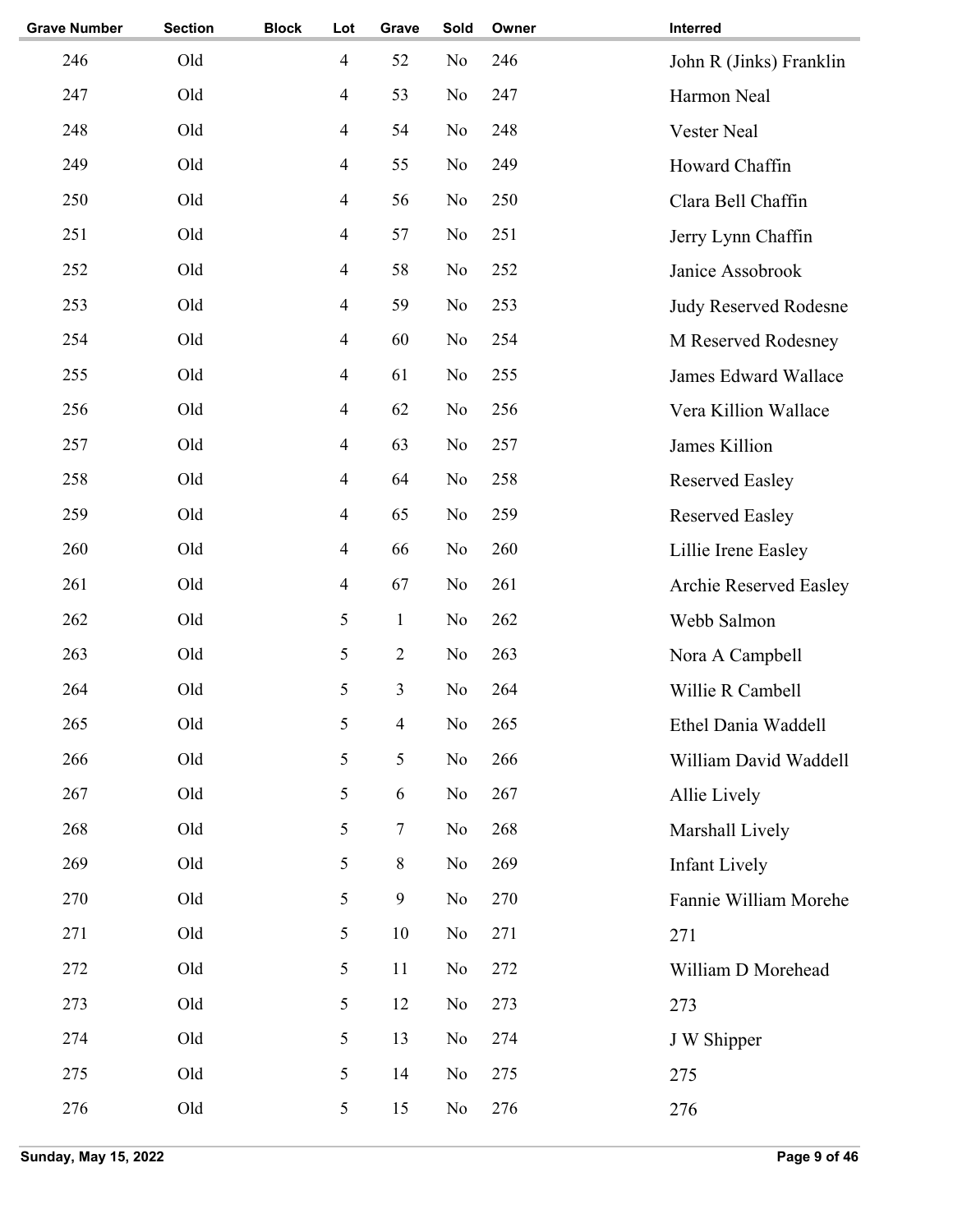| <b>Grave Number</b> | <b>Section</b> | <b>Block</b> | Lot | Grave | Sold           | Owner | Interred               |
|---------------------|----------------|--------------|-----|-------|----------------|-------|------------------------|
| 277                 | Old            |              | 5   | 16    | N <sub>o</sub> | 277   | Maggie Campbell        |
| 278                 | Old            |              | 5   | 17    | N <sub>o</sub> | 278   | <b>Agnes Campbell</b>  |
| 279                 | Old            |              | 5   | 18    | N <sub>o</sub> | 279   | C A Campbell           |
| 280                 | Old            |              | 5   | 19    | N <sub>o</sub> | 280   | Anna J Campbell        |
| 281                 | Old            |              | 5   | 20    | N <sub>o</sub> | 281   | C A Jr. Campbell       |
| 282                 | Old            |              | 5   | 21    | N <sub>o</sub> | 282   | Infant Daughter of C A |
| 283                 | Old            |              | 5   | 22    | N <sub>o</sub> | 283   | Eural Campbell         |
| 284                 | Old            |              | 5   | 23    | N <sub>o</sub> | 284   | No Marker Infant       |
| 285                 | Old            |              | 5   | 24    | N <sub>o</sub> | 285   | Son of F A Scarbrough  |
| 286                 | Old            |              | 5   | 25    | N <sub>o</sub> | 286   | 286                    |
| 287                 | Old            |              | 5   | 26    | N <sub>o</sub> | 287   | Floyd Campbell         |
| 288                 | Old            |              | 5   | 27    | N <sub>o</sub> | 288   | Lorena M Goleman       |
| 289                 | Old            |              | 5   | 28    | N <sub>o</sub> | 289   | Obie Golemon           |
| 290                 | Old            |              | 5   | 29    | N <sub>o</sub> | 290   | Luna Morrison          |
| 291                 | Old            |              | 5   | 30    | N <sub>o</sub> | 291   | Mrs.Joe L Morrison     |
| 292                 | Old            |              | 5   | 31    | N <sub>o</sub> | 292   | Joe L Morrison         |
| 293                 | Old            |              | 5   | 32    | N <sub>o</sub> | 293   | James D Morrison       |
| 294                 | Old            |              | 5   | 33    | N <sub>o</sub> | 294   | 294                    |
| 295                 | Old            |              | 5   | 34    | N <sub>o</sub> | 295   | 295                    |
| 296                 | Old            |              | 5   | 35    | $\rm No$       | 296   | Illegible Marker       |
| 297                 | Old            |              | 5   | 36    | No             | 297   | Mary E Hodges          |
| 298                 | Old            |              | 5   | 37    | No             | 298   | Robert F Hodges        |
| 299                 | Old            |              | 5   | 38    | No             | 299   | 299                    |
| 300                 | Old            |              | 5   | 39    | N <sub>o</sub> | 300   | Illegible Marker       |
| 301                 | Old            |              | 5   | 40    | No             | 301   | E C Cunningham         |
| 302                 | Old            |              | 5   | 41    | No             | 302   | Arthur Lee Cunningha   |
| 303                 | Old            |              | 5   | 42    | No             | 303   | Florence Edith Herod   |
| 304                 | Old            |              | 5   | 43    | N <sub>o</sub> | 304   | Gladys Herod           |
| 305                 | Old            |              | 5   | 44    | No             | 305   | Cecile Herod           |
| 306                 | Old            |              | 5   | 45    | N <sub>o</sub> | 306   | Margret Clewis Capner  |
| 307                 | Old            |              | 5   | 46    | No             | 307   | Infant Franklin        |
|                     |                |              |     |       |                |       |                        |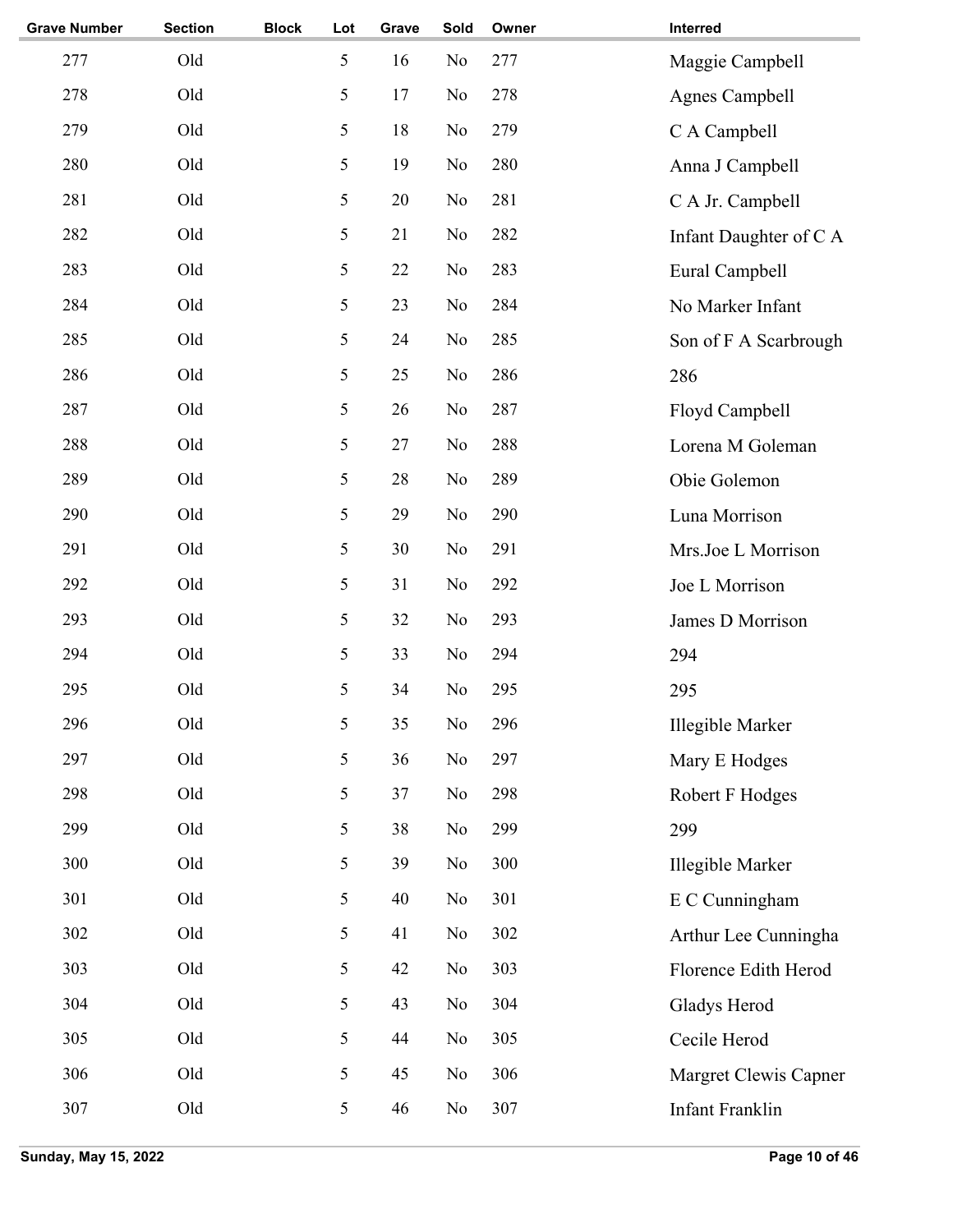| <b>Grave Number</b> | <b>Section</b> | <b>Block</b> | Lot | Grave          | Sold           | Owner | Interred                     |
|---------------------|----------------|--------------|-----|----------------|----------------|-------|------------------------------|
| 308                 | Old            |              | 5   | 47             | N <sub>o</sub> | 308   | 308                          |
| 309                 | Old            |              | 5   | 48             | No             | 309   | Mrs. P L Clewis              |
| 310                 | Old            |              | 5   | 49             | No             | 310   | Dick Clewis                  |
| 311                 | Old            |              | 5   | 50             | No             | 311   | Lovenia Clewis Frankli       |
| 312                 | Old            |              | 5   | 51             | N <sub>o</sub> | 312   | Forest R Neal                |
| 313                 | Old            |              | 5   | 52             | N <sub>o</sub> | 313   | 313                          |
| 314                 | Old            |              | 5   | 53             | N <sub>o</sub> | 314   | No Marker Infant             |
| 315                 | Old            |              | 5   | 54             | N <sub>o</sub> | 315   | 315                          |
| 316                 | Old            |              | 5   | 55             | N <sub>o</sub> | 316   | 316                          |
| 317                 | Old            |              | 5   | 56             | No             | 317   | 317                          |
| 318                 | Old            |              | 5   | 57             | No             | 318   | Jefferson Wilson             |
| 319                 | Old            |              | 5   | 58             | No             | 319   | Myrtle Chaffin               |
| 320                 | Old            |              | 5   | 59             | N <sub>o</sub> | 320   | Charlie Chaffin              |
| 321                 | Old            |              | 5   | 60             | N <sub>o</sub> | 321   | Mary E Killion               |
| 322                 | Old            |              | 5   | 61             | N <sub>o</sub> | 322   | Ruel V Killion               |
| 323                 | Old            |              | 5   | 62             | N <sub>o</sub> | 323   | Walter M Killion             |
| 324                 | Old            |              | 5   | 63             | N <sub>o</sub> | 324   | Infant Wallace               |
| 325                 | Old            |              | 5   | 64             | No             | 325   | 325                          |
| 326                 | Old            |              | 5   | 65             | No             | 326   | Clyde Johnston               |
| 327                 | Old            |              | 5   | 66             | $\rm No$       | 327   | Edward C Johnston            |
| 328                 | Old            |              | 5   | 67             | No             | 328   | Minnie Johnson Howar         |
| 329                 | Old            |              | 6   | $\mathbf{1}$   | N <sub>0</sub> | 329   | 329                          |
| 330                 | Old            |              | 6   | $\sqrt{2}$     | N <sub>0</sub> | 330   | 330                          |
| 331                 | Old            |              | 6   | 3              | N <sub>0</sub> | 331   | <b>Granton Lee Streetman</b> |
| 332                 | Old            |              | 6   | $\overline{4}$ | No             | 332   | Maud Otis Streetman          |
| 333                 | Old            |              | 6   | 5              | No             | 333   | 333                          |
| 334                 | Old            |              | 6   | 6              | No             | 334   | John Joseph Guice            |
| 335                 | Old            |              | 6   | $\tau$         | N <sub>0</sub> | 335   | Maggie Florence Guice        |
| 336                 | Old            |              | 6   | $8\,$          | No             | 336   | <b>Infant Steetman</b>       |
| 337                 | Old            |              | 6   | $\mathbf{9}$   | N <sub>0</sub> | 337   | Maggie L Guice               |
| 338                 | Old            |              | 6   | $10\,$         | No             | 338   | Ommie Lee Guice              |
|                     |                |              |     |                |                |       |                              |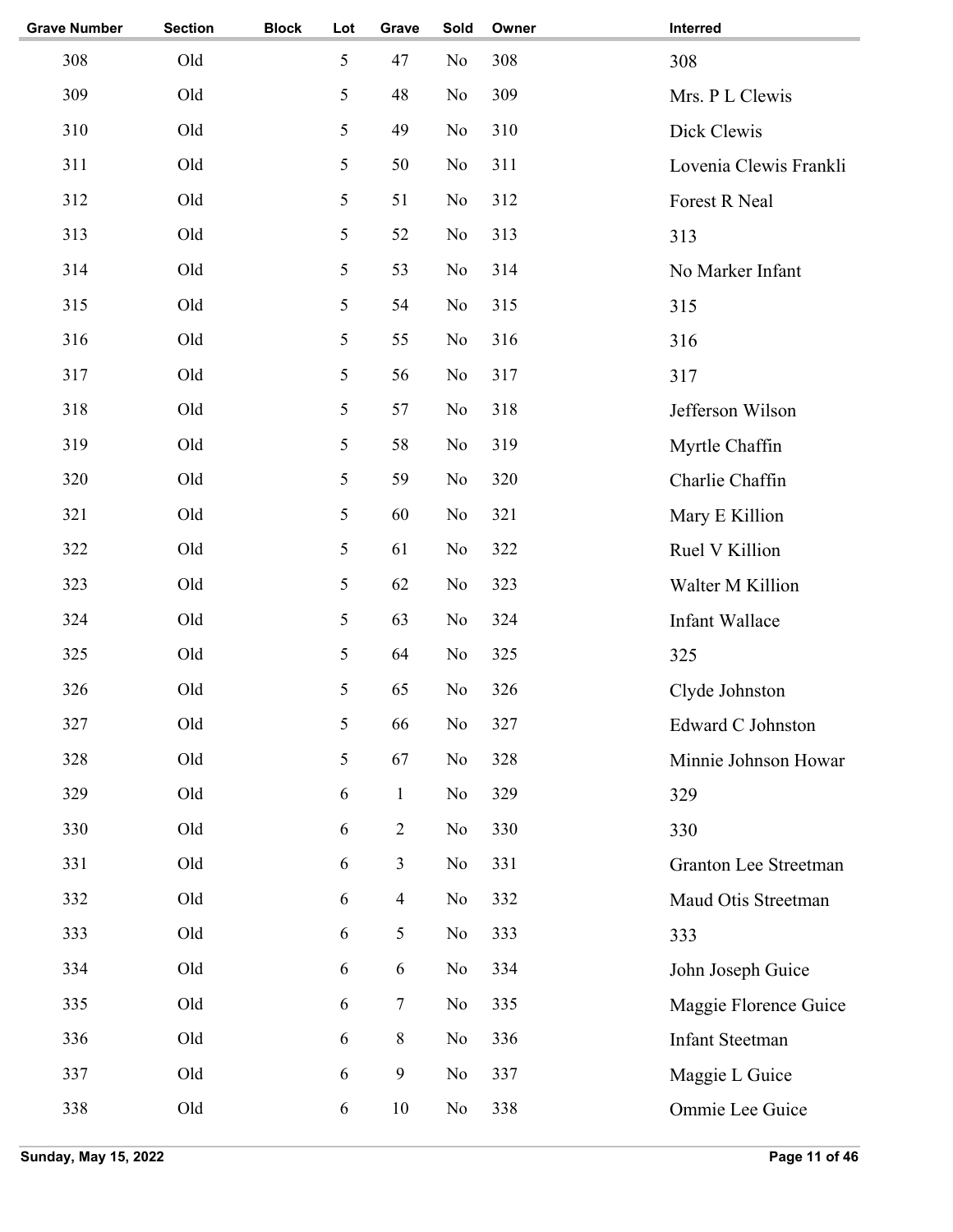| <b>Grave Number</b> | <b>Section</b> | <b>Block</b> | Lot        | Grave | Sold           | Owner | Interred                |
|---------------------|----------------|--------------|------------|-------|----------------|-------|-------------------------|
| 339                 | Old            |              | 6          | 11    | No             | 339   | 339                     |
| 340                 | Old            |              | 6          | 12    | No             | 340   | Dottie Mae Guice        |
| 341                 | Old            |              | 6          | 13    | No             | 341   | 341                     |
| 342                 | Old            |              | 6          | 14    | No             | 342   | 342                     |
| 343                 | Old            |              | 6          | 15    | No             | 343   | Maud Gray               |
| 344                 | Old            |              | 6          | 16    | No             | 344   | Florence Hassell Camp   |
| 345                 | Old            |              | 6          | 17    | No             | 345   | J I Campbell            |
| 346                 | Old            |              | 6          | 18    | No             | 346   | 346                     |
| 347                 | Old            |              | 6          | 19    | No             | 347   | 347                     |
| 348                 | Old            |              | 6          | 20    | No             | 348   | 348                     |
| 349                 | Old            |              | 6          | 21    | No             | 349   | Eldridge Weisinger      |
| 350                 | Old            |              | 6          | 22    | No             | 350   | Virgie Weisinger        |
| 351                 | Old            |              | 6          | 23    | No             | 351   | <b>Infant Weisinger</b> |
| 352                 | Old            |              | 6          | 24    | No             | 352   | <b>Infant Weisinger</b> |
| 353                 | Old            |              | 6          | 25    | No             | 353   | <b>Infant Weisinger</b> |
| 354                 | Old            |              | 6          | 26    | No             | 354   | Isadore Weisinger       |
| 355                 | Old            |              | 6          | 27    | No             | 355   | James (Jim) Weisinger   |
| 356                 | Old            |              | 6          | 28    | No             | 356   | 356                     |
| 357                 | Old            |              | 6          | 29    | No             | 357   | Edna Ann Davis          |
| 358                 | Old            |              | 6          | 30    | No             | 358   | Chesley T Davis         |
| 359                 | Old            |              | 6          | 31    | No             | 359   | James Davis             |
| 360                 | Old            |              | 6          | 32    | No             | 360   | 360                     |
| 361                 | Old            |              | 6          | 33    | N <sub>0</sub> | 361   | Sara R Steadman         |
| 362                 | Old            |              | 6          | 34    | No             | 362   | J W Steadman            |
| 363                 | Old            |              | 6          | 35    | No             | 363   | Rebecca Steadman        |
| 364                 | Old            |              | 6          | 36    | No             | 364   | Unknown Marker          |
| 365                 | Old            |              | $\sqrt{6}$ | 37    | No             | 365   | L T Thornton            |
| 366                 | Old            |              | 6          | 38    | No             | 366   | Jessie Thornton         |
| 367                 | Old            |              | 6          | 39    | No             | 367   | Michael W Bishop        |
| 368                 | Old            |              | 6          | 40    | No             | 368   | 368                     |
| 369                 | Old            |              | 6          | 41    | N <sub>0</sub> | 369   | Unknown Marker          |
|                     |                |              |            |       |                |       |                         |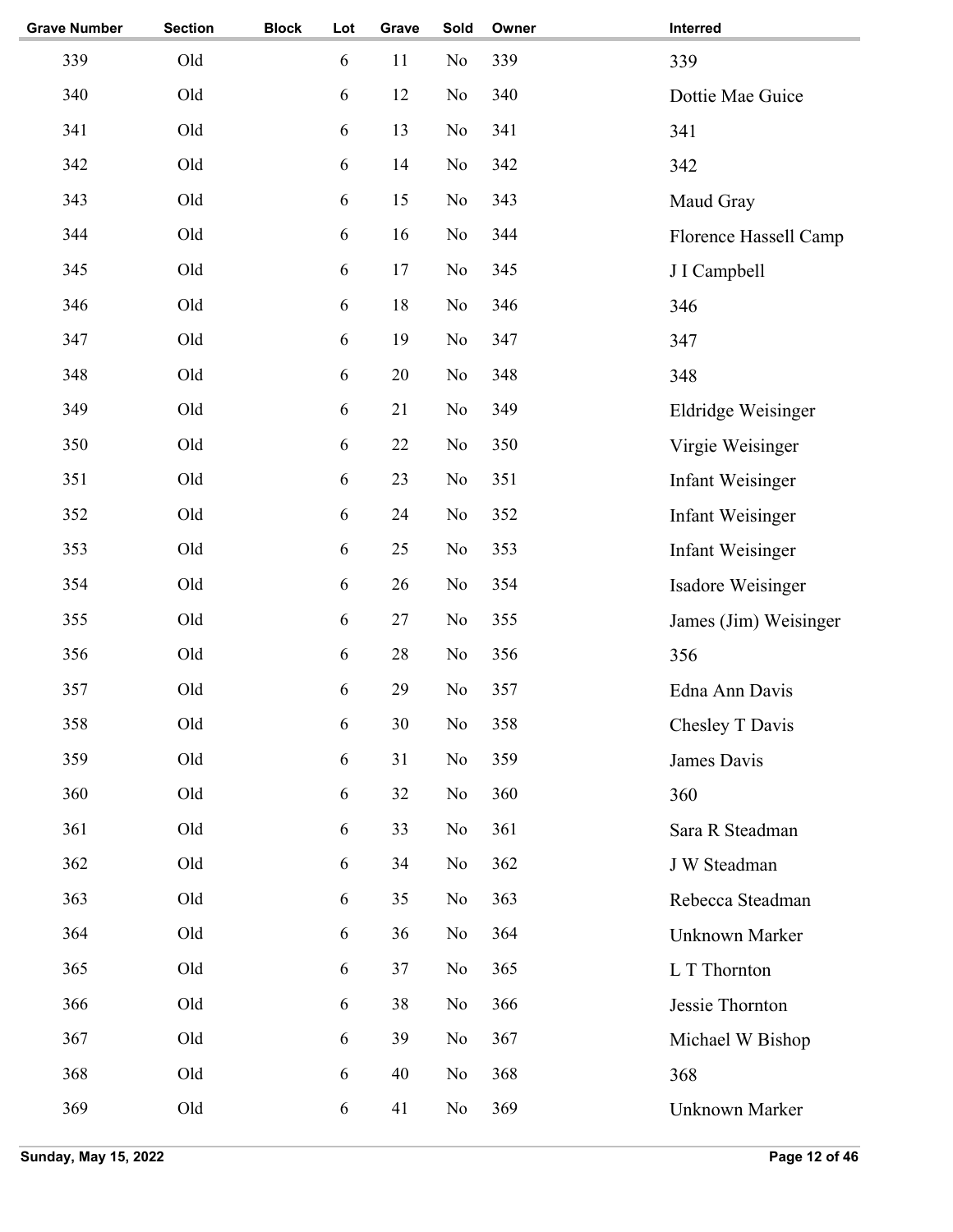| <b>Grave Number</b> | <b>Section</b> | <b>Block</b> | Lot              | Grave          | Sold           | Owner | Interred                   |
|---------------------|----------------|--------------|------------------|----------------|----------------|-------|----------------------------|
| 370                 | Old            |              | 6                | 42             | No             | 370   | <b>Unknown Marker</b>      |
| 371                 | Old            |              | 6                | 43             | No             | 371   | George Shelby Thornto      |
| 372                 | Old            |              | 6                | 44             | No             | 372   | Mrs. O E Lane              |
| 373                 | Old            |              | 6                | 45             | No             | 373   | Melissa Beson              |
| 374                 | Old            |              | 6                | 46             | No             | 374   | Unknown Marker             |
| 375                 | Old            |              | 6                | 47             | No             | 375   | Unknown Marker             |
| 376                 | Old            |              | 6                | 48             | No             | 376   | Unknown Marker             |
| 377                 | Old            |              | 6                | 49             | No             | 377   | Mattie A Beson             |
| 378                 | Old            |              | 6                | 50             | No             | 378   | James R Beson              |
| 379                 | Old            |              | 6                | 51             | No             | 379   | Ethel Tillman              |
| 380                 | Old            |              | 6                | 52             | No             | 380   | Alna Tillman               |
| 381                 | Old            |              | 6                | 53             | No             | 381   | 381                        |
| 382                 | Old            |              | 6                | 54             | No             | 382   | Nancy Redmon               |
| 383                 | Old            |              | 6                | 55             | No             | 383   | Homer Redmon               |
| 384                 | Old            |              | 6                | 56             | No             | 384   | 384                        |
| 385                 | Old            |              | 6                | 57             | No             | 385   | <b>Woodard Dexter Redm</b> |
| 386                 | Old            |              | 6                | 58             | No             | 386   | Unknown Marker             |
| 387                 | Old            |              | 6                | 59             | No             | 387   | 387                        |
| 388                 | Old            |              | 6                | 60             | No             | 388   | Talmage C Lambright        |
| 389                 | Old            |              | 6                | 61             | $\rm No$       | 389   | Infant Arnold              |
| 390                 | Old            |              | $\sqrt{6}$       | 62             | No             | 390   | <b>Bell Lambright</b>      |
| 391                 | Old            |              | 6                | 63             | No             | 391   | Annie Pearl Easley         |
| 392                 | Old            |              | $\sqrt{6}$       | 64             | No             | 392   | Mary Ellen Easley          |
| 393                 | Old            |              | 6                | 65             | No             | 393   | Henry Archie Easley        |
| 394                 | Old            |              | 6                | 66             | No             | 394   | I T Wells                  |
| 395                 | Old            |              | 6                | 67             | No             | 395   | J S Wells                  |
| 396                 | Old            |              | $\boldsymbol{7}$ | $\mathbf{1}$   | No             | 396   | 396                        |
| 397                 | Old            |              | $\tau$           | $\mathbf{2}$   | No             | 397   | Della S Callaway           |
| 398                 | Old            |              | $\overline{7}$   | $\mathfrak{Z}$ | No             | 398   | R H Callaway               |
| 399                 | Old            |              | $\tau$           | $\overline{4}$ | N <sub>o</sub> | 399   | Infant Twin sons RH &      |
| 400                 | Old            |              | $\boldsymbol{7}$ | $\mathfrak{S}$ | No             | 400   | Bobby J Reserved Balla     |
|                     |                |              |                  |                |                |       |                            |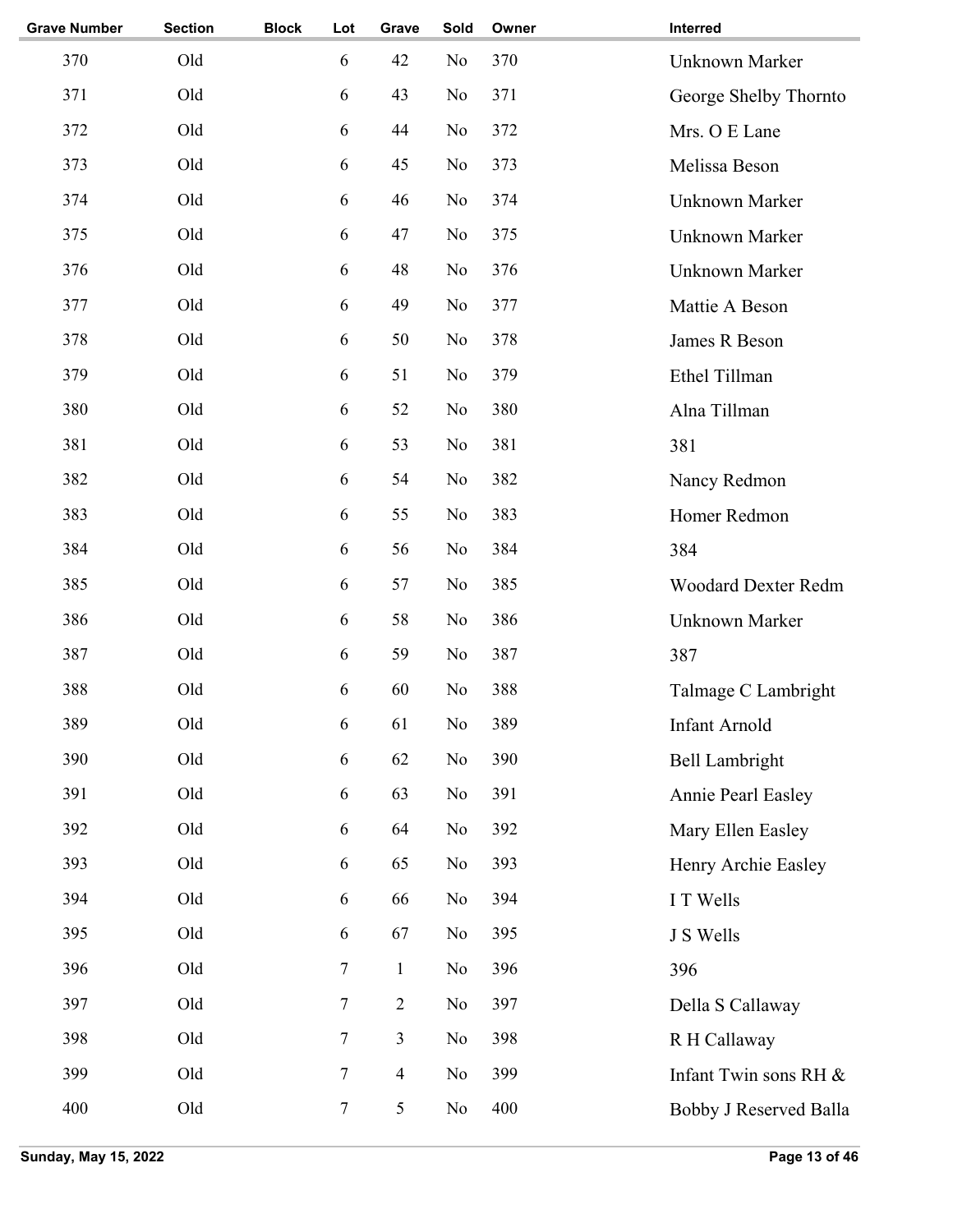| <b>Grave Number</b> | <b>Section</b> | <b>Block</b> | Lot              | Grave        | Sold     | Owner | Interred              |
|---------------------|----------------|--------------|------------------|--------------|----------|-------|-----------------------|
| 401                 | Old            |              | $\tau$           | 6            | No       | 401   | Roy Reserved Callaway |
| 402                 | Old            |              | $\boldsymbol{7}$ | $\tau$       | No       | 402   | 402                   |
| 403                 | Old            |              | $\boldsymbol{7}$ | $8\,$        | No       | 403   | 403                   |
| 404                 | Old            |              | $\tau$           | $\mathbf{9}$ | No       | 404   | 404                   |
| 405                 | Old            |              | $\tau$           | 10           | No       | 405   | 405                   |
| 406                 | Old            |              | $\tau$           | 11           | $\rm No$ | 406   | 406                   |
| 407                 | Old            |              | $\boldsymbol{7}$ | 12           | No       | 407   | 407                   |
| 408                 | Old            |              | $\tau$           | 13           | No       | 408   | 408                   |
| 409                 | Old            |              | $\tau$           | 14           | No       | 409   | 409                   |
| 410                 | Old            |              | $\boldsymbol{7}$ | 15           | No       | 410   | 410                   |
| 411                 | Old            |              | $\boldsymbol{7}$ | 16           | No       | 411   | Minnie C Howard       |
| 412                 | Old            |              | $\tau$           | 17           | No       | 412   | 412                   |
| 413                 | Old            |              | $\tau$           | 18           | No       | 413   | 413                   |
| 414                 | Old            |              | $\tau$           | 19           | No       | 414   | 414                   |
| 415                 | Old            |              | $\tau$           | 20           | No       | 415   | 415                   |
| 416                 | Old            |              | $\tau$           | 21           | No       | 416   | Robert Lee Herod      |
| 417                 | Old            |              | $\tau$           | 22           | No       | 417   | 417                   |
| 418                 | Old            |              | $\tau$           | 23           | No       | 418   | 418                   |
| 419                 | Old            |              | $\boldsymbol{7}$ | 24           | No       | 419   | 419                   |
| 420                 | Old            |              | $\tau$           | 25           | No       | 420   | 420                   |
| 421                 | Old            |              | $\tau$           | 26           | No       | 421   | 421                   |
| 422                 | Old            |              | $\overline{7}$   | 27           | $\rm No$ | 422   | 422                   |
| 423                 | Old            |              | $\overline{7}$   | $28\,$       | $\rm No$ | 423   | 423                   |
| 424                 | Old            |              | $\tau$           | 29           | $\rm No$ | 424   | 424                   |
| 425                 | Old            |              | $\tau$           | 30           | $\rm No$ | 425   | 425                   |
| 426                 | Old            |              | $\tau$           | 31           | $\rm No$ | 426   | 426                   |
| 427                 | Old            |              | $\tau$           | 32           | $\rm No$ | 427   | 427                   |
| 428                 | Old            |              | $\overline{7}$   | 33           | No       | 428   | 428                   |
| 429                 | Old            |              | $\tau$           | 34           | No       | 429   | 429                   |
| 430                 | Old            |              | $\tau$           | 35           | No       | 430   | 430                   |
| 431                 | Old            |              | $\overline{7}$   | 36           | No       | 431   | 431                   |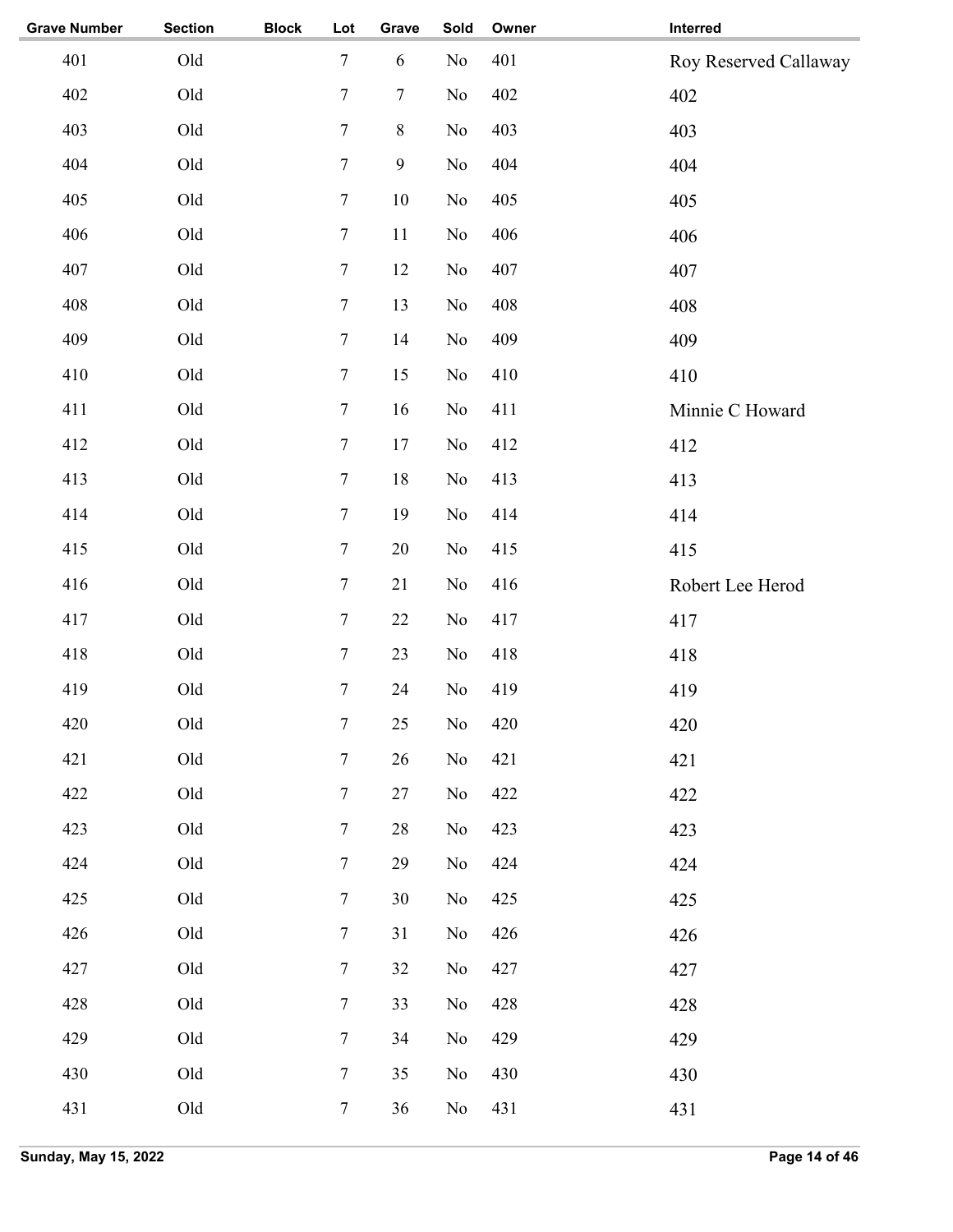| <b>Grave Number</b> | <b>Section</b> | <b>Block</b> | Lot              | Grave | Sold           | Owner | Interred                  |
|---------------------|----------------|--------------|------------------|-------|----------------|-------|---------------------------|
| 432                 | Old            |              | $\tau$           | 37    | No             | 432   | J H (James Henry) Gain    |
| 433                 | Old            |              | 7                | 38    | No             | 433   | Catharine Pennington G    |
| 434                 | Old            |              | 7                | 39    | N <sub>o</sub> | 434   | 434                       |
| 435                 | Old            |              | 7                | 40    | No             | 435   | Frankie Salmon Gaines     |
| 436                 | Old            |              | 7                | 41    | No             | 436   | Unknown Marker            |
| 437                 | Old            |              | $\tau$           | 42    | No             | 437   | George Milton Black       |
| 438                 | Old            |              | 7                | 43    | No             | 438   | Dora Gaines Wells Blac    |
| 439                 | Old            |              | $\tau$           | 44    | No             | 439   | George H Black            |
| 440                 | Old            |              | $\overline{7}$   | 45    | N <sub>o</sub> | 440   | Oran G Black              |
| 441                 | Old            |              | $\tau$           | 46    | N <sub>o</sub> | 441   | John Hillary Black        |
| 442                 | Old            |              | 7                | 47    | No             | 442   | 442                       |
| 443                 | Old            |              | 7                | 48    | No             | 443   | 443                       |
| 444                 | Old            |              | 7                | 49    | No             | 444   | 444                       |
| 445                 | Old            |              | $\tau$           | 50    | No             | 445   | 445                       |
| 446                 | Old            |              | 7                | 51    | N <sub>o</sub> | 446   | 446                       |
| 447                 | Old            |              | $\tau$           | 52    | N <sub>o</sub> | 447   | Dalton Earle Hale         |
| 448                 | Old            |              | 7                | 53    | N <sub>o</sub> | 448   | Clifton Hale              |
| 449                 | Old            |              | $\tau$           | 54    | N <sub>o</sub> | 449   | Jewel A Dickson           |
| 450                 | Old            |              | $\boldsymbol{7}$ | 55    | No             | 450   | 450                       |
| 451                 | Old            |              | 7                | 56    | No             | 451   | Lou Dickey                |
| 452                 | Old            |              | 7                | 57    | No             | 452   | James E. Howard           |
| 453                 | Old            |              | $\boldsymbol{7}$ | 58    | No             | 453   | J E Hale                  |
| 454                 | Old            |              | 7                | 59    | No             | 454   | C W Hale                  |
| 455                 | Old            |              | $\boldsymbol{7}$ | 60    | No             | 455   | L M Hale                  |
| 456                 | Old            |              | $\tau$           | 61    | No             | 456   | 456                       |
| 457                 | Old            |              | $\tau$           | 62    | No             | 457   | 457                       |
| 458                 | Old            |              | $\boldsymbol{7}$ | 63    | No             | 458   | Juliette Claridge         |
| 459                 | Old            |              | $\tau$           | 64    | No             | 459   | R R Claridge              |
| 460                 | Old            |              | 7                | 65    | No             | 460   | Addie Leona Gaines        |
| 461                 | Old            |              | $\tau$           | 66    | No             | 461   | <b>James Hiram Gaines</b> |
| 462                 | Old            |              | $\boldsymbol{7}$ | 67    | No             | 462   | Ola Wells Gaines          |
|                     |                |              |                  |       |                |       |                           |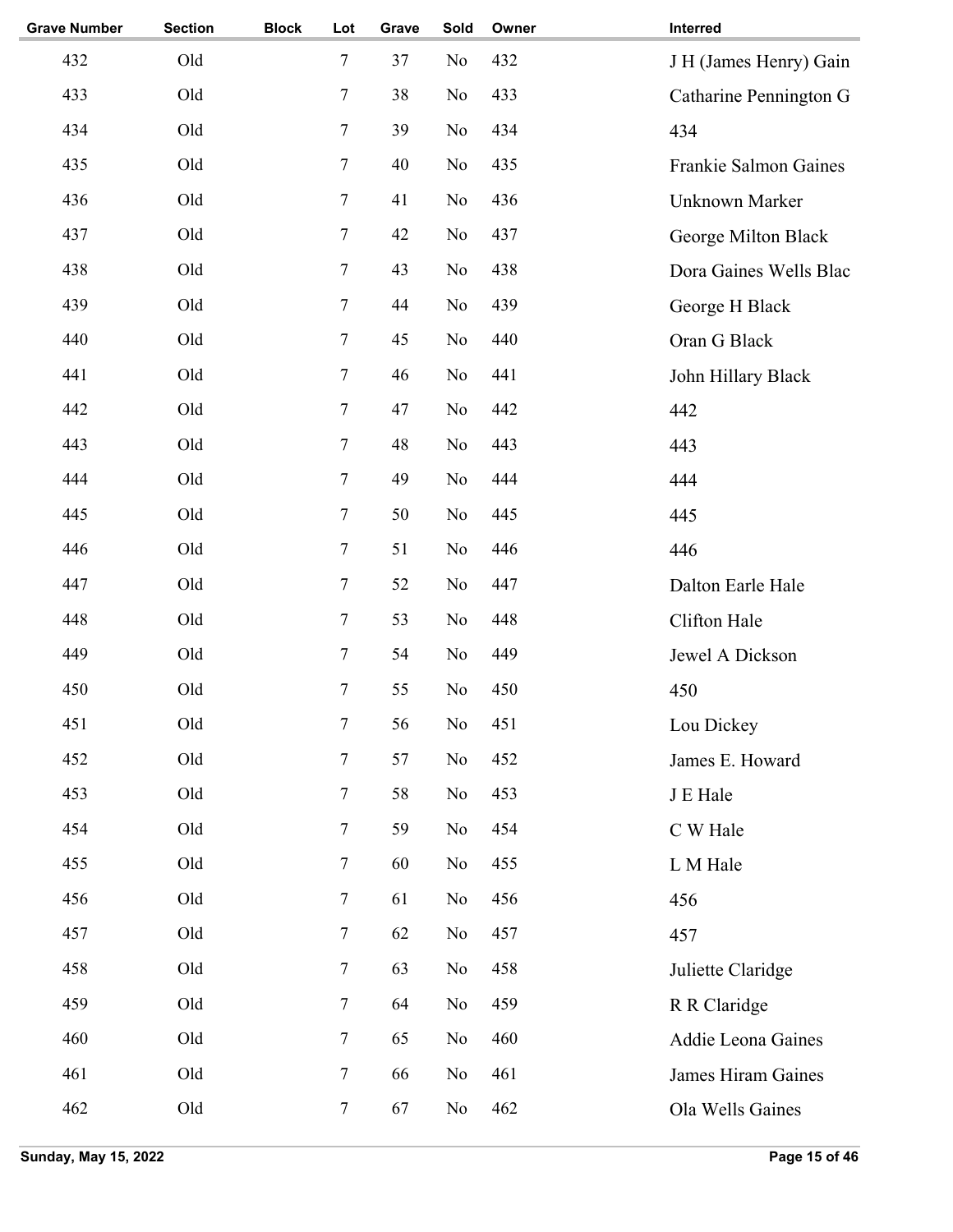| <b>Grave Number</b> | <b>Section</b> | <b>Block</b> | Lot             | Grave            | Sold     | Owner | Interred           |
|---------------------|----------------|--------------|-----------------|------------------|----------|-------|--------------------|
| 463                 | $\mathrm{Old}$ |              | $8\,$           | $\,1\,$          | No       | 463   | 463                |
| 464                 | Old            |              | $8\,$           | $\overline{2}$   | No       | 464   | 464                |
| 465                 | Old            |              | $8\,$           | $\mathfrak{Z}$   | No       | 465   | 465                |
| 466                 | Old            |              | $8\,$           | $\overline{4}$   | $\rm No$ | 466   | 466                |
| 467                 | Old            |              | $8\,$           | 5                | No       | 467   | Bobby J. Callaway  |
| 468                 | Old            |              | $8\,$           | $\sqrt{6}$       | No       | 468   | 468                |
| 469                 | Old            |              | $8\,$           | $\boldsymbol{7}$ | No       | 469   | Doug Calloway      |
| 470                 | Old            |              | $8\,$           | $\,8\,$          | No       | 470   | 470                |
| 471                 | Old            |              | $8\,$           | $\mathbf{9}$     | No       | 471   | 471                |
| 472                 | Old            |              | $8\,$           | $10\,$           | No       | 472   | 472                |
| 473                 | Old            |              | $8\,$           | $11\,$           | No       | 473   | 473                |
| 474                 | Old            |              | $8\,$           | 12               | No       | 474   | 474                |
| 475                 | Old            |              | $8\,$           | 13               | No       | 475   | 475                |
| 476                 | Old            |              | $8\,$           | 14               | No       | 476   | 476                |
| 477                 | Old            |              | $8\,$           | 15               | No       | 477   | 477                |
| 478                 | Old            |              | $8\,$           | 16               | No       | 478   | 478                |
| 479                 | Old            |              | $8\,$           | 17               | No       | 479   | 479                |
| 480                 | Old            |              | $8\,$           | $18\,$           | No       | 480   | 480                |
| 481                 | Old            |              | $8\,$           | 19               | No       | 481   | 481                |
| 482                 | Old            |              | $8\phantom{.0}$ | 20               | No       | 482   | 482                |
| 483                 | Old            |              | $8\,$           | 21               | $\rm No$ | 483   | 483                |
| 484                 | Old            |              | $8\,$           | 22               | No       | 484   | Robert Lee Herod   |
| 485                 | Old            |              | $8\,$           | 23               | No       | 485   | 485                |
| 486                 | Old            |              | $8\,$           | 24               | No       | 486   | 486                |
| 487                 | Old            |              | $8\,$           | 25               | No       | 487   | 487                |
| 488                 | Old            |              | $8\,$           | 26               | No       | 488   | 488                |
| 489                 | Old            |              | $8\,$           | 27               | No       | 489   | 489                |
| 490                 | Old            |              | $8\,$           | 28               | No       | 490   | 490                |
| 491                 | Old            |              | $8\,$           | 29               | No       | 491   | Martha Ann Chaffin |
| 492                 | Old            |              | $8\,$           | 30               | No       | 492   | 492                |
| 493                 | $\mathrm{Old}$ |              | $8\,$           | 31               | No       | 493   | 493                |
|                     |                |              |                 |                  |          |       |                    |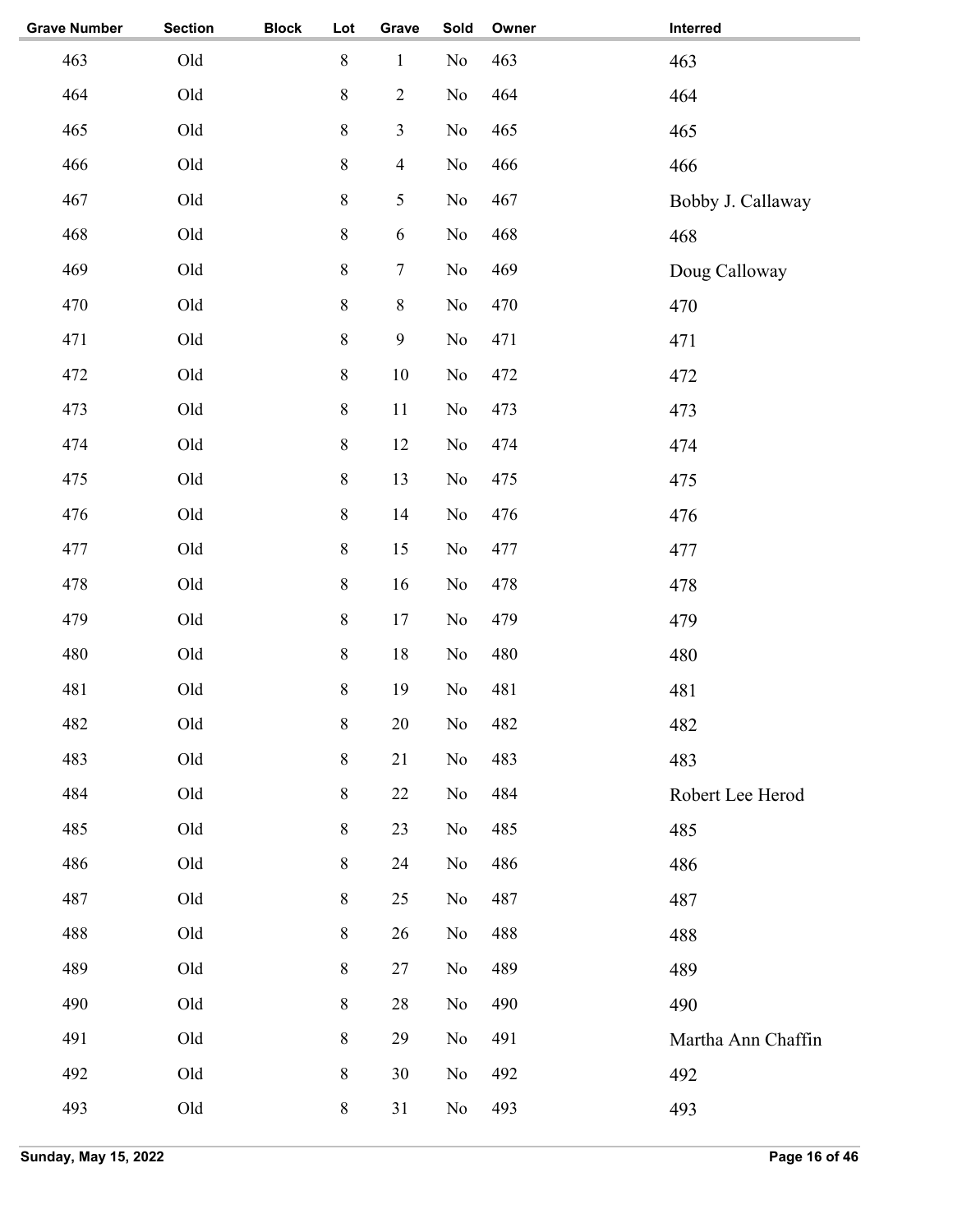| <b>Grave Number</b> | <b>Section</b> | <b>Block</b> | Lot         | Grave | Sold           | Owner | Interred             |
|---------------------|----------------|--------------|-------------|-------|----------------|-------|----------------------|
| 494                 | Old            |              | $\,8\,$     | 32    | N <sub>o</sub> | 494   | Millie Hodges        |
| 495                 | Old            |              | $\,$ $\,$   | 33    | N <sub>o</sub> | 495   | Marker Unknown Hodg  |
| 496                 | Old            |              | $\,8\,$     | 34    | N <sub>o</sub> | 496   | R W Hodges           |
| 497                 | Old            |              | 8           | 35    | N <sub>o</sub> | 497   | M A Hodges           |
| 498                 | Old            |              | $\,8\,$     | 36    | No             | 498   | Richard A Hodges     |
| 499                 | Old            |              | $\,$ 8 $\,$ | 37    | N <sub>o</sub> | 499   | 499                  |
| 500                 | Old            |              | $\,$ $\,$   | 38    | N <sub>o</sub> | 500   | 500                  |
| 501                 | Old            |              | $8\,$       | 39    | N <sub>o</sub> | 501   | 501                  |
| 502                 | Old            |              | $\,8\,$     | 40    | N <sub>o</sub> | 502   | Cooper Hodges        |
| 503                 | Old            |              | $\,$ $\,$   | 41    | N <sub>o</sub> | 503   | Myrtle Dubose        |
| 504                 | Old            |              | $\,$ $\,$   | 42    | No             | 504   | Robert Dubose        |
| 505                 | Old            |              | 8           | 43    | N <sub>o</sub> | 505   | 505                  |
| 506                 | Old            |              | $\,8\,$     | 44    | N <sub>o</sub> | 506   | 506                  |
| 507                 | Old            |              | $\,$ 8 $\,$ | 45    | N <sub>o</sub> | 507   | 507                  |
| 508                 | Old            |              | $\,$ 8 $\,$ | 46    | N <sub>o</sub> | 508   | 508                  |
| 509                 | Old            |              | $\,8\,$     | 47    | N <sub>o</sub> | 509   | 509                  |
| 510                 | Old            |              | $\,8\,$     | 48    | N <sub>o</sub> | 510   | Infant of J C Bynum  |
| 511                 | Old            |              | $\,8\,$     | 49    | N <sub>o</sub> | 511   | Nora Tillman         |
| 512                 | Old            |              | 8           | 50    | No             | 512   | Wordie Tillman       |
| 513                 | Old            |              | $\,8\,$     | 51    | $\rm No$       | 513   | Matilda Tillman      |
| 514                 | Old            |              | $\,$ $\,$   | 52    | No             | 514   | John Tillman         |
| 515                 | Old            |              | $\,$ $\,$   | 53    | No             | 515   | Joseph Welton Dickey |
| 516                 | Old            |              | 8           | 54    | No             | 516   | Roy Carter Dickey    |
| 517                 | Old            |              | 8           | 55    | N <sub>o</sub> | 517   | Mary Irene Dickey    |
| 518                 | Old            |              | 8           | 56    | No             | 518   | 518                  |
| 519                 | Old            |              | $\,8\,$     | 57    | N <sub>o</sub> | 519   | Elizabeth R Howard   |
| 520                 | Old            |              | $\,8\,$     | 58    | No             | 520   | James (Rev.) Howard  |
| 521                 | Old            |              | 8           | 59    | N <sub>o</sub> | 521   | Columbus Howard      |
| 522                 | Old            |              | $\,8\,$     | 60    | No             | 522   | Lucy Mae Howard      |
| 523                 | Old            |              | $\,8\,$     | 61    | No             | 523   | <b>Ben Murdock</b>   |
| 524                 | Old            |              | $8\,$       | 62    | N <sub>0</sub> | 524   | Sallie Murdock       |
|                     |                |              |             |       |                |       |                      |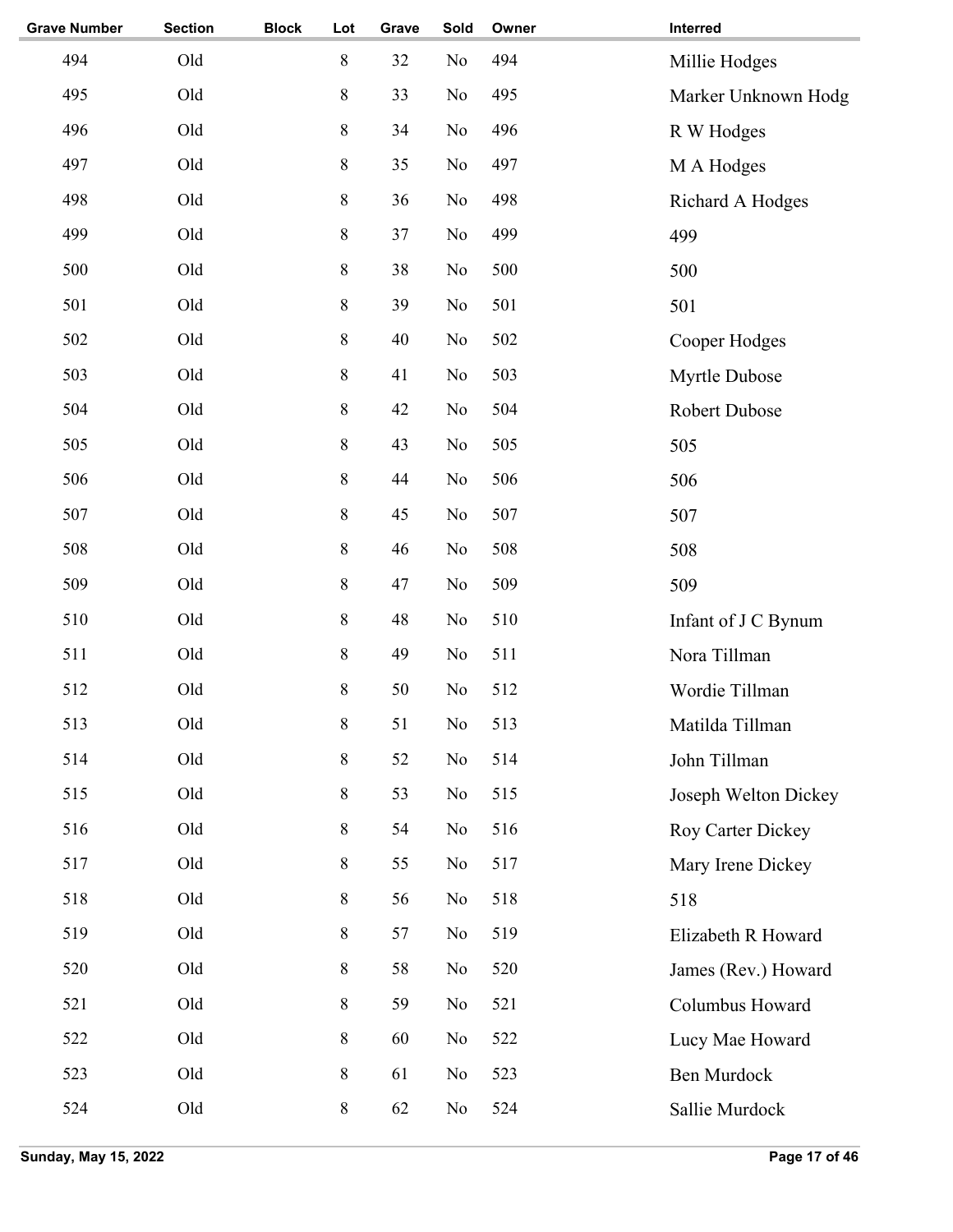| <b>Grave Number</b> | <b>Section</b> | <b>Block</b> | Lot              | Grave                   | Sold           | Owner | Interred                    |
|---------------------|----------------|--------------|------------------|-------------------------|----------------|-------|-----------------------------|
| 525                 | Old            |              | $\,$ $\,$        | 63                      | N <sub>o</sub> | 525   | 525                         |
| 526                 | Old            |              | $\,$ $\,$        | 64                      | No             | 526   | 526                         |
| 527                 | Old            |              | $\,$ $\,$        | 65                      | N <sub>o</sub> | 527   | 527                         |
| 528                 | Old            |              | 8                | 66                      | No             | 528   | 528                         |
| 529                 | Old            |              | $8\,$            | 67                      | No             | 529   | 529                         |
| 530                 | Old            |              | $\overline{9}$   | $\mathbf{1}$            | No             | 530   | 530                         |
| 531                 | Old            |              | $\overline{9}$   | $\overline{2}$          | N <sub>o</sub> | 531   | 531                         |
| 532                 | Old            |              | 9                | 3                       | No             | 532   | 532                         |
| 533                 | Old            |              | 9                | $\overline{\mathbf{4}}$ | N <sub>o</sub> | 533   | Johnnie Young               |
| 534                 | Old            |              | $\overline{9}$   | 5                       | N <sub>o</sub> | 534   | Henry Archie Callaway       |
| 535                 | Old            |              | $\overline{9}$   | 6                       | N <sub>o</sub> | 535   | Unknown Marker              |
| 536                 | Old            |              | 9                | 7                       | No             | 536   | Unknown Marker              |
| 537                 | Old            |              | 9                | 8                       | No             | 537   | Unknown Marker              |
| 538                 | Old            |              | 9                | 9                       | No             | 538   | Unknown Marker              |
| 539                 | Old            |              | 9                | 10                      | N <sub>o</sub> | 539   | Unknown Marker              |
| 540                 | Old            |              | 9                | 11                      | No             | 540   | 540                         |
| 541                 | Old            |              | 9                | 12                      | N <sub>o</sub> | 541   | Martha Ann Thornton         |
| 542                 | Old            |              | 9                | 13                      | N <sub>o</sub> | 542   | Matilda Shipper             |
| 543                 | Old            |              | 9                | 14                      | No             | 543   | Joseph G Shipper            |
| 544                 | Old            |              | 9                | 15                      | No             | 544   | Daniel T Shipper            |
| 545                 | Old            |              | $\overline{9}$   | 16                      | $\rm No$       | 545   | 545                         |
| 546                 | Old            |              | $\boldsymbol{9}$ | 17                      | No             | 546   | 546                         |
| 547                 | Old            |              | $\boldsymbol{9}$ | 18                      | No             | 547   | <b>Infant Shipper</b>       |
| 548                 | Old            |              | $\boldsymbol{9}$ | 19                      | No             | 548   | S C Bishop                  |
| 549                 | Old            |              | $\boldsymbol{9}$ | 20                      | No             | 549   | Lillie Black                |
| 550                 | Old            |              | $\boldsymbol{9}$ | 21                      | No             | 550   | Illegible Marker Bishop     |
| 551                 | Old            |              | $\boldsymbol{9}$ | 22                      | No             | 551   | 551                         |
| 552                 | Old            |              | $\boldsymbol{9}$ | 23                      | No             | 552   | 552                         |
| 553                 | Old            |              | $\boldsymbol{9}$ | 24                      | No             | 553   | W E Bridges                 |
| 554                 | Old            |              | $\boldsymbol{9}$ | 25                      | No             | 554   | <b>Blant Egbert Bridges</b> |
| 555                 | Old            |              | $\boldsymbol{9}$ | 26                      | No             | 555   | John Bridges                |
|                     |                |              |                  |                         |                |       |                             |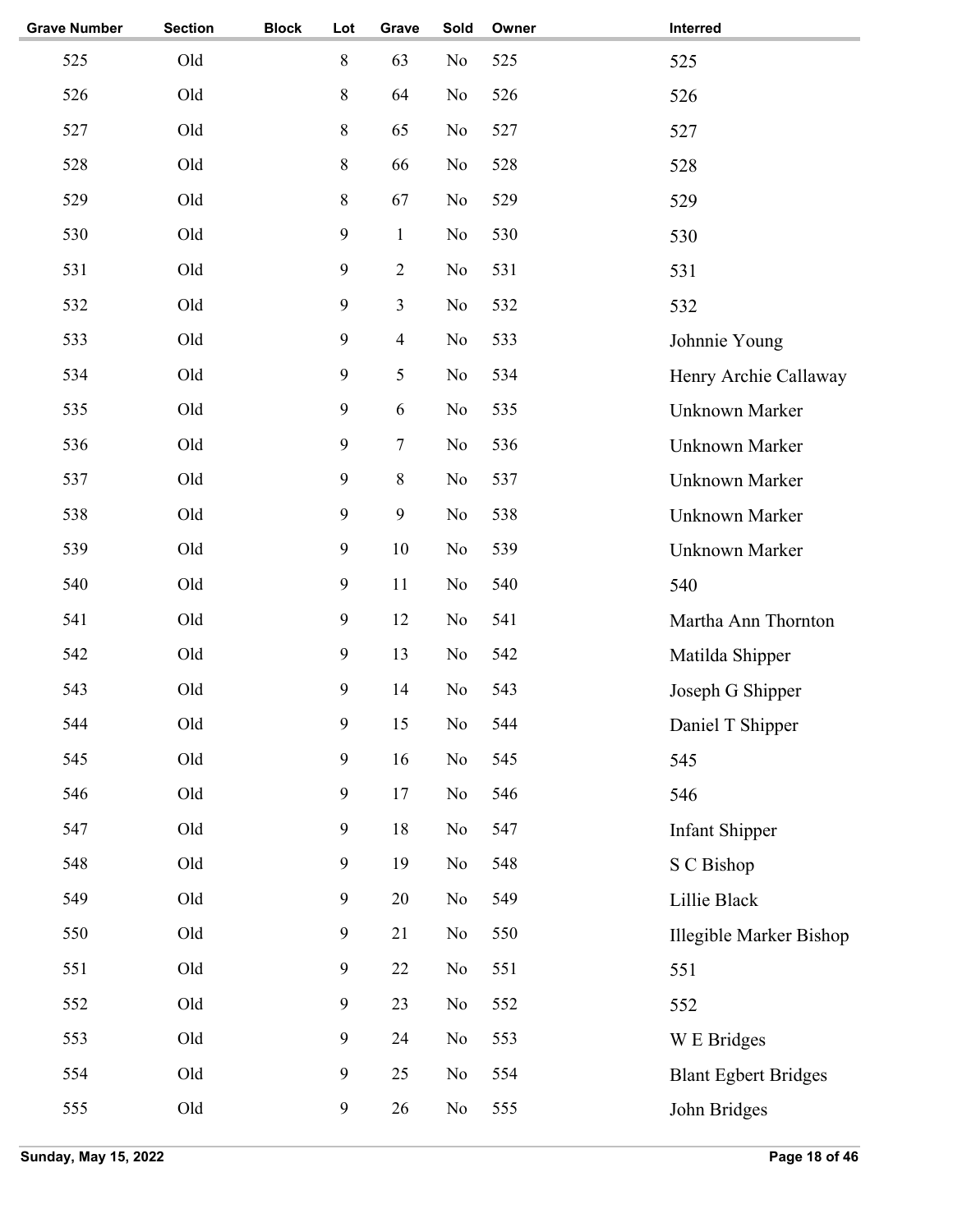| <b>Grave Number</b> | <b>Section</b> | <b>Block</b> | Lot              | Grave  | Sold           | Owner | Interred             |
|---------------------|----------------|--------------|------------------|--------|----------------|-------|----------------------|
| 556                 | Old            |              | 9                | 27     | No             | 556   | <b>Infant Morris</b> |
| 557                 | Old            |              | $\mathbf{9}$     | $28\,$ | No             | 557   | Chester Lee Morris   |
| 558                 | Old            |              | $\mathbf{9}$     | 29     | No             | 558   | Zeno Morris          |
| 559                 | Old            |              | $\boldsymbol{9}$ | 30     | No             | 559   | Willie Z Morris      |
| 560                 | Old            |              | $\boldsymbol{9}$ | 31     | No             | 560   | 560                  |
| 561                 | Old            |              | $\boldsymbol{9}$ | 32     | No             | 561   | 561                  |
| 562                 | Old            |              | $\boldsymbol{9}$ | 33     | No             | 562   | Inez Broughton       |
| 563                 | Old            |              | $\boldsymbol{9}$ | 34     | No             | 563   | 563                  |
| 564                 | Old            |              | 9                | 35     | No             | 564   | 564                  |
| 565                 | Old            |              | $\mathbf{9}$     | 36     | No             | 565   | 565                  |
| 566                 | Old            |              | $\boldsymbol{9}$ | 37     | No             | 566   | 566                  |
| 567                 | Old            |              | 9                | 38     | No             | 567   | Illegible Marker     |
| 568                 | Old            |              | 9                | 39     | No             | 568   | Illegible Marker     |
| 569                 | Old            |              | 9                | 40     | No             | 569   | 569                  |
| 570                 | Old            |              | 9                | 41     | No             | 570   | 570                  |
| 571                 | Old            |              | 9                | 42     | No             | 571   | 571                  |
| 572                 | Old            |              | 9                | 43     | No             | 572   | 572                  |
| 573                 | Old            |              | $\mathbf{9}$     | 44     | No             | 573   | 573                  |
| 574                 | Old            |              | 9                | 45     | No             | 574   | 574                  |
| 575                 | Old            |              | $\overline{9}$   | 46     | $\rm No$       | 575   | 575                  |
| 576                 | $\mathrm{Old}$ |              | $\mathbf{9}$     | 47     | $\rm No$       | 576   | 576                  |
| 577                 | Old            |              | $\mathbf{9}$     | 48     | No             | 577   | 577                  |
| 578                 | Old            |              | $\mathbf{9}$     | 49     | $\rm No$       | 578   | 578                  |
| 579                 | Old            |              | $\boldsymbol{9}$ | 50     | No             | 579   | 579                  |
| 580                 | Old            |              | $\mathbf{9}$     | 51     | $\rm No$       | 580   | 580                  |
| 581                 | Old            |              | $\mathbf{9}$     | 52     | N <sub>o</sub> | 581   | 581                  |
| 582                 | Old            |              | $\boldsymbol{9}$ | 53     | No             | 582   | 582                  |
| 583                 | Old            |              | $\boldsymbol{9}$ | 54     | No             | 583   | 583                  |
| 584                 | Old            |              | $\mathbf{9}$     | 55     | No             | 584   | 584                  |
| 585                 | Old            |              | $\mathbf{9}$     | 56     | No             | 585   | 585                  |
| 586                 | Old            |              | $\boldsymbol{9}$ | 57     | $\rm No$       | 586   | 586                  |
|                     |                |              |                  |        |                |       |                      |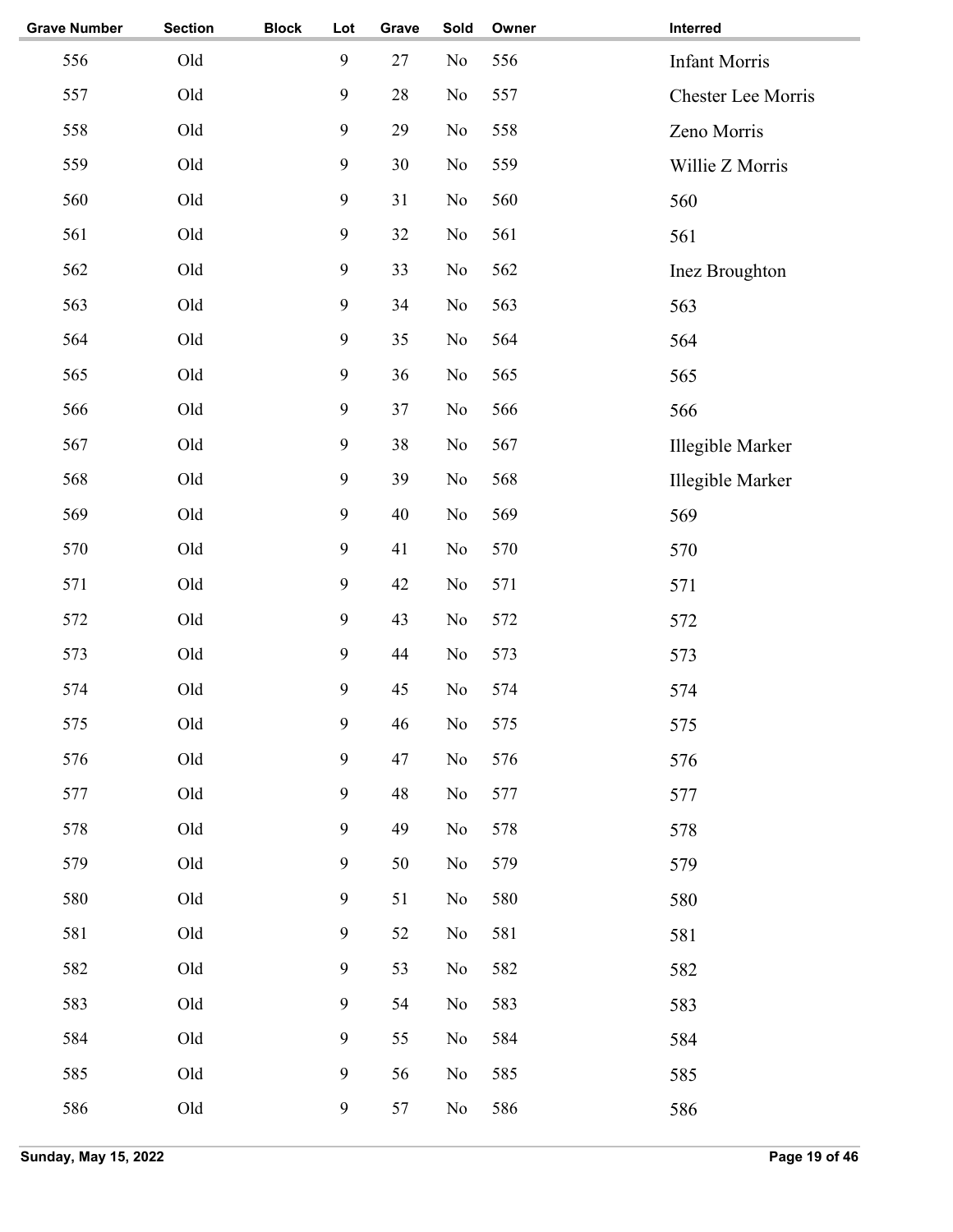| <b>Grave Number</b> | <b>Section</b> | <b>Block</b> | Lot              | Grave            | Sold           | Owner | Interred               |
|---------------------|----------------|--------------|------------------|------------------|----------------|-------|------------------------|
| 587                 | Old            |              | 9                | 58               | No             | 587   | 587                    |
| 588                 | Old            |              | $\mathbf{9}$     | 59               | N <sub>o</sub> | 588   | 588                    |
| 589                 | Old            |              | $\mathbf{9}$     | 60               | N <sub>o</sub> | 589   | 589                    |
| 590                 | Old            |              | $\boldsymbol{9}$ | 61               | N <sub>o</sub> | 590   | 590                    |
| 591                 | Old            |              | $\boldsymbol{9}$ | 62               | No             | 591   | 591                    |
| 592                 | Old            |              | $\boldsymbol{9}$ | 63               | No             | 592   | 592                    |
| 593                 | Old            |              | 9                | 64               | No             | 593   | 593                    |
| 594                 | Old            |              | 9                | 65               | No             | 594   | 594                    |
| 595                 | Old            |              | 9                | 66               | N <sub>o</sub> | 595   | 595                    |
| 596                 | Old            |              | $\mathbf{9}$     | 67               | N <sub>o</sub> | 596   | 596                    |
| 597                 | Old            |              | 10               | $\mathbf{1}$     | N <sub>o</sub> | 597   | John Harlan Montgome   |
| 598                 | Old            |              | 10               | $\sqrt{2}$       | N <sub>o</sub> | 598   | Charlean Trigg Reserve |
| 599                 | Old            |              | 10               | 3                | N <sub>o</sub> | 599   | Orlean Smith Trigg     |
| 600                 | Old            |              | 10               | $\overline{4}$   | N <sub>o</sub> | 600   | Charlie C Thornton     |
| 601                 | Old            |              | 10               | 5                | No             | 601   | Lucy J Prestridge      |
| 602                 | Old            |              | 10               | 6                | N <sub>o</sub> | 602   | John T Prestridge      |
| 603                 | Old            |              | 10               | $\tau$           | No             | 603   | William Clay (Dobber)  |
| 604                 | Old            |              | $10\,$           | $\,8\,$          | No             | 604   | W Carl Ball            |
| 605                 | Old            |              | 10               | $\boldsymbol{9}$ | No             | 605   | Mattie A Ball          |
| 606                 | Old            |              | 10               | 10               | No             | 606   | Della S Lively         |
| 607                 | Old            |              | $10\,$           | 11               | No             | 607   | Fletcher Lively        |
| 608                 | Old            |              | $10\,$           | 12               | No             | 608   | Rosia Bishop           |
| 609                 | Old            |              | $10\,$           | 13               | No             | 609   | J E Bishop             |
| 610                 | Old            |              | 10               | 14               | No             | 610   | Illegible Marker       |
| 611                 | Old            |              | 10               | 15               | N <sub>0</sub> | 611   | Illegible Marker       |
| 612                 | Old            |              | 10               | 16               | N <sub>0</sub> | 612   | 612                    |
| 613                 | Old            |              | 10               | 17               | No             | 613   | Lila Bowman            |
| 614                 | Old            |              | 10               | 18               | N <sub>0</sub> | 614   | Unknown Marker         |
| 615                 | Old            |              | 10               | 19               | N <sub>0</sub> | 615   | Josephine Vance Gaine  |
| 616                 | Old            |              | $10\,$           | 20               | N <sub>0</sub> | 616   | 616                    |
| 617                 | Old            |              | 10               | 21               | No             | 617   | Annie Pearl Vance      |
|                     |                |              |                  |                  |                |       |                        |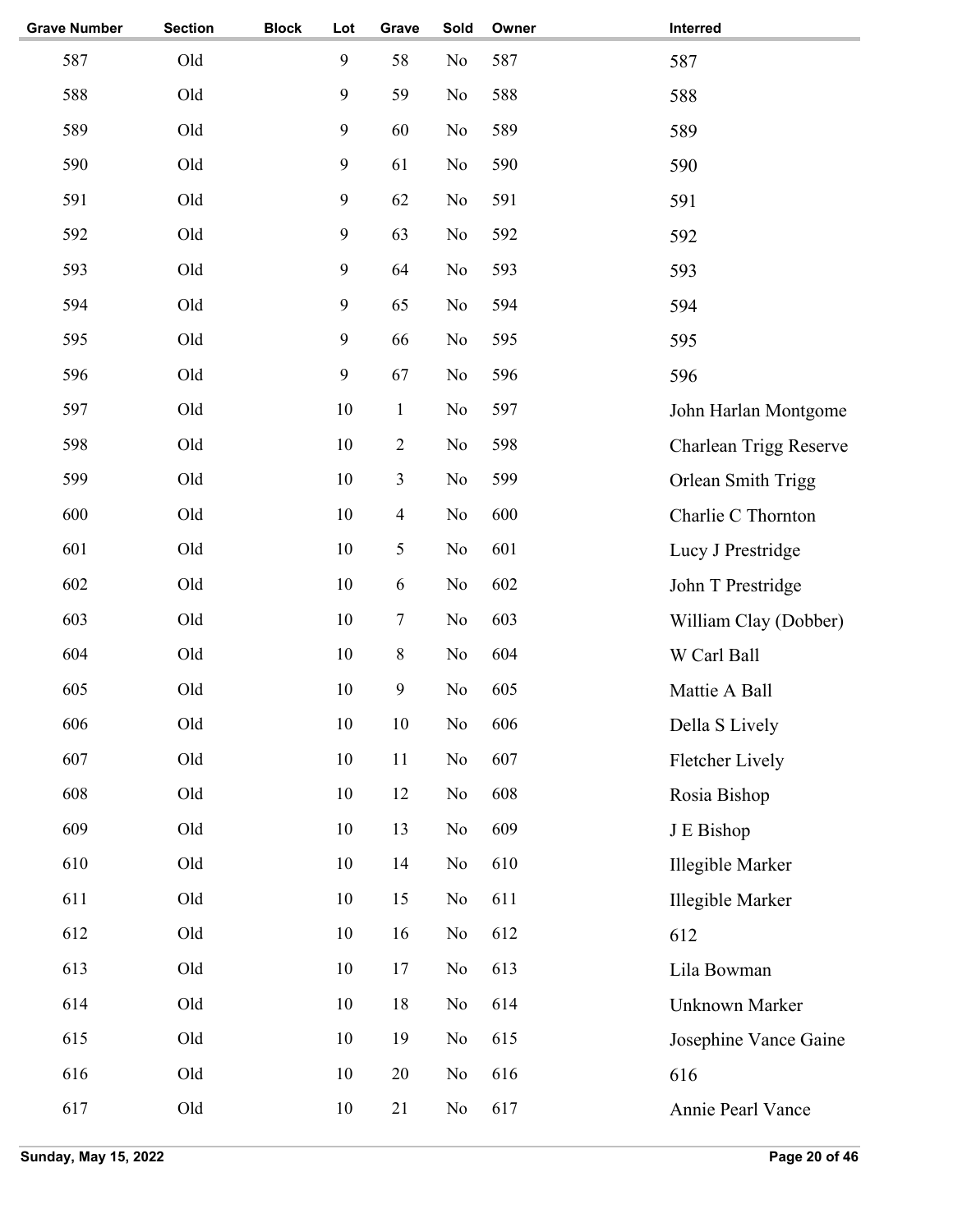| <b>Grave Number</b> | <b>Section</b> | <b>Block</b> | Lot | Grave | Sold           | Owner | Interred              |
|---------------------|----------------|--------------|-----|-------|----------------|-------|-----------------------|
| 618                 | Old            |              | 10  | 22    | N <sub>o</sub> | 618   | Henry Vance           |
| 619                 | Old            |              | 10  | 23    | N <sub>o</sub> | 619   | Columbus Brown        |
| 620                 | Old            |              | 10  | 24    | N <sub>o</sub> | 620   | Moses Brown           |
| 621                 | Old            |              | 10  | 25    | N <sub>o</sub> | 621   | Martha P Brown        |
| 622                 | Old            |              | 10  | 26    | N <sub>o</sub> | 622   | Carry E Brown         |
| 623                 | Old            |              | 10  | 27    | No             | 623   | 623                   |
| 624                 | Old            |              | 10  | 28    | N <sub>o</sub> | 624   | Louis Lively          |
| 625                 | Old            |              | 10  | 29    | N <sub>o</sub> | 625   | E K Lively            |
| 626                 | Old            |              | 10  | 30    | N <sub>o</sub> | 626   | M J Simpson           |
| 627                 | Old            |              | 10  | 31    | N <sub>o</sub> | 627   | 627                   |
| 628                 | Old            |              | 10  | 32    | No             | 628   | 628                   |
| 629                 | Old            |              | 10  | 33    | N <sub>o</sub> | 629   | Joseph T Bowman       |
| 630                 | Old            |              | 10  | 34    | N <sub>o</sub> | 630   | 630                   |
| 631                 | Old            |              | 10  | 35    | No             | 631   | 631                   |
| 632                 | Old            |              | 10  | 36    | N <sub>o</sub> | 632   | 632                   |
| 633                 | Old            |              | 10  | 37    | No             | 633   | Unknown Marker        |
| 634                 | Old            |              | 10  | 38    | N <sub>o</sub> | 634   | Unknown Marker        |
| 635                 | Old            |              | 10  | 39    | N <sub>o</sub> | 635   | 635                   |
| 636                 | Old            |              | 10  | 40    | No             | 636   | 636                   |
| 637                 | Old            |              | 10  | 41    | $\rm No$       | 637   | 637                   |
| 638                 | Old            |              | 10  | 42    | No             | 638   | <b>Houston Vance</b>  |
| 639                 | Old            |              | 10  | 43    | No             | 639   | Infant twins Vance    |
| 640                 | Old            |              | 10  | 44    | No             | 640   | 640                   |
| 641                 | Old            |              | 10  | 45    | N <sub>o</sub> | 641   | Sidney F Vance        |
| 642                 | Old            |              | 10  | 46    | No             | 642   | Laura Vance           |
| 643                 | Old            |              | 10  | 47    | No             | 643   | Anna B Vance          |
| 644                 | Old            |              | 10  | 48    | No             | 644   | Rodger (Robert) A Van |
| 645                 | Old            |              | 10  | 49    | N <sub>o</sub> | 645   | Lettie May Calvin     |
| 646                 | Old            |              | 10  | 50    | No             | 646   | Thomas A Calvin       |
| 647                 | Old            |              | 10  | 51    | No             | 647   | Rosa Bragger          |
| 648                 | Old            |              | 10  | 52    | No             | 648   | 648                   |
|                     |                |              |     |       |                |       |                       |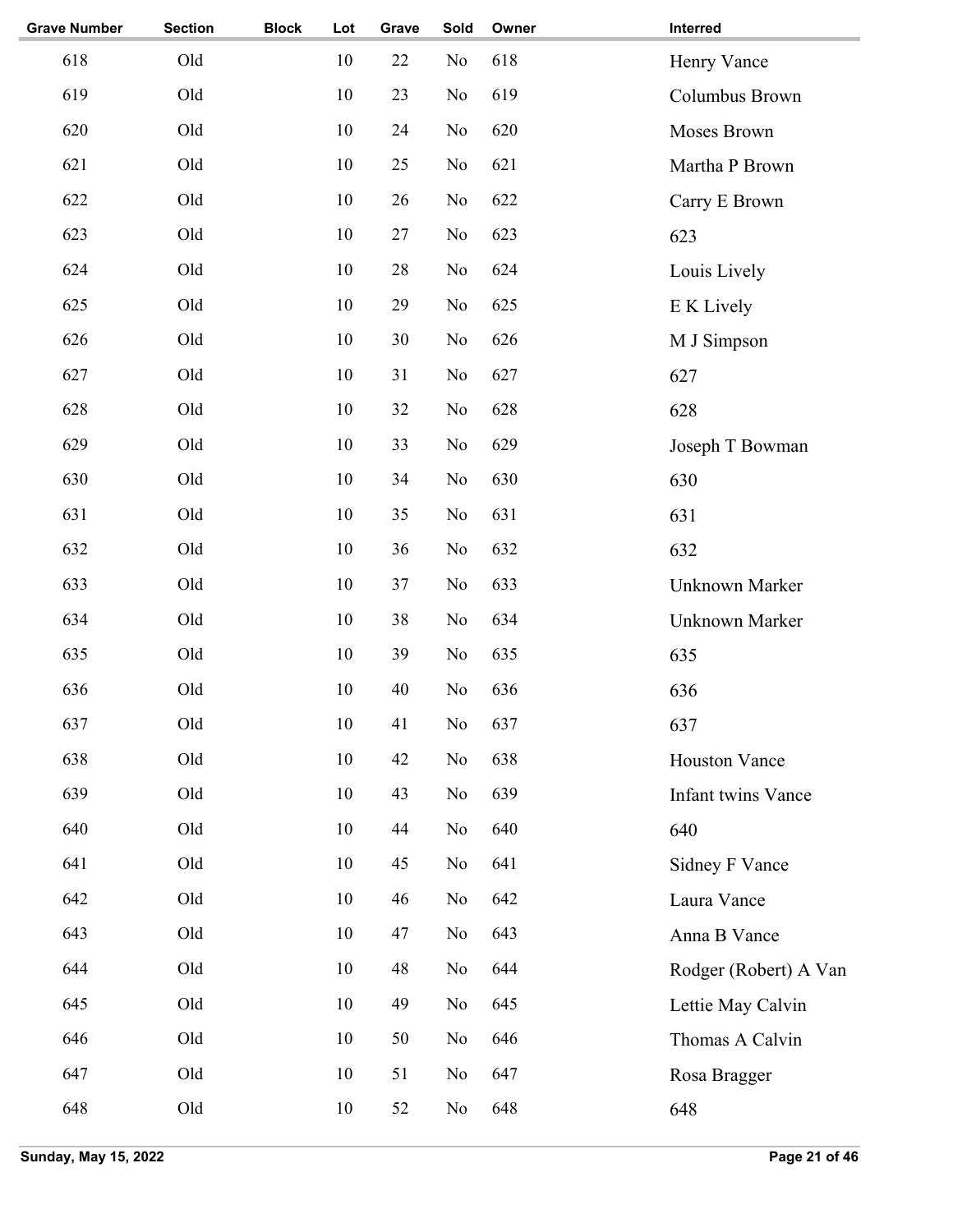| <b>Grave Number</b> | <b>Section</b> | <b>Block</b> | Lot    | Grave                    | Sold           | Owner | Interred               |
|---------------------|----------------|--------------|--------|--------------------------|----------------|-------|------------------------|
| 649                 | Old            |              | 10     | 53                       | N <sub>o</sub> | 649   | Grover C. Howard       |
| 650                 | Old            |              | 10     | 54                       | N <sub>o</sub> | 650   | Robert Keen            |
| 651                 | Old            |              | 10     | 55                       | N <sub>o</sub> | 651   | Martha P Keen          |
| 652                 | Old            |              | 10     | 56                       | N <sub>o</sub> | 652   | J D Keen               |
| 653                 | Old            |              | 10     | 57                       | No             | 653   | 653                    |
| 654                 | Old            |              | 10     | 58                       | N <sub>o</sub> | 654   | Mary A Williams        |
| 655                 | Old            |              | 10     | 59                       | N <sub>o</sub> | 655   | Anna Smith Guice       |
| 656                 | Old            |              | 10     | 60                       | N <sub>o</sub> | 656   | George Arthur Guice    |
| 657                 | Old            |              | 10     | 61                       | N <sub>o</sub> | 657   | William Terrel Guice   |
| 658                 | Old            |              | 10     | 62                       | N <sub>o</sub> | 658   | Eva Pearl Hodges       |
| 659                 | Old            |              | 10     | 63                       | No             | 659   | Homer Hodges           |
| 660                 | Old            |              | 10     | 64                       | N <sub>o</sub> | 660   | Della Rae Neel         |
| 661                 | Old            |              | 10     | 65                       | N <sub>o</sub> | 661   | Corrie Keen Smith      |
| 662                 | Old            |              | 10     | 66                       | N <sub>o</sub> | 662   | Jack K Smith           |
| 663                 | Old            |              | 10     | 67                       | N <sub>o</sub> | 663   | 663                    |
| 664                 | Old            |              | 11     | $\mathbf{1}$             | N <sub>o</sub> | 664   | 664                    |
| 665                 | Old            |              | 11     | $\overline{2}$           | N <sub>o</sub> | 665   | G W Bishop             |
| 666                 | Old            |              | 11     | $\mathfrak{Z}$           | N <sub>o</sub> | 666   | 666                    |
| 667                 | Old            |              | 11     | $\overline{\mathcal{A}}$ | N <sub>o</sub> | 667   | Eldridge (Duck) Shippe |
| 668                 | Old            |              | 11     | 5                        | No             | 668   | Molly Shipper          |
| 669                 | Old            |              | 11     | $\sqrt{6}$               | No             | 669   | Edd Shipper            |
| 670                 | Old            |              | 11     | 7                        | No             | 670   | Roxie Keen             |
| 671                 | Old            |              | 11     | $\,8\,$                  | No             | 671   | Thee O Keen            |
| 672                 | Old            |              | $11\,$ | $\boldsymbol{9}$         | No             | 672   | Elizabeth Parker       |
| 673                 | Old            |              | 11     | 10                       | No             | 673   | W J Keen               |
| 674                 | Old            |              | 11     | 11                       | No             | 674   | 674                    |
| 675                 | Old            |              | 11     | 12                       | No             | 675   | 675                    |
| 676                 | Old            |              | $11\,$ | 13                       | No             | 676   | 676                    |
| 677                 | Old            |              | 11     | 14                       | No             | 677   | Naphania Salmon Bow    |
| 678                 | Old            |              | 11     | 15                       | No             | 678   | Sylvania Harden Hall S |
| 679                 | Old            |              | 11     | 16                       | No             | 679   | 679                    |
|                     |                |              |        |                          |                |       |                        |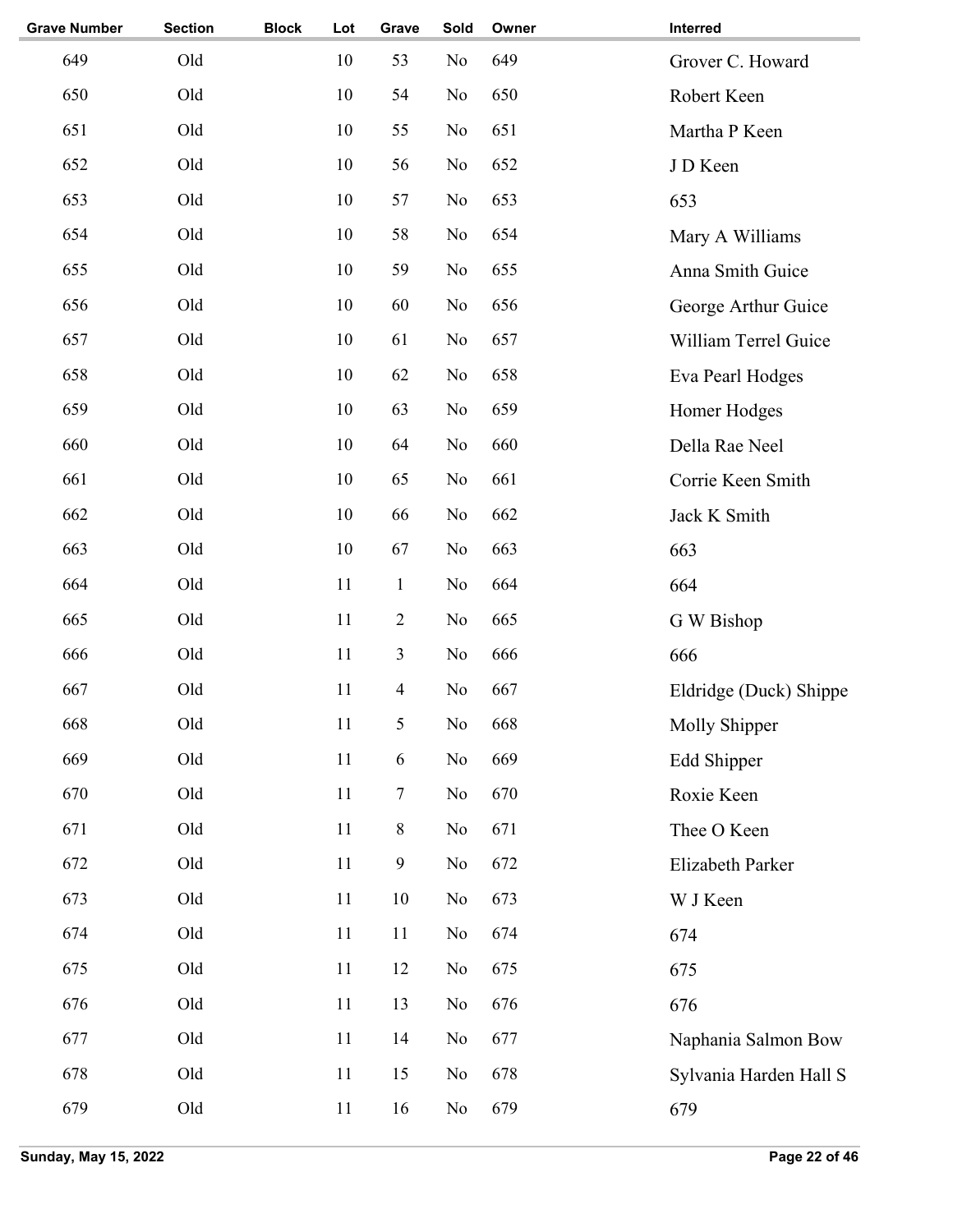| <b>Grave Number</b> | <b>Section</b> | <b>Block</b> | Lot | Grave | Sold           | Owner | Interred                      |
|---------------------|----------------|--------------|-----|-------|----------------|-------|-------------------------------|
| 680                 | Old            |              | 11  | 17    | N <sub>o</sub> | 680   | R A Keen                      |
| 681                 | Old            |              | 11  | 18    | N <sub>o</sub> | 681   | 681                           |
| 682                 | Old            |              | 11  | 19    | No             | 682   | 682                           |
| 683                 | Old            |              | 11  | 20    | N <sub>o</sub> | 683   | 683                           |
| 684                 | Old            |              | 11  | 21    | N <sub>o</sub> | 684   | 684                           |
| 685                 | Old            |              | 11  | 22    | N <sub>o</sub> | 685   | 685                           |
| 686                 | Old            |              | 11  | 23    | N <sub>o</sub> | 686   | 686                           |
| 687                 | Old            |              | 11  | 24    | N <sub>o</sub> | 687   | 687                           |
| 688                 | Old            |              | 11  | 25    | No             | 688   | Calvin Duitch                 |
| 689                 | Old            |              | 11  | 26    | No             | 689   | Larene Duitch                 |
| 690                 | Old            |              | 11  | 27    | No             | 690   | Samuel Duitch                 |
| 691                 | Old            |              | 11  | 28    | N <sub>o</sub> | 691   | Cue Della Duitch              |
| 692                 | Old            |              | 11  | 29    | N <sub>o</sub> | 692   | <b>Baily Duitch</b>           |
| 693                 | Old            |              | 11  | 30    | N <sub>o</sub> | 693   | 693                           |
| 694                 | Old            |              | 11  | 31    | No             | 694   | 694                           |
| 695                 | Old            |              | 11  | 32    | N <sub>o</sub> | 695   | S P Laymance                  |
| 696                 | Old            |              | 11  | 33    | N <sub>o</sub> | 696   | Unknown Marker                |
| 697                 | Old            |              | 11  | 34    | No             | 697   | J R Laymance                  |
| 698                 | Old            |              | 11  | 35    | No             | 698   | Mary Ella Laymance            |
| 699                 | Old            |              | 11  | 36    | $\rm No$       | 699   | 699                           |
| 700                 | Old            |              | 11  | 37    | N <sub>o</sub> | 700   | <b>France Reserved Easley</b> |
| 701                 | Old            |              | 11  | 38    | N <sub>o</sub> | 701   | Unknown Marker                |
| 702                 | Old            |              | 11  | 39    | No             | 702   | 702                           |
| 703                 | Old            |              | 11  | 40    | N <sub>o</sub> | 703   | James C Easley                |
| 704                 | Old            |              | 11  | 41    | No             | 704   | Marker (A M W)                |
| 705                 | Old            |              | 11  | 42    | N <sub>o</sub> | 705   | Unknown Marker                |
| 706                 | Old            |              | 11  | 43    | N <sub>o</sub> | 706   | 706                           |
| 707                 | Old            |              | 11  | 44    | N <sub>o</sub> | 707   | Unknown Marker                |
| 708                 | Old            |              | 11  | 45    | No             | 708   | Jane Perry Pierce             |
| 709                 | Old            |              | 11  | 46    | N <sub>o</sub> | 709   | J G Starkey                   |
| 710                 | Old            |              | 11  | 47    | No             | 710   | <b>Unknown Marker</b>         |
|                     |                |              |     |       |                |       |                               |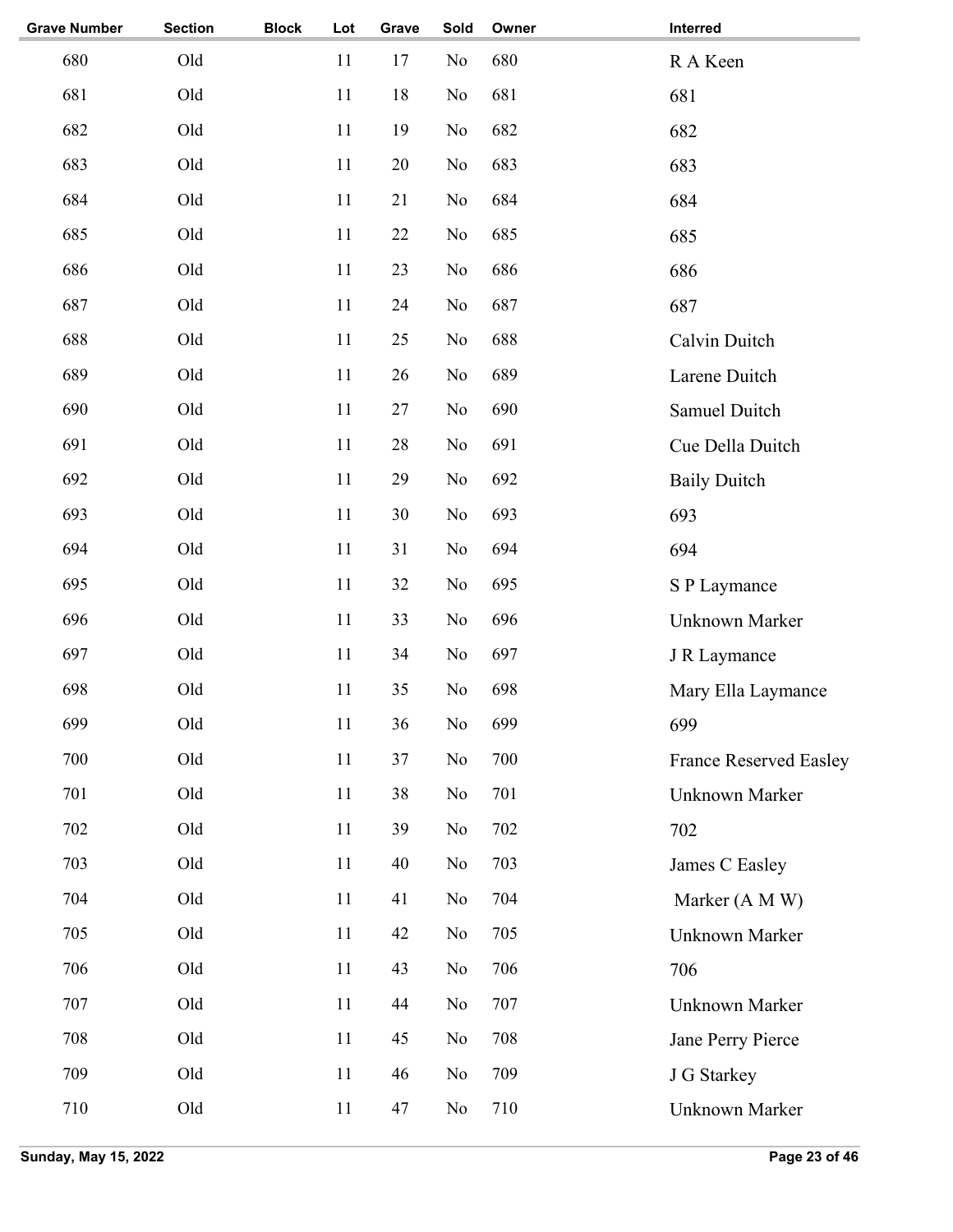| <b>Section</b> | <b>Block</b> | Lot    | Grave            | Sold     | Owner | Interred              |
|----------------|--------------|--------|------------------|----------|-------|-----------------------|
| Old            |              | 11     | 48               | No       | 711   | Willie Z Grant        |
| Old            |              | 11     | 49               | No       | 712   | 712                   |
| Old            |              | 11     | 50               | No       | 713   | William M Grant       |
| Old            |              | 11     | 51               | No       | 714   | Cyntha S Grant        |
| Old            |              | 11     | 52               | No       | 715   | John Woods            |
| Old            |              | 11     | 53               | No       | 716   | Sally Woods           |
| Old            |              | 11     | 54               | No       | 717   | <b>Unknown Marker</b> |
| Old            |              | 11     | 55               | No       | 718   | Mary E Smith          |
| Old            |              | 11     | 56               | No       | 719   | C P Smith             |
| Old            |              | 11     | 57               | No       | 720   | 720                   |
| Old            |              | 11     | 58               | No       | 721   | 721                   |
| Old            |              | 11     | 59               | No       | 722   | Ben R Guice           |
| Old            |              | 11     | 60               | No       | 723   | Alice L Guice         |
| Old            |              | 11     | 61               | No       | 724   | Howard Guice          |
| Old            |              | 11     | 62               | No       | 725   | Clara Bell Guice      |
| Old            |              | 11     | 63               | No       | 726   | Howard R Jr. Guice    |
| Old            |              | 11     | 64               | No       | 727   | Robin Edward Brown    |
| Old            |              | 11     | 65               | No       | 728   | Charlene Morehead Bro |
| Old            |              | 11     | 66               | No       | 729   | Louie A Garrison      |
| Old            |              | $11\,$ | 67               | $\rm No$ | 730   | 730                   |
| Old            |              | 12     | $\mathbf{1}$     | No       | 731   | <b>Reserved Bragg</b> |
| Old            |              | 12     | $\mathbf{2}$     | No       | 732   | <b>Reserved Bragg</b> |
| Old            |              | 12     | $\mathfrak{Z}$   | No       | 733   | <b>Reserved Bragg</b> |
| Old            |              | 12     | $\overline{4}$   | No       | 734   | <b>Reserved Bragg</b> |
| Old            |              | 12     | 5                | No       | 735   | 735                   |
| Old            |              | 12     | 6                | No       | 736   | Sabra J Whatley       |
| Old            |              | 12     | $\tau$           | No       | 737   | <b>Eskel Parker</b>   |
| Old            |              | 12     | $8\,$            | No       | 738   | Vernon Parker         |
| Old            |              | 12     | $\boldsymbol{9}$ | No       | 739   | W D Parker            |
| Old            |              | 12     | 10               | No       | 740   | William E Lewis       |
| Old            |              | 12     | 11               | No       | 741   | Dora Salmon Lewis     |
|                |              |        |                  |          |       |                       |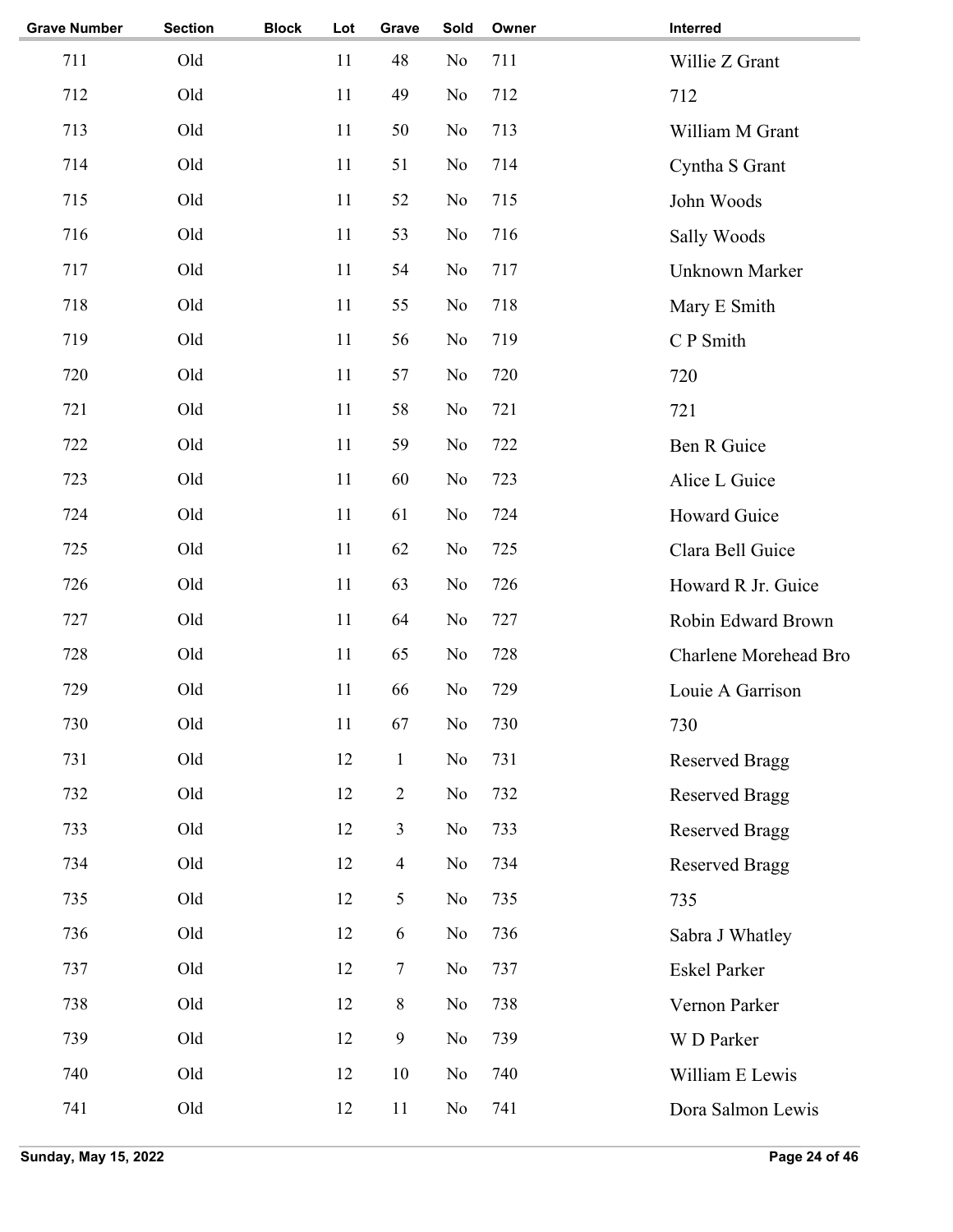| <b>Grave Number</b> | <b>Section</b> | <b>Block</b> | Lot | Grave | Sold           | Owner | Interred              |
|---------------------|----------------|--------------|-----|-------|----------------|-------|-----------------------|
| 742                 | Old            |              | 12  | 12    | N <sub>o</sub> | 742   | Fred M Lewis          |
| 743                 | Old            |              | 12  | 13    | No             | 743   | Jessie B Bowman       |
| 744                 | Old            |              | 12  | 14    | N <sub>o</sub> | 744   | 744                   |
| 745                 | Old            |              | 12  | 15    | No             | 745   | Harrett Hall Wortham  |
| 746                 | Old            |              | 12  | 16    | No             | 746   | Arminda Salmon Jeffer |
| 747                 | Old            |              | 12  | 17    | No             | 747   | M J Wortham           |
| 748                 | Old            |              | 12  | 18    | No             | 748   | John S Wortham        |
| 749                 | Old            |              | 12  | 19    | No             | 749   | John Weldon Wortham   |
| 750                 | Old            |              | 12  | 20    | N <sub>o</sub> | 750   | 750                   |
| 751                 | Old            |              | 12  | 21    | N <sub>o</sub> | 751   | Joseph Pennington Was |
| 752                 | Old            |              | 12  | 22    | N <sub>o</sub> | 752   | 752                   |
| 753                 | Old            |              | 12  | 23    | No             | 753   | 753                   |
| 754                 | Old            |              | 12  | 24    | No             | 754   | 754                   |
| 755                 | Old            |              | 12  | 25    | No             | 755   | 755                   |
| 756                 | Old            |              | 12  | 26    | No             | 756   | Robert C Guice        |
| 757                 | Old            |              | 12  | 27    | No             | 757   | Caston Dania Guice    |
| 758                 | Old            |              | 12  | 28    | No             | 758   | <b>B J H Guice</b>    |
| 759                 | Old            |              | 12  | 29    | N <sub>o</sub> | 759   | 759                   |
| 760                 | Old            |              | 12  | 30    | No             | 760   | 760                   |
| 761                 | Old            |              | 12  | 31    | No             | 761   | <b>Infant Duitch</b>  |
| 762                 | Old            |              | 12  | 32    | N <sub>o</sub> | 762   | Chester B Duitch      |
| 763                 | Old            |              | 12  | 33    | N <sub>o</sub> | 763   | Orah Mah Grounds      |
| 764                 | Old            |              | 12  | 34    | N <sub>o</sub> | 764   | <b>Infant Grounds</b> |
| 765                 | Old            |              | 12  | 35    | No             | 765   | Jessie L Grounds      |
| 766                 | Old            |              | 12  | 36    | N <sub>o</sub> | 766   | W P Grounds           |
| 767                 | Old            |              | 12  | 37    | No             | 767   | 767                   |
| 768                 | Old            |              | 12  | 38    | No             | 768   | 768                   |
| 769                 | Old            |              | 12  | 39    | N <sub>o</sub> | 769   | John Curtis Haltom    |
| 770                 | Old            |              | 12  | 40    | N <sub>o</sub> | 770   | Walter M Haltom       |
| 771                 | Old            |              | 12  | 41    | N <sub>o</sub> | 771   | Henry M Haltom        |
| 772                 | Old            |              | 12  | 42    | N <sub>o</sub> | 772   | Katie Halton Smith    |
|                     |                |              |     |       |                |       |                       |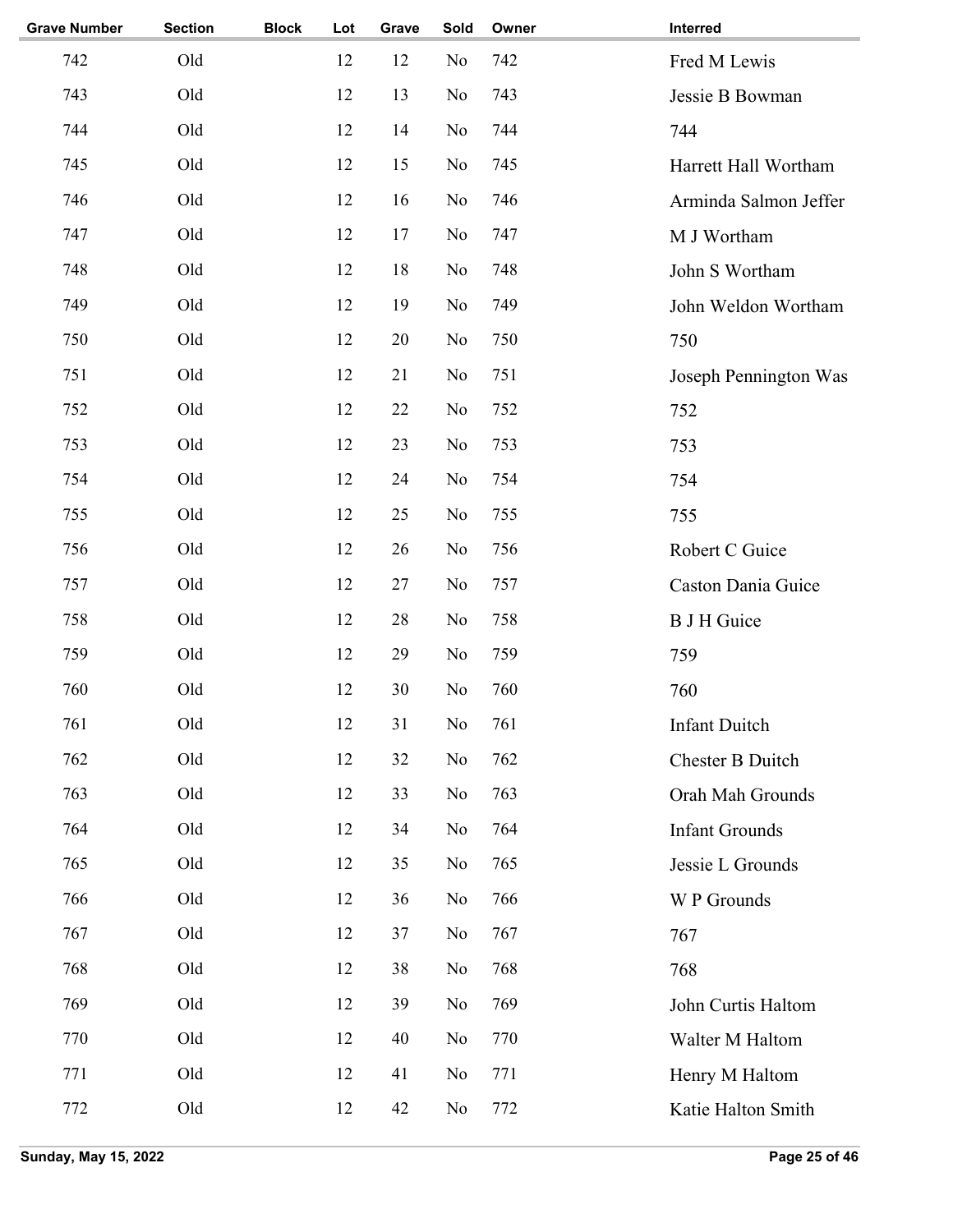| <b>Grave Number</b> | <b>Section</b> | <b>Block</b> | Lot | Grave         | Sold           | Owner | Interred                  |
|---------------------|----------------|--------------|-----|---------------|----------------|-------|---------------------------|
| 773                 | Old            |              | 12  | 43            | N <sub>o</sub> | 773   | Tommie Haltom             |
| 774                 | Old            |              | 12  | 44            | N <sub>o</sub> | 774   | <b>Infant Haltom</b>      |
| 775                 | Old            |              | 12  | 45            | N <sub>o</sub> | 775   | <b>Infant Haltom</b>      |
| 776                 | Old            |              | 12  | 46            | N <sub>o</sub> | 776   | <b>Infant Haltom</b>      |
| 777                 | Old            |              | 12  | 47            | N <sub>o</sub> | 777   | Jewel Haltom Walston      |
| 778                 | Old            |              | 12  | 48            | N <sub>o</sub> | 778   | <b>Buck Walston</b>       |
| 779                 | Old            |              | 12  | 49            | N <sub>o</sub> | 779   | 779                       |
| 780                 | Old            |              | 12  | 50            | No             | 780   | E A Tucker                |
| 781                 | Old            |              | 12  | 51            | N <sub>o</sub> | 781   | S B Tucker                |
| 782                 | Old            |              | 12  | 52            | N <sub>o</sub> | 782   | 782                       |
| 783                 | Old            |              | 12  | 53            | N <sub>o</sub> | 783   | Ada I Collins             |
| 784                 | Old            |              | 12  | 54            | No             | 784   | <b>Ben N Collins</b>      |
| 785                 | Old            |              | 12  | 55            | N <sub>o</sub> | 785   | 785                       |
| 786                 | Old            |              | 12  | 56            | No             | 786   | 786                       |
| 787                 | Old            |              | 12  | 57            | N <sub>o</sub> | 787   | <b>Infant Starkey</b>     |
| 788                 | Old            |              | 12  | 58            | No             | 788   | <b>Infant Starkey</b>     |
| 789                 | Old            |              | 12  | 59            | N <sub>o</sub> | 789   | James O Bridges           |
| 790                 | Old            |              | 12  | 60            | N <sub>o</sub> | 790   | Elwin Madison Smith       |
| 791                 | Old            |              | 12  | 61            | No             | 791   | Lela Smith                |
| 792                 | Old            |              | 12  | 62            | No             | 792   | Owen Morehead             |
| 793                 | Old            |              | 12  | 63            | No             | 793   | Maude Morehead            |
| 794                 | Old            |              | 12  | 64            | No             | 794   | Alvin Morehead            |
| 795                 | Old            |              | 12  | 65            | No             | 795   | Edna Faye Miles           |
| 796                 | Old            |              | 12  | 66            | N <sub>o</sub> | 796   | Edgar Dunham              |
| 797                 | Old            |              | 12  | 67            | No             | 797   | 797                       |
| 798                 | Old            |              | 13  | $\mathbbm{1}$ | No             | 798   | Ruby Broughton Trigg      |
| 799                 | Old            |              | 13  | $\sqrt{2}$    | No             | 799   | Hogan Daniel (Hayden)     |
| 800                 | Old            |              | 13  | 3             | N <sub>o</sub> | 800   | Daniel R Trigg            |
| 801                 | Old            |              | 13  | 4             | No             | 801   | Cora E Trigg              |
| 802                 | Old            |              | 13  | 5             | N <sub>o</sub> | 802   | <b>Oscar Marvin Trigg</b> |
| 803                 | Old            |              | 13  | 6             | N <sub>0</sub> | 803   | George Frank Salmon       |
|                     |                |              |     |               |                |       |                           |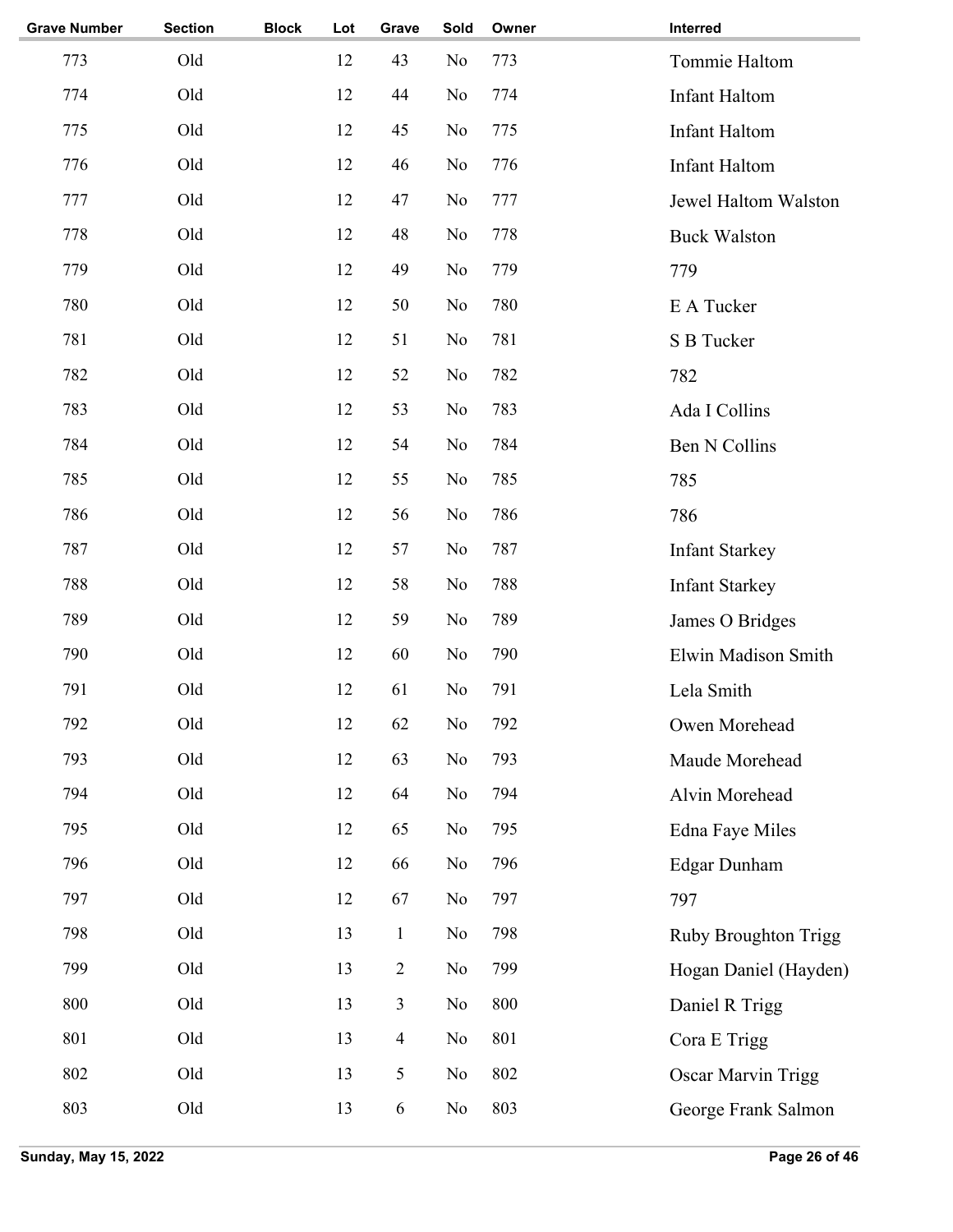| <b>Grave Number</b> | <b>Section</b> | <b>Block</b> | Lot | Grave        | Sold | Owner | Interred               |
|---------------------|----------------|--------------|-----|--------------|------|-------|------------------------|
| 804                 | Old            |              | 13  | $\tau$       | No   | 804   | Lue Aily Salmon        |
| 805                 | Old            |              | 13  | $8\,$        | No   | 805   | <b>Betty Carpenter</b> |
| 806                 | Old            |              | 13  | $\mathbf{9}$ | No   | 806   | Infant Salmon          |
| 807                 | Old            |              | 13  | $10\,$       | No   | 807   | Lavina Carpenter Salm  |
| 808                 | Old            |              | 13  | 11           | No   | 808   | Ruby Salmon            |
| 809                 | Old            |              | 13  | 12           | No   | 809   | Lou Anna Salmon        |
| 810                 | Old            |              | 13  | 13           | No   | 810   | Josiah S Salmon        |
| 811                 | Old            |              | 13  | 14           | No   | 811   | Marvin Salmon          |
| 812                 | Old            |              | 13  | 15           | No   | 812   | Alice Salmon           |
| 813                 | Old            |              | 13  | 16           | No   | 813   | 813                    |
| 814                 | Old            |              | 13  | 17           | No   | 814   | 814                    |
| 815                 | Old            |              | 13  | 18           | No   | 815   | 815                    |
| 816                 | Old            |              | 13  | 19           | No   | 816   | George W Brightman     |
| 817                 | Old            |              | 13  | 20           | No   | 817   | 817                    |
| 818                 | Old            |              | 13  | 21           | No   | 818   | 818                    |
| 819                 | Old            |              | 13  | 22           | No   | 819   | 819                    |
| 820                 | Old            |              | 13  | 23           | No   | 820   | 820                    |
| 821                 | Old            |              | 13  | 24           | No   | 821   | 821                    |
| 822                 | Old            |              | 13  | 25           | No   | 822   | 822                    |
| 823                 | Old            |              | 13  | 26           | No   | 823   | Nora F Salmon Kersh    |
| 824                 | Old            |              | 13  | $27\,$       | No   | 824   | William D Honeycutt    |
| 825                 | Old            |              | 13  | $28\,$       | No   | 825   | Lacy Honeycutt         |
| 826                 | Old            |              | 13  | 29           | No   | 826   | Nephanie Salmon Hone   |
| 827                 | Old            |              | 13  | 30           | No   | 827   | 827                    |
| 828                 | Old            |              | 13  | 31           | No   | 828   | Columbus Green         |
| 829                 | Old            |              | 13  | 32           | No   | 829   | 829                    |
| 830                 | Old            |              | 13  | 33           | No   | 830   | Angeline Elizabeth Lay |
| 831                 | Old            |              | 13  | 34           | No   | 831   | M D (Major) Salmon     |
| 832                 | Old            |              | 13  | 35           | No   | 832   | Velva Clifton Salmon   |
| 833                 | Old            |              | 13  | 36           | No   | 833   | Josiah S Salmon        |
| 834                 | Old            |              | 13  | 37           | No   | 834   | 834                    |
|                     |                |              |     |              |      |       |                        |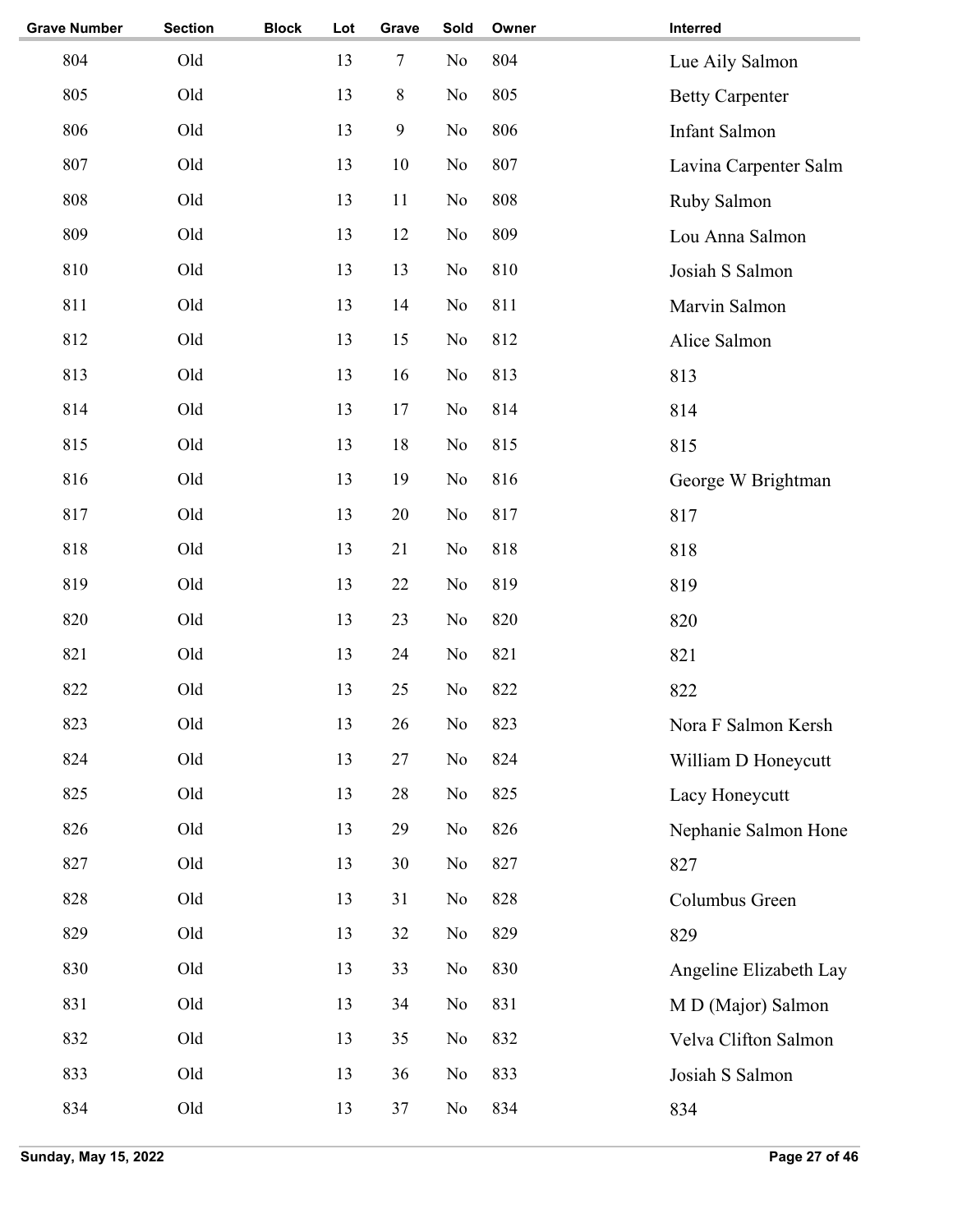| <b>Grave Number</b> | <b>Section</b> | <b>Block</b> | Lot | Grave        | Sold           | Owner | Interred                   |
|---------------------|----------------|--------------|-----|--------------|----------------|-------|----------------------------|
| 835                 | Old            |              | 13  | 38           | No             | 835   | <b>Unknown Marker</b>      |
| 836                 | Old            |              | 13  | 39           | No             | 836   | Sherry Reserved Allen      |
| 837                 | Old            |              | 13  | 40           | No             | 837   | Billly D. Reserved Alle    |
| 838                 | Old            |              | 13  | 41           | N <sub>o</sub> | 838   | N A Reserved Dickey        |
| 839                 | Old            |              | 13  | 42           | No             | 839   | N A Reserved Dickey        |
| 840                 | Old            |              | 13  | 43           | No             | 840   | Mattie Lou Haltom          |
| 841                 | Old            |              | 13  | 44           | No             | 841   | Albert N Howard            |
| 842                 | Old            |              | 13  | 45           | No             | 842   | 842                        |
| 843                 | Old            |              | 13  | 46           | No             | 843   | 843                        |
| 844                 | Old            |              | 13  | 47           | N <sub>o</sub> | 844   | <b>Stanley J Weisinger</b> |
| 845                 | Old            |              | 13  | 48           | No             | 845   | 845                        |
| 846                 | Old            |              | 13  | 49           | N <sub>o</sub> | 846   | Ruth N Morehead            |
| 847                 | Old            |              | 13  | 50           | No             | 847   | <b>Bruce Morehead</b>      |
| 848                 | Old            |              | 13  | 51           | No             | 848   | Dora M Morehead            |
| 849                 | Old            |              | 13  | 52           | No             | 849   | Calvin Leon Morehead       |
| 850                 | Old            |              | 13  | 53           | No             | 850   | Francis R Jr. Koemmel      |
| 851                 | Old            |              | 13  | 54           | No             | 851   | Harold Morehead            |
| 852                 | Old            |              | 13  | 55           | N <sub>o</sub> | 852   | 852                        |
| 853                 | Old            |              | 13  | 56           | No             | 853   | <b>Albert T Starkey</b>    |
| 854                 | Old            |              | 13  | 57           | No             | 854   | 854                        |
| 855                 | Old            |              | 13  | 58           | No             | 855   | 855                        |
| 856                 | Old            |              | 13  | 59           | N <sub>o</sub> | 856   | Jefferson Starkey          |
| 857                 | Old            |              | 13  | 60           | No             | 857   | Virginia Starkey           |
| 858                 | Old            |              | 13  | 61           | No             | 858   | Nelda J Caskey             |
| 859                 | Old            |              | 13  | 62           | No             | 859   | Amos Caskey                |
| 860                 | Old            |              | 13  | 63           | No             | 860   | Denora Dell Harden Ca      |
| 861                 | Old            |              | 13  | 64           | No             | 861   | Samuel Caskey              |
| 862                 | Old            |              | 13  | 65           | No             | 862   | Debra Kay Caskey           |
| 863                 | Old            |              | 13  | 66           | No             | 863   | Mattie A Leamons           |
| 864                 | Old            |              | 13  | 67           | N <sub>o</sub> | 864   | William D Leamons          |
| 865                 | Old            |              | 14  | $\mathbf{1}$ | No             | 865   | Audie E Bryan              |
|                     |                |              |     |              |                |       |                            |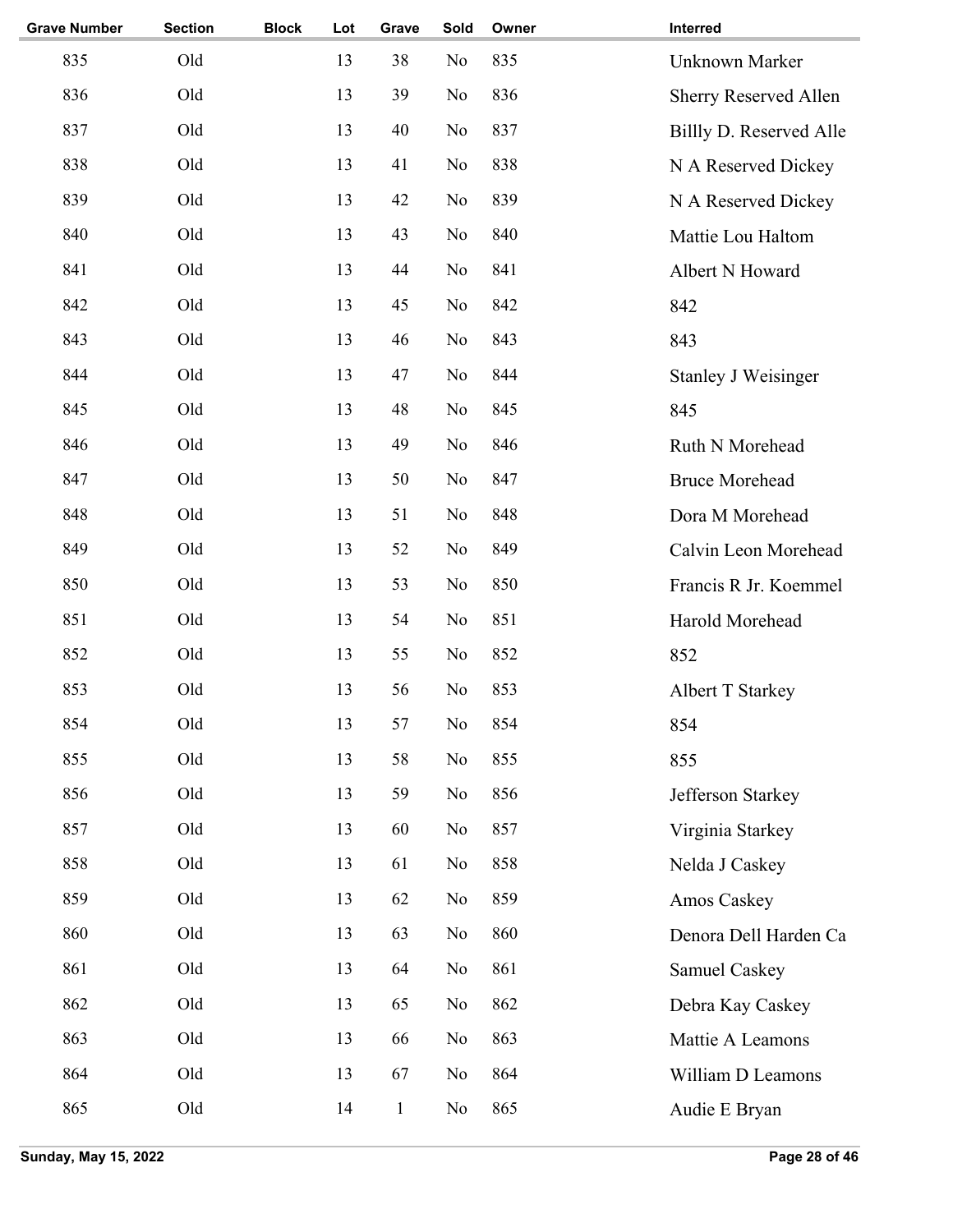| <b>Grave Number</b> | <b>Section</b> | <b>Block</b> | Lot | Grave                   | Sold | Owner | Interred                |
|---------------------|----------------|--------------|-----|-------------------------|------|-------|-------------------------|
| 866                 | Old            |              | 14  | $\overline{2}$          | No   | 866   | John Harlan Bryan       |
| 867                 | Old            |              | 14  | $\overline{\mathbf{3}}$ | No   | 867   | John S Bryan            |
| 868                 | Old            |              | 14  | $\overline{4}$          | No   | 868   | William A Trigg         |
| 869                 | Old            |              | 14  | 5                       | No   | 869   | Sara A Trigg            |
| 870                 | Old            |              | 14  | 6                       | No   | 870   | Linnie E Denman         |
| 871                 | Old            |              | 14  | $\boldsymbol{7}$        | No   | 871   | Ernest Marvin Denman    |
| 872                 | Old            |              | 14  | $8\,$                   | No   | 872   | <b>Infant Denman</b>    |
| 873                 | Old            |              | 14  | 9                       | No   | 873   | John Harlan Reserved P  |
| 874                 | Old            |              | 14  | 10                      | No   | 874   | Alma Wortham            |
| 875                 | Old            |              | 14  | 11                      | No   | 875   | Benjamin Wortham        |
| 876                 | Old            |              | 14  | $12\,$                  | No   | 876   | <b>Stephen P Powers</b> |
| 877                 | Old            |              | 14  | 13                      | No   | 877   | <b>Elizabeth Power</b>  |
| 878                 | Old            |              | 14  | 14                      | No   | 878   | Joulia Kate Salmon      |
| 879                 | Old            |              | 14  | 15                      | No   | 879   | Louis Salmon            |
| 880                 | Old            |              | 14  | 16                      | No   | 880   | 880                     |
| 881                 | Old            |              | 14  | 17                      | No   | 881   | Nancy J Brooks          |
| 882                 | Old            |              | 14  | 18                      | No   | 882   | 882                     |
| 883                 | Old            |              | 14  | 19                      | No   | 883   | 883                     |
| 884                 | Old            |              | 14  | 20                      | No   | 884   | 884                     |
| 885                 | Old            |              | 14  | 21                      | No   | 885   | 885                     |
| 886                 | Old            |              | 14  | 22                      | No   | 886   | 886                     |
| 887                 | Old            |              | 14  | 23                      | No   | 887   | Unknown Marker          |
| 888                 | Old            |              | 14  | 24                      | No   | 888   | Unknown Marker          |
| 889                 | Old            |              | 14  | 25                      | No   | 889   | 889                     |
| 890                 | Old            |              | 14  | 26                      | No   | 890   | 890                     |
| 891                 | Old            |              | 14  | 27                      | No   | 891   | 891                     |
| 892                 | Old            |              | 14  | $28\,$                  | No   | 892   | 892                     |
| 893                 | Old            |              | 14  | 29                      | No   | 893   | Lelia Scott             |
| 894                 | Old            |              | 14  | 30                      | No   | 894   | Henry M Brown           |
| 895                 | Old            |              | 14  | 31                      | No   | 895   | Polly Ann Brown         |
| 896                 | Old            |              | 14  | 32                      | No   | 896   | Minnie A Hart           |
|                     |                |              |     |                         |      |       |                         |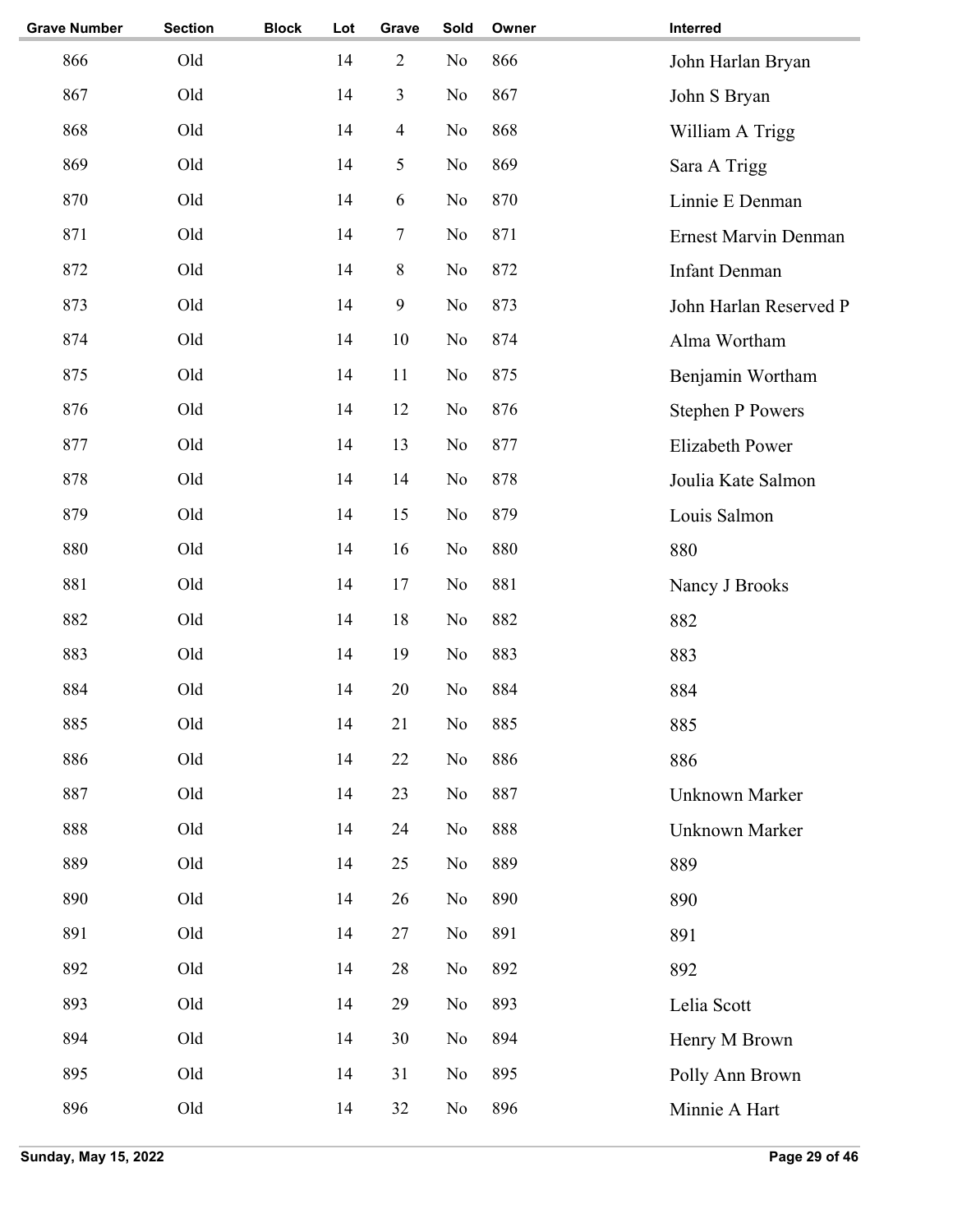| <b>Grave Number</b> | <b>Section</b> | <b>Block</b> | Lot | Grave | Sold           | Owner | Interred             |
|---------------------|----------------|--------------|-----|-------|----------------|-------|----------------------|
| 897                 | Old            |              | 14  | 33    | N <sub>o</sub> | 897   | 897                  |
| 898                 | Old            |              | 14  | 34    | N <sub>o</sub> | 898   | Lula Dell Hart       |
| 899                 | Old            |              | 14  | 35    | N <sub>o</sub> | 899   | 899                  |
| 900                 | Old            |              | 14  | 36    | No             | 900   | Lena Hart Norris     |
| 901                 | Old            |              | 14  | 37    | N <sub>o</sub> | 901   | Theron P Norris      |
| 902                 | Old            |              | 14  | 38    | N <sub>o</sub> | 902   | Mason Oliver         |
| 903                 | Old            |              | 14  | 39    | N <sub>o</sub> | 903   | Unknown Marker       |
| 904                 | Old            |              | 14  | 40    | N <sub>o</sub> | 904   | Unknown Marker       |
| 905                 | Old            |              | 14  | 41    | N <sub>o</sub> | 905   | 905                  |
| 906                 | Old            |              | 14  | 42    | N <sub>o</sub> | 906   | 906                  |
| 907                 | Old            |              | 14  | 43    | N <sub>o</sub> | 907   | <b>Infant Haltom</b> |
| 908                 | Old            |              | 14  | 44    | N <sub>o</sub> | 908   | 908                  |
| 909                 | Old            |              | 14  | 45    | N <sub>o</sub> | 909   | 909                  |
| 910                 | Old            |              | 14  | 46    | N <sub>o</sub> | 910   | <b>Infant Mosley</b> |
| 911                 | Old            |              | 14  | 47    | N <sub>o</sub> | 911   | 911                  |
| 912                 | Old            |              | 14  | 48    | N <sub>o</sub> | 912   | Elvin Mosley         |
| 913                 | Old            |              | 14  | 49    | N <sub>o</sub> | 913   | Rodney Mosley        |
| 914                 | Old            |              | 14  | 50    | N <sub>o</sub> | 914   | 914                  |
| 915                 | Old            |              | 14  | 51    | N <sub>o</sub> | 915   | No Marker Mosley     |
| 916                 | Old            |              | 14  | 52    | No             | 916   | Alice J Mosley       |
| 917                 | Old            |              | 14  | 53    | No             | 917   | John Weldon Mosley   |
| 918                 | Old            |              | 14  | 54    | No             | 918   | James Wiley Mosley   |
| 919                 | Old            |              | 14  | 55    | No             | 919   | 919                  |
| 920                 | Old            |              | 14  | 56    | No             | 920   | 920                  |
| 921                 | Old            |              | 14  | 57    | No             | 921   | Reserved Burden      |
| 922                 | Old            |              | 14  | 58    | No             | 922   | Nodie Burden         |
| 923                 | Old            |              | 14  | 59    | No             | 923   | Lee A Burden         |
| 924                 | Old            |              | 14  | 60    | No             | 924   | Melvin L Burden      |
| 925                 | Old            |              | 14  | 61    | No             | 925   | Hazel Burden Tyler   |
| 926                 | Old            |              | 14  | 62    | No             | 926   | Mary Joe Cole        |
| 927                 | Old            |              | 14  | 63    | No             | 927   | Unknown Marker       |
|                     |                |              |     |       |                |       |                      |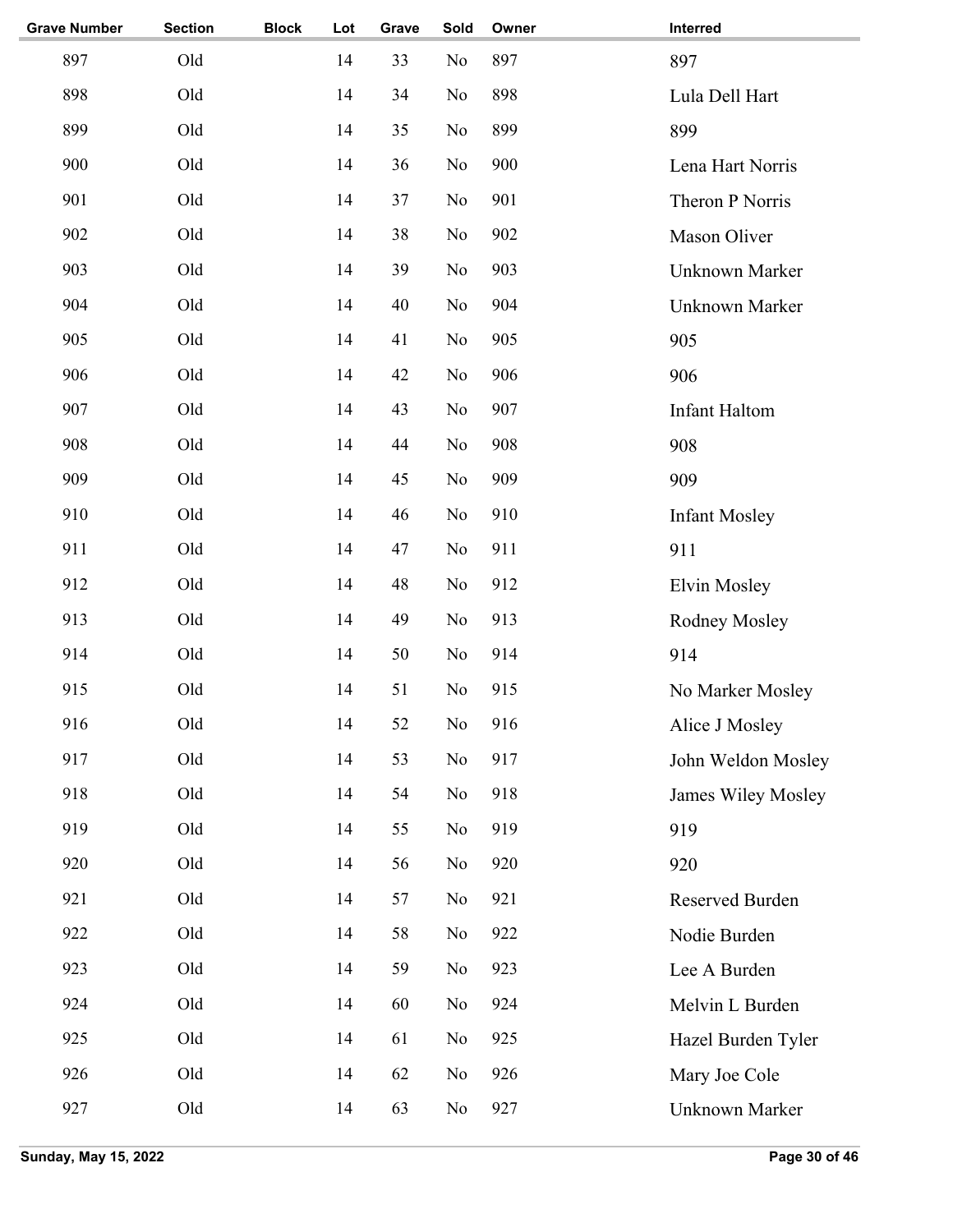| <b>Grave Number</b> | <b>Section</b> | <b>Block</b> | Lot    | Grave            | Sold           | Owner | Interred          |
|---------------------|----------------|--------------|--------|------------------|----------------|-------|-------------------|
| 928                 | Old            |              | 14     | 64               | No             | 928   | Anie Hodges       |
| 929                 | Old            |              | 14     | 65               | No             | 929   | J C Hodges        |
| 930                 | Old            |              | 14     | 66               | No             | 930   | Chester A McIver  |
| 931                 | Old            |              | 14     | 67               | No             | 931   | Ruby McIver       |
| 932                 | Old            |              | 15     | $\mathbf{1}$     | No             | 932   | Reserved Kirk     |
| 933                 | Old            |              | 15     | $\sqrt{2}$       | No             | 933   | Ladell Byran Kirk |
| 934                 | Old            |              | 15     | 3                | No             | 934   | 934               |
| 935                 | Old            |              | 15     | $\overline{4}$   | No             | 935   | 935               |
| 936                 | Old            |              | 15     | 5                | No             | 936   | Emma Howard       |
| 937                 | Old            |              | 15     | $\sqrt{6}$       | No             | 937   | Lottie Bryan      |
| 938                 | Old            |              | 15     | $\boldsymbol{7}$ | N <sub>0</sub> | 938   | John Bryan        |
| 939                 | Old            |              | 15     | $8\,$            | No             | 939   | Infant Haltom     |
| 940                 | Old            |              | 15     | $\mathbf{9}$     | No             | 940   | 940               |
| 941                 | Old            |              | 15     | 10               | No             | 941   | 941               |
| 942                 | Old            |              | 15     | 11               | No             | 942   | 942               |
| 943                 | Old            |              | 15     | 12               | No             | 943   | 943               |
| 944                 | Old            |              | 15     | 13               | N <sub>o</sub> | 944   | 944               |
| 945                 | Old            |              | 15     | 14               | No             | 945   | Carrell Colvin    |
| 946                 | Old            |              | 15     | 15               | No             | 946   | 946               |
| 947                 | Old            |              | $15\,$ | 16               | $\rm No$       | 947   | 947               |
| 948                 | Old            |              | 15     | 17               | No             | 948   | 948               |
| 949                 | Old            |              | 15     | 18               | No             | 949   | 949               |
| 950                 | Old            |              | 15     | 19               | No             | 950   | 950               |
| 951                 | Old            |              | 15     | 20               | No             | 951   | 951               |
| 952                 | Old            |              | 15     | 21               | No             | 952   | 952               |
| 953                 | Old            |              | 15     | 22               | No             | 953   | 953               |
| 954                 | Old            |              | 15     | 23               | No             | 954   | J G Brooks        |
| 955                 | Old            |              | 15     | 24               | No             | 955   | 955               |
| 956                 | Old            |              | 15     | 25               | No             | 956   | Unknown Marker    |
| 957                 | Old            |              | 15     | 26               | No             | 957   | 957               |
| 958                 | Old            |              | 15     | $27\,$           | N <sub>0</sub> | 958   | 958               |
|                     |                |              |        |                  |                |       |                   |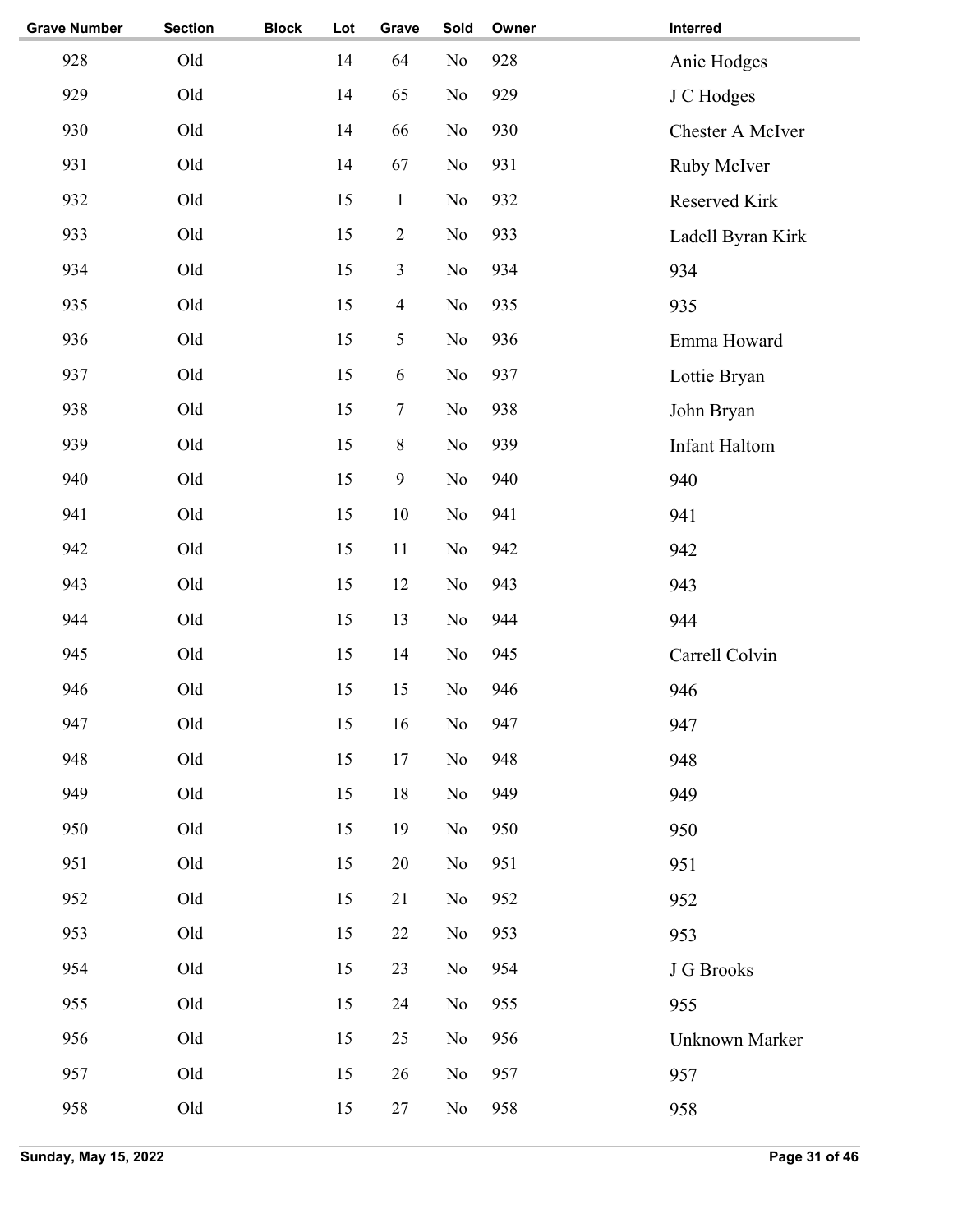| <b>Grave Number</b> | <b>Section</b> | <b>Block</b> | Lot | Grave | Sold           | Owner | Interred              |
|---------------------|----------------|--------------|-----|-------|----------------|-------|-----------------------|
| 959                 | Old            |              | 15  | 28    | No             | 959   | 959                   |
| 960                 | Old            |              | 15  | 29    | No             | 960   | 960                   |
| 961                 | Old            |              | 15  | 30    | No             | 961   | 961                   |
| 962                 | Old            |              | 15  | 31    | No             | 962   | 962                   |
| 963                 | Old            |              | 15  | 32    | No             | 963   | 963                   |
| 964                 | Old            |              | 15  | 33    | N <sub>o</sub> | 964   | John Horace Brooks    |
| 965                 | Old            |              | 15  | 34    | N <sub>o</sub> | 965   | Fannie M Brooks       |
| 966                 | Old            |              | 15  | 35    | No             | 966   | W F Black             |
| 967                 | Old            |              | 15  | 36    | No             | 967   | 967                   |
| 968                 | Old            |              | 15  | 37    | No             | 968   | <b>Unknown Marker</b> |
| 969                 | Old            |              | 15  | 38    | No             | 969   | 969                   |
| 970                 | Old            |              | 15  | 39    | No             | 970   | 970                   |
| 971                 | Old            |              | 15  | 40    | No             | 971   | <b>Ethel Brooks</b>   |
| 972                 | Old            |              | 15  | 41    | No             | 972   | Daniel W Brooks       |
| 973                 | Old            |              | 15  | 42    | No             | 973   | Homer F Crawford      |
| 974                 | Old            |              | 15  | 43    | No             | 974   | Ganill Crawford       |
| 975                 | Old            |              | 15  | 44    | No             | 975   | John Odie Haltom      |
| 976                 | Old            |              | 15  | 45    | No             | 976   | 976                   |
| 977                 | Old            |              | 15  | 46    | No             | 977   | 977                   |
| 978                 | Old            |              | 15  | 47    | No             | 978   | 978                   |
| 979                 | Old            |              | 15  | 48    | No             | 979   | Henry Walton Mosley   |
| 980                 | Old            |              | 15  | 49    | No             | 980   | Verna Benita Mosley   |
| 981                 | Old            |              | 15  | 50    | No             | 981   | Maggie Bunyard        |
| 982                 | Old            |              | 15  | 51    | No             | 982   | Robert M Bunyard      |
| 983                 | Old            |              | 15  | 52    | No             | 983   | Unknown Marker        |
| 984                 | Old            |              | 15  | 53    | No             | 984   | 984                   |
| 985                 | Old            |              | 15  | 54    | No             | 985   | 985                   |
| 986                 | Old            |              | 15  | 55    | No             | 986   | Odessa Killion Keen   |
| 987                 | Old            |              | 15  | 56    | No             | 987   | Essie M Killion       |
| 988                 | Old            |              | 15  | 57    | No             | 988   | Odie Killion          |
| 989                 | Old            |              | 15  | 58    | No             | 989   | <b>Infant Killion</b> |
|                     |                |              |     |       |                |       |                       |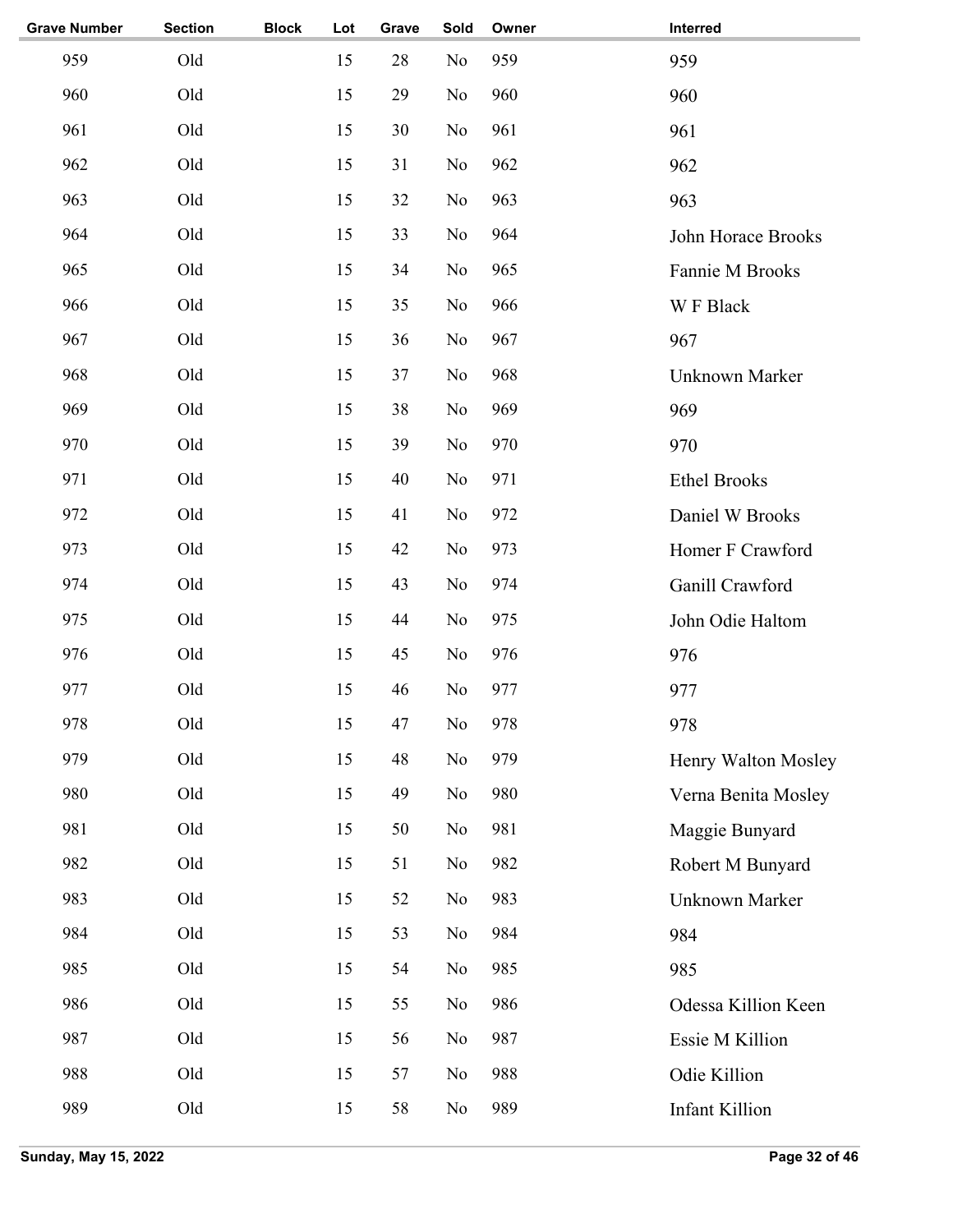| <b>Grave Number</b> | <b>Section</b> | <b>Block</b> | Lot | Grave          | Sold           | Owner | Interred                 |
|---------------------|----------------|--------------|-----|----------------|----------------|-------|--------------------------|
| 990                 | Old            |              | 15  | 59             | N <sub>o</sub> | 990   | 990                      |
| 991                 | Old            |              | 15  | 60             | No             | 991   | 991                      |
| 992                 | Old            |              | 15  | 61             | No             | 992   | Carl Ira Ashford         |
| 993                 | Old            |              | 15  | 62             | No             | 993   | Lorene Salmon            |
| 994                 | Old            |              | 15  | 63             | No             | 994   | Marcus Ben Salmon        |
| 995                 | Old            |              | 15  | 64             | N <sub>o</sub> | 995   | Billie Sue Reserved Dr   |
| 996                 | Old            |              | 15  | 65             | N <sub>o</sub> | 996   | Lucille Salmon           |
| 997                 | Old            |              | 15  | 66             | N <sub>o</sub> | 997   | John L Salmon            |
| 998                 | Old            |              | 15  | 67             | No             | 998   | John L Jr. Salmon        |
| 999                 | Old            |              | 16  | $\mathbf{1}$   | No             | 999   | Doyle Eddie Garrison     |
| 1000                | Old            |              | 16  | $\overline{2}$ | No             | 1000  | Minnie A Garrison        |
| 1001                | Old            |              | 16  | 3              | No             | 1001  | <b>Oscar Garrison</b>    |
| 1002                | Old            |              | 16  | $\overline{4}$ | No             | 1002  | <b>Infant Garrison</b>   |
| 1003                | Old            |              | 16  | 5              | No             | 1003  | Donna Reserved Garris    |
| 1004                | Old            |              | 16  | 6              | No             | 1004  | Mary Garrison            |
| 1005                | Old            |              | 16  | $\tau$         | No             | 1005  | Devoin G Garrison        |
| 1006                | Old            |              | 16  | $8\,$          | No             | 1006  | <b>Reserved Garrison</b> |
| 1007                | Old            |              | 16  | 9              | No             | 1007  | <b>Reserved Garrison</b> |
| 1008                | Old            |              | 16  | 10             | No             | 1008  | <b>Reserved Garrison</b> |
| 1009                | Old            |              | 16  | 11             | No             | 1009  | Reserved Garrison        |
| 1010                | Old            |              | 16  | 12             | N <sub>0</sub> | 1010  | <b>Reserved Garrison</b> |
| 1011                | Old            |              | 16  | 13             | N <sub>0</sub> | 1011  | <b>Reserved Garrison</b> |
| 1012                | Old            |              | 16  | 14             | N <sub>0</sub> | 1012  | <b>Reserved Garrison</b> |
| 1013                | Old            |              | 16  | 15             | N <sub>0</sub> | 1013  | <b>Reserved Garrison</b> |
| 1014                | Old            |              | 16  | 16             | N <sub>0</sub> | 1014  | <b>Reserved Garrison</b> |
| 1015                | Old            |              | 16  | 17             | No             | 1015  | Reserved Garrison        |
| 1016                | Old            |              | 16  | 18             | No             | 1016  | 1016                     |
| 1017                | Old            |              | 16  | 19             | No             | 1017  | 1017                     |
| 1018                | Old            |              | 16  | 20             | N <sub>0</sub> | 1018  | Royal Desmond Kersh      |
| 1019                | Old            |              | 16  | 21             | N <sub>0</sub> | 1019  | Elizabeth Kersh          |
| 1020                | Old            |              | 16  | 22             | No             | 1020  | D C R Kerch              |
|                     |                |              |     |                |                |       |                          |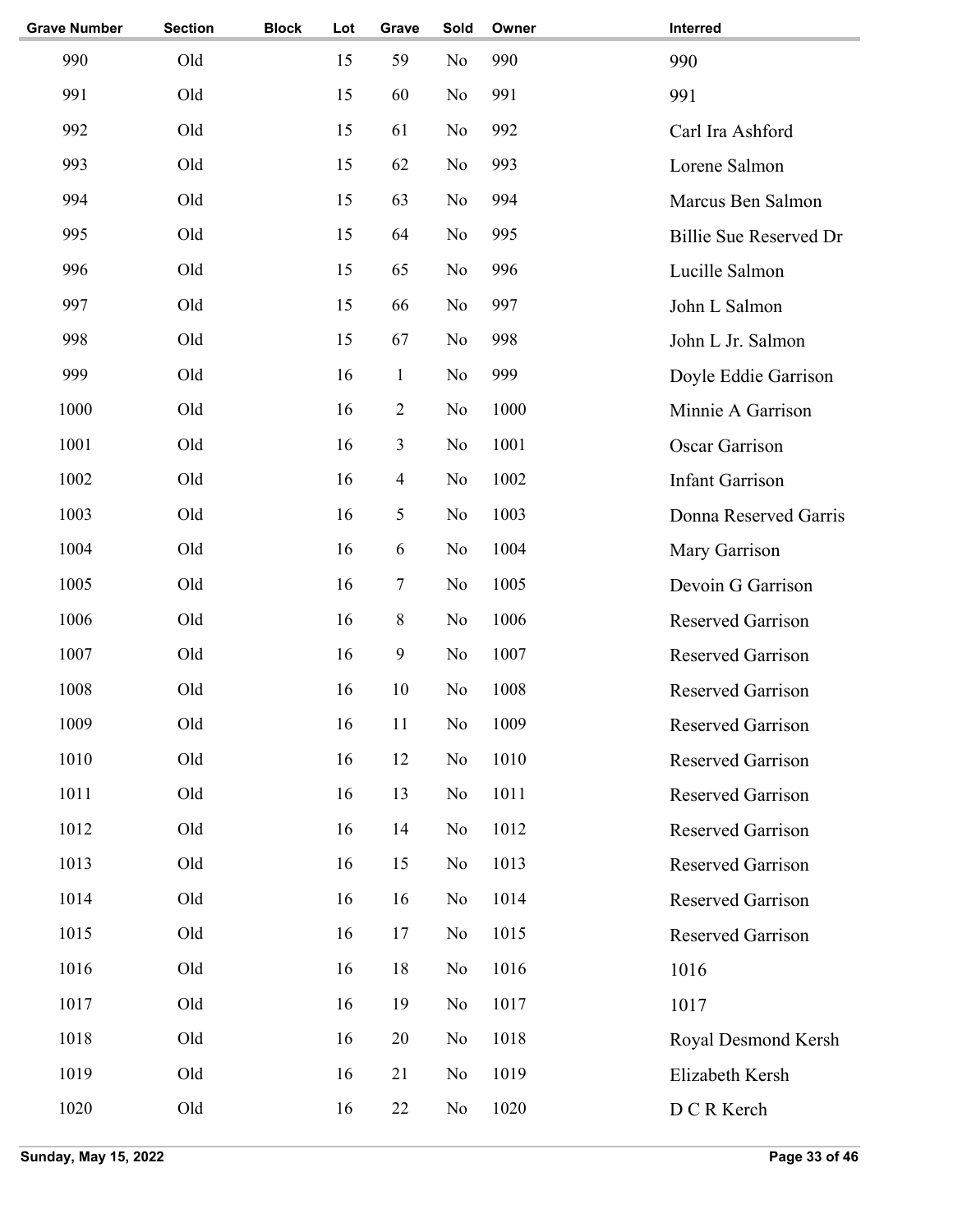| <b>Section</b> | <b>Block</b> | Lot | Grave | Sold           | Owner | Interred              |
|----------------|--------------|-----|-------|----------------|-------|-----------------------|
| Old            |              | 16  | 23    | No             | 1021  | Florence Hassell Ream |
| Old            |              | 16  | 24    | N <sub>o</sub> | 1022  | 1022                  |
| Old            |              | 16  | 25    | N <sub>o</sub> | 1023  | 1023                  |
| Old            |              | 16  | 26    | N <sub>0</sub> | 1024  | 1024                  |
| Old            |              | 16  | 27    | N <sub>o</sub> | 1025  | 1025                  |
| Old            |              | 16  | 28    | N <sub>o</sub> | 1026  | Unknown Marker        |
| Old            |              | 16  | 29    | N <sub>o</sub> | 1027  | 1027                  |
| Old            |              | 16  | 30    | N <sub>0</sub> | 1028  | Mary Elizabeth Spring |
| Old            |              | 16  | 31    | N <sub>o</sub> | 1029  | Roby Earl Lively      |
| Old            |              | 16  | 32    | N <sub>o</sub> | 1030  | Beula Kersh Wells     |
| Old            |              | 16  | 33    | N <sub>0</sub> | 1031  | Earl Morton Wells     |
| Old            |              | 16  | 34    | N <sub>0</sub> | 1032  | Loucendia Caskey      |
| Old            |              | 16  | 35    | N <sub>0</sub> | 1033  | Carolyn Lee           |
| Old            |              | 16  | 36    | No             | 1034  | Walter M Caskey       |
| Old            |              | 16  | 37    | N <sub>o</sub> | 1035  | Carry T Herod         |
| Old            |              | 16  | 38    | N <sub>o</sub> | 1036  | Dara Jane Harrison    |
| Old            |              | 16  | 39    | N <sub>0</sub> | 1037  | H. L. Harrison        |
| Old            |              | 16  | 40    | N <sub>o</sub> | 1038  | 1038                  |
| Old            |              | 16  | 41    | No             | 1039  | Sara Ann Harrison     |
| Old            |              | 16  | 42    | No             | 1040  | <b>Enestine Dent</b>  |
| Old            |              | 16  | 43    | N <sub>0</sub> | 1041  | Laura Chaffin Dent    |
| Old            |              | 16  | 44    | N <sub>o</sub> | 1042  | Susie L Chaffin       |
| Old            |              | 16  | 45    | No             | 1043  | W J Callaway          |
| Old            |              | 16  | 46    | N <sub>0</sub> | 1044  | 1044                  |
| Old            |              | 16  | 47    | N <sub>0</sub> | 1045  | 1045                  |
| Old            |              | 16  | 48    | N <sub>o</sub> | 1046  | Lena Hodge Bishop     |
| Old            |              | 16  | 49    | N <sub>0</sub> | 1047  | 1047                  |
| Old            |              | 16  | 50    | N <sub>0</sub> | 1048  | Sammie Valenda Keen   |
| Old            |              | 16  | 51    | N <sub>0</sub> | 1049  | Almeda Keen           |
| Old            |              | 16  | 52    | N <sub>0</sub> | 1050  | <b>Byron Keen</b>     |
| Old            |              | 16  | 53    | No             | 1051  | 1051                  |
|                |              |     |       |                |       |                       |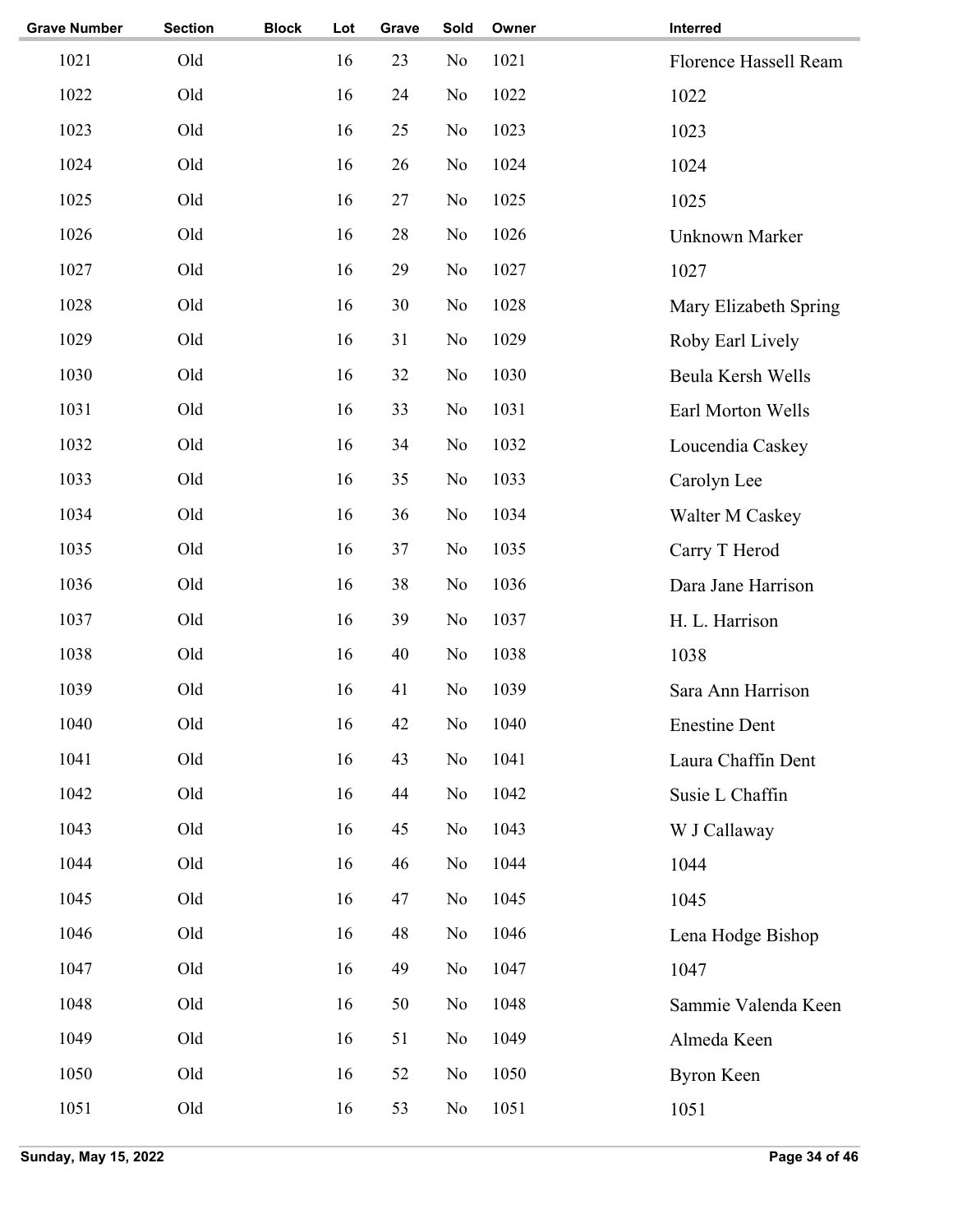| <b>Grave Number</b> | <b>Section</b> | <b>Block</b> | Lot | Grave          | Sold | Owner | Interred                     |
|---------------------|----------------|--------------|-----|----------------|------|-------|------------------------------|
| 1052                | Old            |              | 16  | 54             | No   | 1052  | 1052                         |
| 1053                | Old            |              | 16  | 55             | No   | 1053  | Rena Chaffin                 |
| 1054                | Old            |              | 16  | 56             | No   | 1054  | Christopher Chaffin          |
| 1055                | Old            |              | 16  | 57             | No   | 1055  | 1055                         |
| 1056                | Old            |              | 16  | 58             | No   | 1056  | 1056                         |
| 1057                | Old            |              | 16  | 59             | No   | 1057  | Clotilde M Salmon Cry        |
| 1058                | Old            |              | 16  | 60             | No   | 1058  | Darrel Lee Salmon            |
| 1059                | Old            |              | 16  | 61             | No   | 1059  | Hattie Mae Salmon            |
| 1060                | Old            |              | 16  | 62             | No   | 1060  | Otis Lee Salmon              |
| 1061                | Old            |              | 16  | 63             | No   | 1061  | Annie Salmon                 |
| 1062                | Old            |              | 16  | 64             | No   | 1062  | John Salmon                  |
| 1063                | Old            |              | 16  | 65             | No   | 1063  | 1063                         |
| 1064                | Old            |              | 16  | 66             | No   | 1064  | Clara Putham Holcomb         |
| 1065                | Old            |              | 16  | 67             | No   | 1065  | Jim B Holcomb                |
| 1066                | Old            |              | 17  | $\mathbf{1}$   | No   | 1066  | James D Cozart               |
| 1067                | Old            |              | 17  | $\overline{2}$ | No   | 1067  | Vivian Garrison              |
| 1068                | Old            |              | 17  | 3              | No   | 1068  | Herbert Lee Garrison         |
| 1069                | Old            |              | 17  | $\overline{4}$ | No   | 1069  | <b>Troy Garrison</b>         |
| 1070                | Old            |              | 17  | 5              | No   | 1070  | 1070                         |
| 1071                | Old            |              | 17  | 6              | No   | 1071  | 1071                         |
| 1072                | Old            |              | 17  | 7              | No   | 1072  | Maye Kennedy Garriso         |
| 1073                | Old            |              | 17  | $8\,$          | No   | 1073  | <b>Elbert Giles Garrison</b> |
| 1074                | Old            |              | 17  | $\mathbf{9}$   | No   | 1074  | Cordella Leggett             |
| 1075                | Old            |              | 17  | 10             | No   | 1075  | Minnie Smith Montgom         |
| 1076                | Old            |              | 17  | 11             | No   | 1076  | Calvin Montgomery            |
| 1077                | Old            |              | 17  | 12             | No   | 1077  | Lonnie Smith                 |
| 1078                | Old            |              | 17  | 13             | No   | 1078  | Martha P Haltom              |
| 1079                | Old            |              | 17  | 14             | No   | 1079  | John D Haltom                |
| 1080                | Old            |              | 17  | 15             | No   | 1080  | 1080                         |
| 1081                | Old            |              | 17  | 16             | No   | 1081  | 1081                         |
| 1082                | Old            |              | 17  | 17             | No   | 1082  | Vaughn Curry                 |
|                     |                |              |     |                |      |       |                              |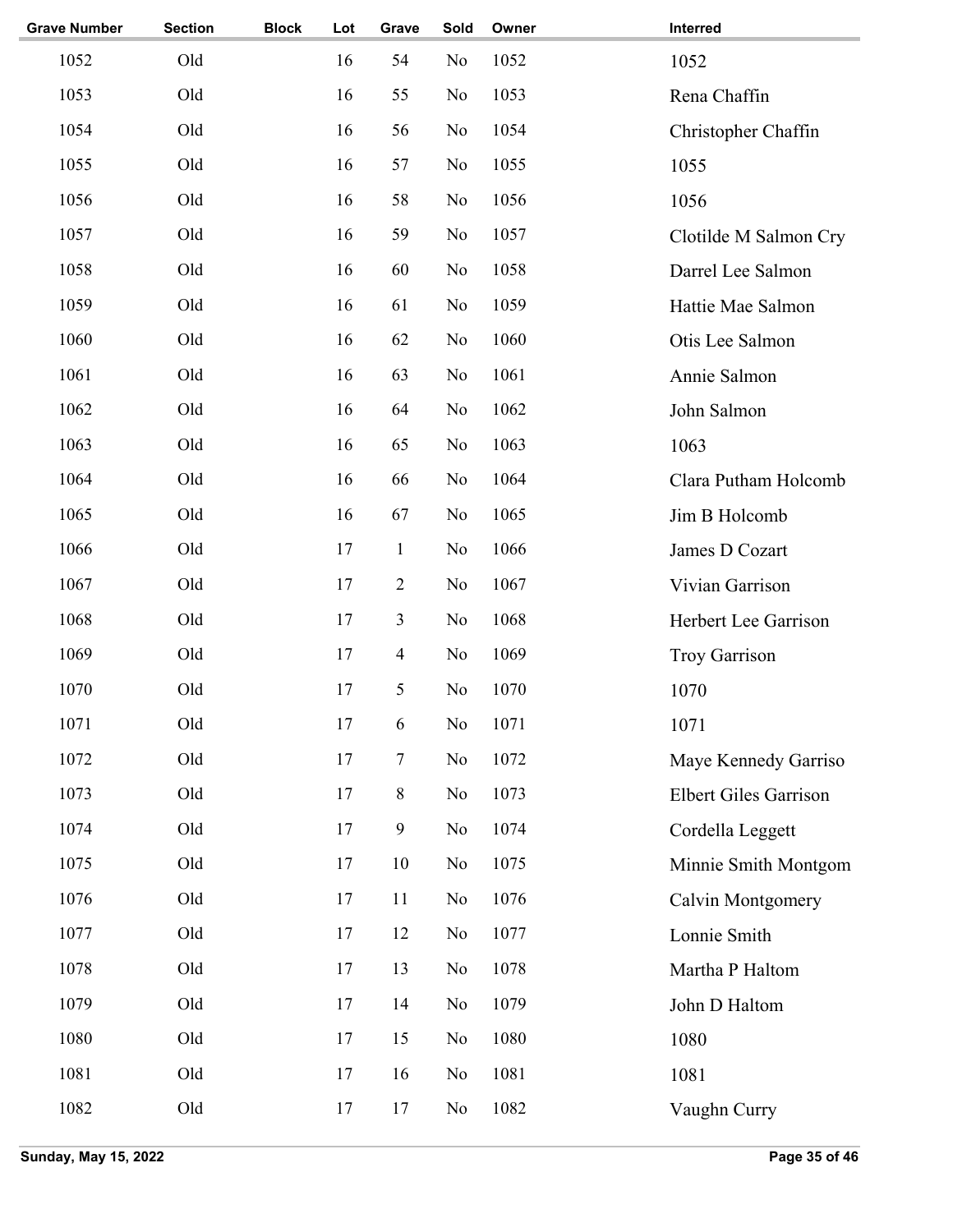| <b>Grave Number</b> | <b>Section</b> | <b>Block</b> | Lot | Grave | Sold           | Owner | Interred               |
|---------------------|----------------|--------------|-----|-------|----------------|-------|------------------------|
| 1083                | Old            |              | 17  | 18    | No             | 1083  | 1083                   |
| 1084                | Old            |              | 17  | 19    | No             | 1084  | 1084                   |
| 1085                | Old            |              | 17  | 20    | No             | 1085  | 1085                   |
| 1086                | Old            |              | 17  | 21    | No             | 1086  | Infant Kersh           |
| 1087                | Old            |              | 17  | 22    | No             | 1087  | Annie Kersh            |
| 1088                | Old            |              | 17  | 23    | No             | 1088  | Joseph Morall Kersh    |
| 1089                | Old            |              | 17  | 24    | No             | 1089  | 1089                   |
| 1090                | Old            |              | 17  | 25    | No             | 1090  | 1090                   |
| 1091                | Old            |              | 17  | 26    | No             | 1091  | 1091                   |
| 1092                | Old            |              | 17  | 27    | No             | 1092  | H G (Dalton) Ashley    |
| 1093                | Old            |              | 17  | 28    | No             | 1093  | Mary Bethina Ashley    |
| 1094                | Old            |              | 17  | 29    | No             | 1094  | Jowel W Ashley         |
| 1095                | Old            |              | 17  | 30    | No             | 1095  | 1095                   |
| 1096                | Old            |              | 17  | 31    | N <sub>o</sub> | 1096  | 1096                   |
| 1097                | Old            |              | 17  | 32    | N <sub>o</sub> | 1097  | 1097                   |
| 1098                | Old            |              | 17  | 33    | N <sub>o</sub> | 1098  | Unknown Marker         |
| 1099                | Old            |              | 17  | 34    | N <sub>o</sub> | 1099  | 1099                   |
| 1100                | Old            |              | 17  | 35    | N <sub>o</sub> | 1100  | 1100                   |
| 1101                | Old            |              | 17  | 36    | No             | 1101  | Sally L Garrison       |
| 1102                | Old            |              | 17  | 37    | $\rm No$       | 1102  | John Mack Garrison     |
| 1103                | Old            |              | 17  | 38    | No             | 1103  | Major Charles Garrison |
| 1104                | Old            |              | 17  | 39    | N <sub>o</sub> | 1104  | Charles T Garrison     |
| 1105                | Old            |              | 17  | 40    | No             | 1105  | Adell R Garrison       |
| 1106                | Old            |              | 17  | 41    | N <sub>o</sub> | 1106  | Maggie Smith           |
| 1107                | Old            |              | 17  | 42    | No             | 1107  | 1107                   |
| 1108                | Old            |              | 17  | 43    | N <sub>o</sub> | 1108  | 1108                   |
| 1109                | Old            |              | 17  | 44    | N <sub>o</sub> | 1109  | 1109                   |
| 1110                | Old            |              | 17  | 45    | N <sub>o</sub> | 1110  | Franklin M Box         |
| 1111                | Old            |              | 17  | 46    | N <sub>o</sub> | 1111  | Mamie Lou Box          |
| 1112                | Old            |              | 17  | 47    | N <sub>o</sub> | 1112  | Earnest F Bunyard      |
| 1113                | Old            |              | 17  | 48    | No             | 1113  | James H Denman         |
|                     |                |              |     |       |                |       |                        |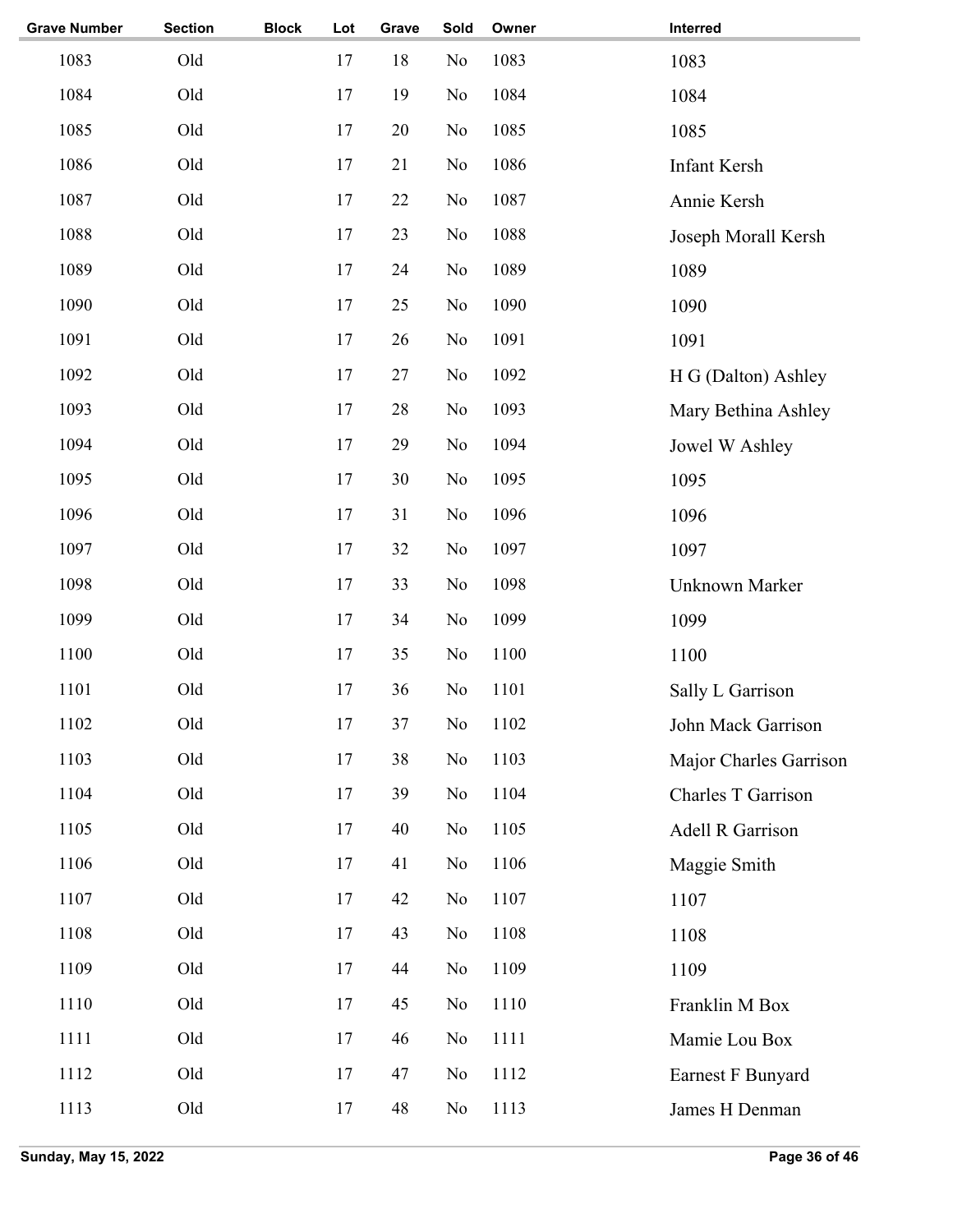| <b>Grave Number</b> | <b>Section</b> | <b>Block</b> | Lot    | Grave          | Sold           | Owner | Interred                     |
|---------------------|----------------|--------------|--------|----------------|----------------|-------|------------------------------|
| 1114                | Old            |              | 17     | 49             | No             | 1114  | Mary Jane Denman             |
| 1115                | Old            |              | 17     | 50             | N <sub>0</sub> | 1115  | Ovida Ruth Denman            |
| 1116                | Old            |              | 17     | 51             | N <sub>o</sub> | 1116  | <b>Bernard H Benman</b>      |
| 1117                | Old            |              | 17     | 52             | N <sub>o</sub> | 1117  | 1117                         |
| 1118                | Old            |              | 17     | 53             | No             | 1118  | 1118                         |
| 1119                | Old            |              | 17     | 54             | No             | 1119  | 1119                         |
| 1120                | Old            |              | 17     | 55             | No             | 1120  | <b>Albert Hamilton Denma</b> |
| 1121                | Old            |              | 17     | 56             | No             | 1121  | E Ruth Denman                |
| 1122                | Old            |              | 17     | 57             | No             | 1122  | 1122                         |
| 1123                | Old            |              | 17     | 58             | No             | 1123  | 1123                         |
| 1124                | Old            |              | 17     | 59             | No             | 1124  | 1124                         |
| 1125                | Old            |              | 17     | 60             | No             | 1125  | 1125                         |
| 1126                | Old            |              | 17     | 61             | No             | 1126  | Davis C Salmon               |
| 1127                | Old            |              | 17     | 62             | No             | 1127  | Callie Salmon                |
| 1128                | Old            |              | 17     | 63             | No             | 1128  | Lula S Meredith Salmo        |
| 1129                | Old            |              | 17     | 64             | No             | 1129  | Ira Salmon                   |
| 1130                | Old            |              | 17     | 65             | No             | 1130  | 1130                         |
| 1131                | Old            |              | 17     | 66             | No             | 1131  | Mary Bell Dickey             |
| 1132                | Old            |              | 17     | 67             | No             | 1132  | John Roland Dickey           |
| 1133                | Old            |              | $18\,$ | $\mathbf{1}$   | No             | 1133  | Aquiella Starkey             |
| 1134                | Old            |              | 18     | $\overline{2}$ | No             | 1134  | Hubbard E Starkey            |
| 1135                | Old            |              | 18     | $\overline{3}$ | No             | 1135  | <b>Edward Coy Robinson</b>   |
| 1136                | Old            |              | 18     | $\overline{4}$ | No             | 1136  | Bert Edwards Robinson        |
| 1137                | Old            |              | 18     | 5              | No             | 1137  | Alma Pate                    |
| 1138                | Old            |              | 18     | 6              | No             | 1138  | Leona Lively Thornton        |
| 1139                | Old            |              | 18     | 7              | No             | 1139  | J E Crawford                 |
| 1140                | Old            |              | 18     | $8\,$          | No             | 1140  | John L Thornton              |
| 1141                | Old            |              | 18     | $\overline{9}$ | No             | 1141  | Sara Jane Hall Crawfor       |
| 1142                | Old            |              | 18     | 10             | N <sub>0</sub> | 1142  | G W Crawford                 |
| 1143                | Old            |              | 18     | 11             | N <sub>0</sub> | 1143  | 1143                         |
| 1144                | Old            |              | 18     | 12             | No             | 1144  | 1144                         |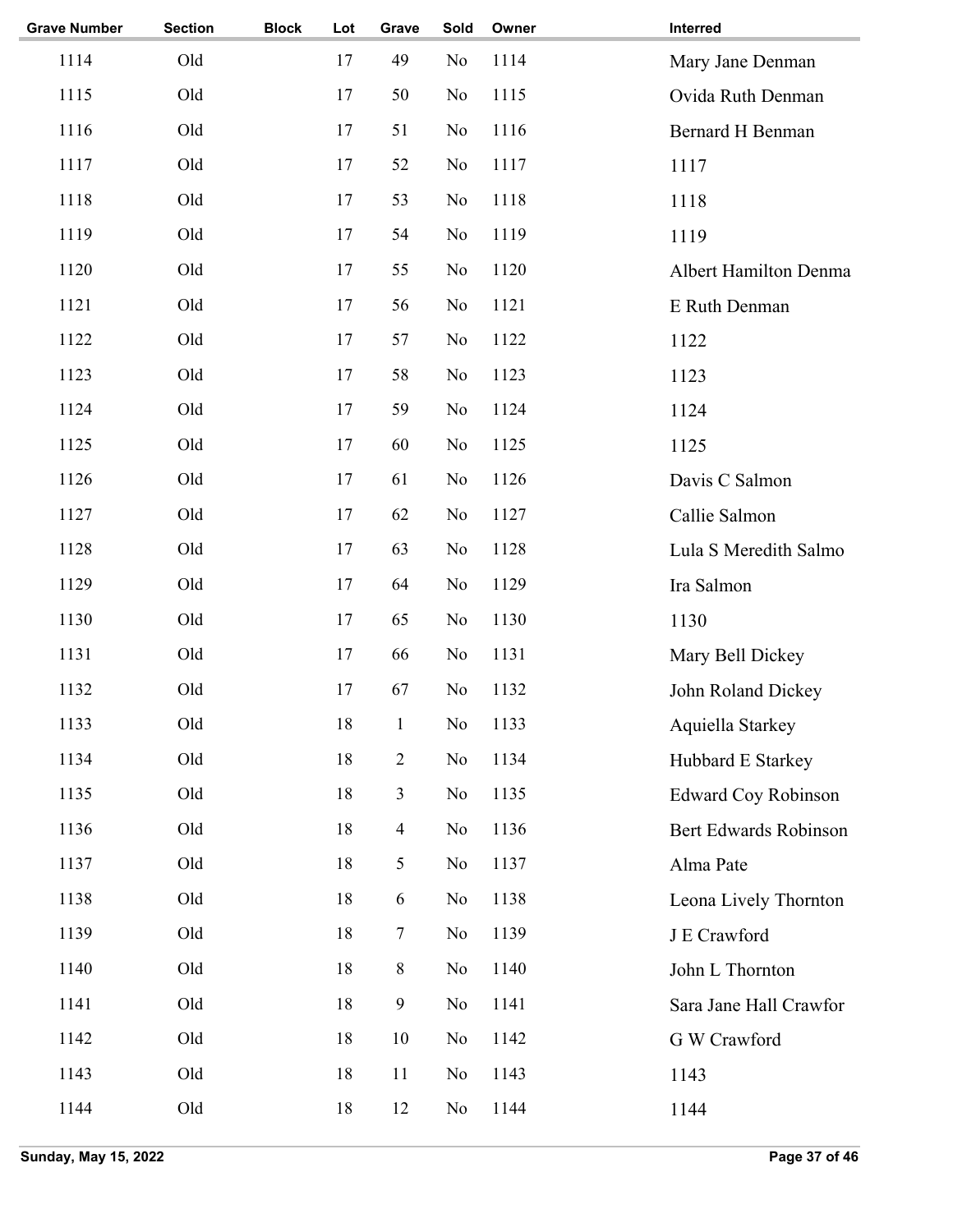| <b>Grave Number</b> | <b>Section</b> | <b>Block</b> | Lot    | Grave  | Sold     | Owner | Interred              |
|---------------------|----------------|--------------|--------|--------|----------|-------|-----------------------|
| 1145                | Old            |              | 18     | 13     | No       | 1145  | 1145                  |
| 1146                | Old            |              | 18     | 14     | No       | 1146  | 1146                  |
| 1147                | Old            |              | 18     | 15     | No       | 1147  | 1147                  |
| 1148                | Old            |              | $18\,$ | 16     | No       | 1148  | 1148                  |
| 1149                | Old            |              | 18     | 17     | No       | 1149  | 1149                  |
| 1150                | Old            |              | 18     | 18     | No       | 1150  | 1150                  |
| 1151                | Old            |              | 18     | 19     | No       | 1151  | 1151                  |
| 1152                | Old            |              | 18     | $20\,$ | No       | 1152  | 1152                  |
| 1153                | Old            |              | 18     | 21     | No       | 1153  | 1153                  |
| 1154                | Old            |              | 18     | $22\,$ | No       | 1154  | 1154                  |
| 1155                | Old            |              | 18     | 23     | No       | 1155  | 1155                  |
| 1156                | Old            |              | 18     | 24     | No       | 1156  | 1156                  |
| 1157                | Old            |              | 18     | 25     | No       | 1157  | 1157                  |
| 1158                | Old            |              | 18     | 26     | No       | 1158  | 1158                  |
| 1159                | Old            |              | 18     | 27     | No       | 1159  | 1159                  |
| 1160                | Old            |              | 18     | 28     | No       | 1160  | 1160                  |
| 1161                | Old            |              | 18     | 29     | No       | 1161  | 1161                  |
| 1162                | Old            |              | 18     | 30     | No       | 1162  | Nettie Bell Cranford  |
| 1163                | Old            |              | $18\,$ | 31     | No       | 1163  | Lena Faye Kennedy     |
| 1164                | Old            |              | 18     | 32     | $\rm No$ | 1164  | 1164                  |
| 1165                | Old            |              | $18\,$ | 33     | No       | 1165  | 1165                  |
| 1166                | Old            |              | 18     | 34     | No       | 1166  | Mrs. E B Smith        |
| 1167                | Old            |              | 18     | 35     | No       | 1167  | 1167                  |
| 1168                | Old            |              | 18     | 36     | No       | 1168  | 1168                  |
| 1169                | Old            |              | 18     | 37     | No       | 1169  | 1169                  |
| 1170                | Old            |              | 18     | 38     | No       | 1170  | 1170                  |
| 1171                | Old            |              | 18     | 39     | No       | 1171  | Emma Atkinson Smith   |
| 1172                | Old            |              | 18     | 40     | No       | 1172  | George Olivar Smith   |
| 1173                | Old            |              | 18     | 41     | No       | 1173  | Edna Smith Sharp      |
| 1174                | Old            |              | 18     | 42     | No       | 1174  | Charles G Jr. Sharp   |
| 1175                | Old            |              | 18     | 43     | No       | 1175  | Mary Elizabeth Spring |
|                     |                |              |        |        |          |       |                       |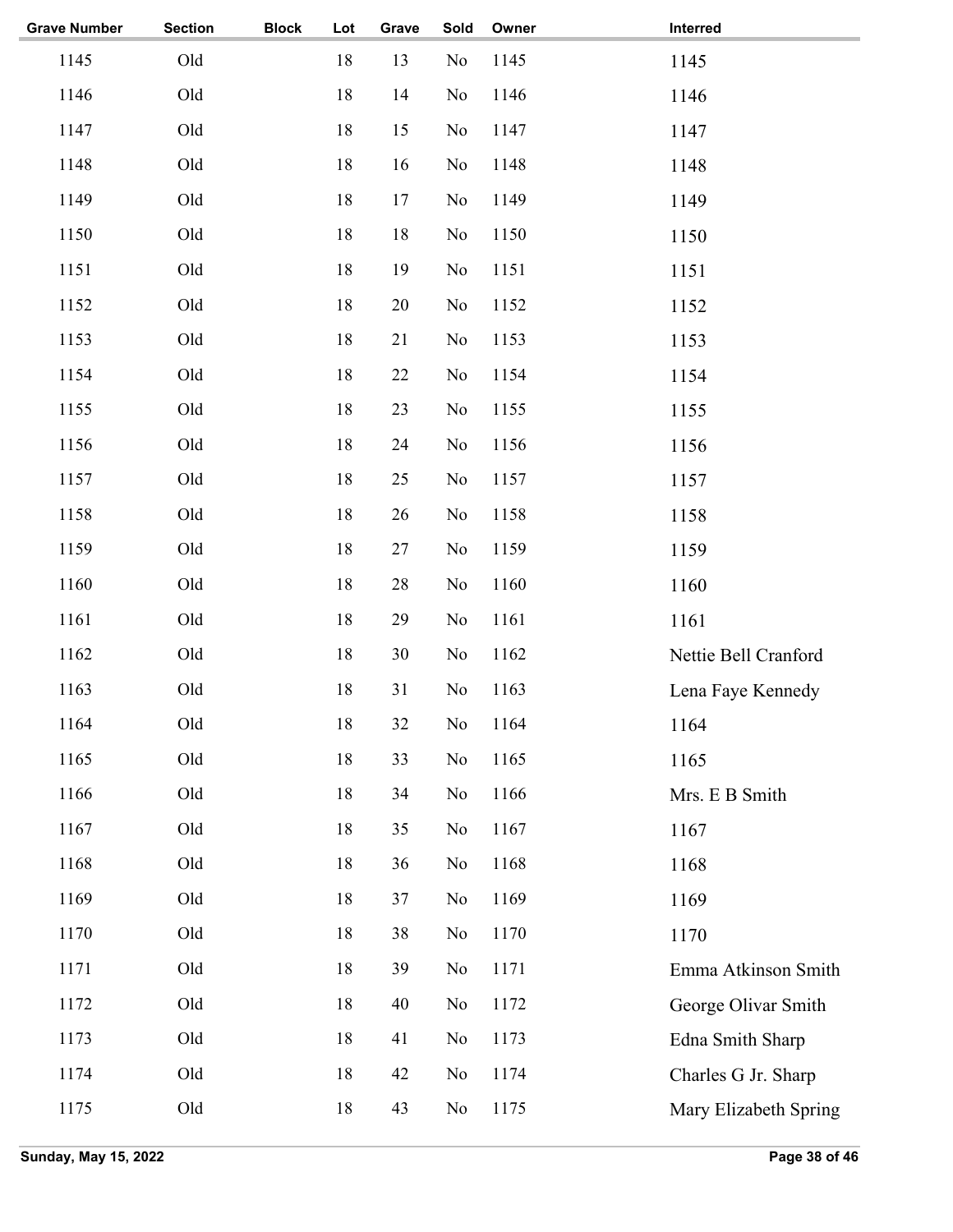| <b>Grave Number</b> | <b>Section</b> | <b>Block</b> | Lot    | Grave          | Sold           | Owner | Interred                 |
|---------------------|----------------|--------------|--------|----------------|----------------|-------|--------------------------|
| 1176                | Old            |              | 18     | 44             | N <sub>0</sub> | 1176  | Luther Oliver Smith      |
| 1177                | Old            |              | 18     | 45             | No             | 1177  | Mary Helen Smith         |
| 1178                | Old            |              | 18     | 46             | N <sub>o</sub> | 1178  | Luther Leroy Smith       |
| 1179                | Old            |              | 18     | 47             | No             | 1179  | 1179                     |
| 1180                | Old            |              | 18     | 48             | No             | 1180  | 1180                     |
| 1181                | Old            |              | 18     | 49             | No             | 1181  | Eurilda H Blanchard      |
| 1182                | Old            |              | 18     | 50             | No             | 1182  | Sammey Blanchard         |
| 1183                | Old            |              | 18     | 51             | No             | 1183  | 1183                     |
| 1184                | Old            |              | 18     | 52             | N <sub>o</sub> | 1184  | Charles E. (Chuck) Smi   |
| 1185                | Old            |              | 18     | 53             | No             | 1185  | 1185                     |
| 1186                | Old            |              | 18     | 54             | N <sub>o</sub> | 1186  | Dot C. Smith             |
| 1187                | Old            |              | 18     | 55             | No             | 1187  | George Edward Smith      |
| 1188                | Old            |              | 18     | 56             | No             | 1188  | Delorice Laura Smith     |
| 1189                | Old            |              | 18     | 57             | No             | 1189  | <b>Ruth Norton Jones</b> |
| 1190                | Old            |              | 18     | 58             | N <sub>o</sub> | 1190  | Ruth Jones McCullough    |
| 1191                | Old            |              | 18     | 59             | N <sub>o</sub> | 1191  | 1191                     |
| 1192                | Old            |              | 18     | 60             | N <sub>o</sub> | 1192  | Mary Ann Kersh           |
| 1193                | Old            |              | 18     | 61             | No             | 1193  | Unknown Marker           |
| 1194                | Old            |              | 18     | 62             | No             | 1194  | Alice M Bradshaw         |
| 1195                | Old            |              | $18\,$ | 63             | No             | 1195  | George D Bradshaw        |
| 1196                | Old            |              | 18     | 64             | N <sub>o</sub> | 1196  | James Edgar Dickey       |
| 1197                | Old            |              | 18     | 65             | N <sub>0</sub> | 1197  | Lizzie Leatherwood Dic   |
| 1198                | Old            |              | 18     | 66             | N <sub>0</sub> | 1198  | George Arthur Crawfor    |
| 1199                | Old            |              | 18     | 67             | N <sub>0</sub> | 1199  | 1199                     |
| 1200                | Old            |              | 19     | $\mathbf{1}$   | N <sub>0</sub> | 1200  | Joseph Paxton Smith      |
| 1201                | Old            |              | 19     | $\overline{2}$ | No             | 1201  | 1201                     |
| 1202                | Old            |              | 19     | 3              | No             | 1202  | 1202                     |
| 1203                | Old            |              | 19     | $\overline{4}$ | N <sub>0</sub> | 1203  | 1203                     |
| 1204                | Old            |              | 19     | 5              | No             | 1204  | 1204                     |
| 1205                | Old            |              | 19     | 6              | N <sub>o</sub> | 1205  | 1205                     |
| 1206                | Old            |              | 19     | $\tau$         | N <sub>0</sub> | 1206  | 1206                     |
|                     |                |              |        |                |                |       |                          |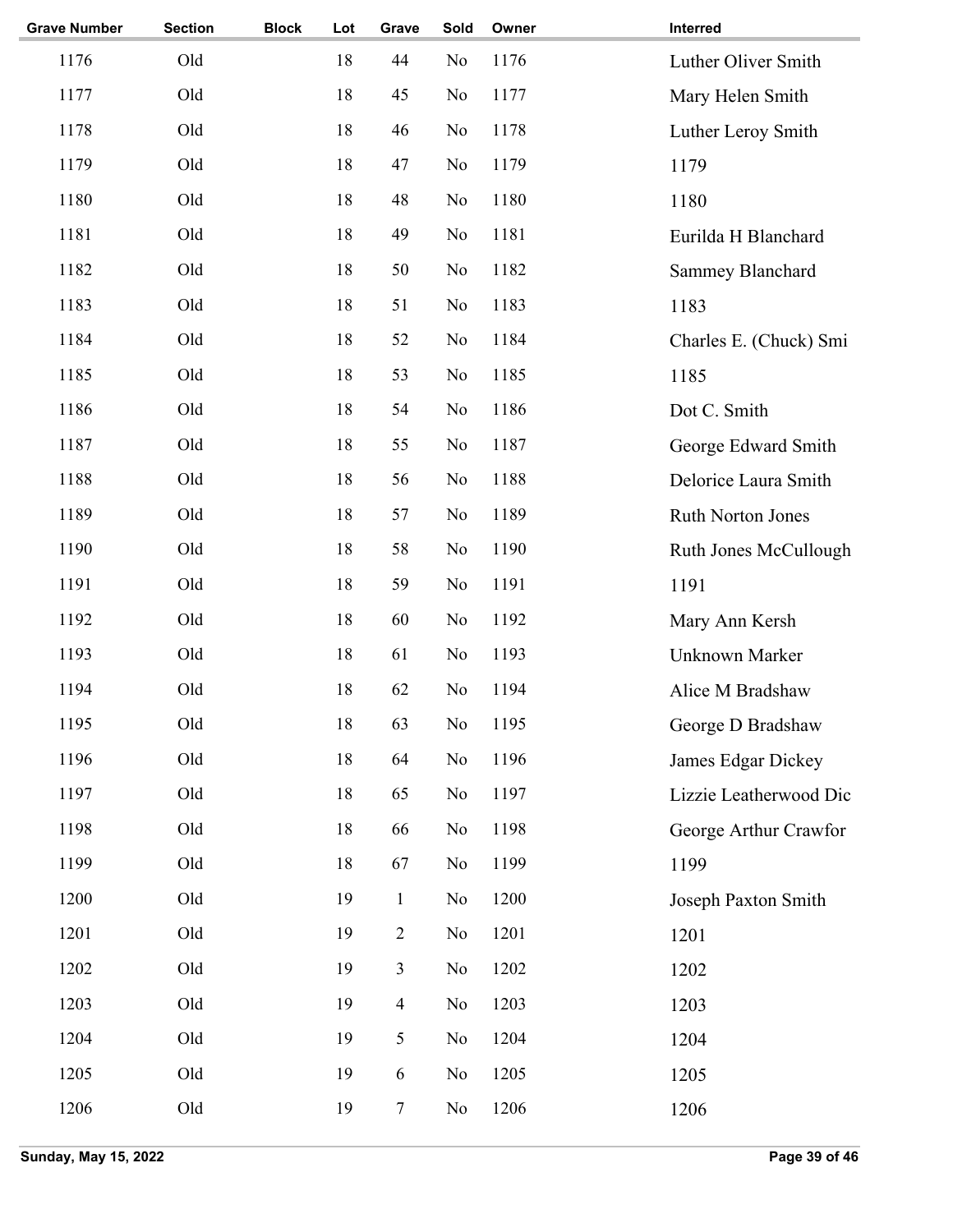| <b>Grave Number</b> | <b>Section</b> | <b>Block</b> | Lot | Grave  | Sold           | Owner | Interred             |
|---------------------|----------------|--------------|-----|--------|----------------|-------|----------------------|
| 1207                | Old            |              | 19  | $8\,$  | No             | 1207  | 1207                 |
| 1208                | Old            |              | 19  | 9      | N <sub>o</sub> | 1208  | 1208                 |
| 1209                | Old            |              | 19  | 10     | N <sub>0</sub> | 1209  | 1209                 |
| 1210                | Old            |              | 19  | 11     | N <sub>0</sub> | 1210  | 1210                 |
| 1211                | Old            |              | 19  | 12     | No             | 1211  | 1211                 |
| 1212                | Old            |              | 19  | 13     | No             | 1212  | 1212                 |
| 1213                | Old            |              | 19  | 14     | N <sub>0</sub> | 1213  | 1213                 |
| 1214                | Old            |              | 19  | 15     | N <sub>o</sub> | 1214  | 1214                 |
| 1215                | Old            |              | 19  | 16     | N <sub>0</sub> | 1215  | 1215                 |
| 1216                | Old            |              | 19  | 17     | N <sub>0</sub> | 1216  | 1216                 |
| 1217                | Old            |              | 19  | 18     | N <sub>0</sub> | 1217  | 1217                 |
| 1218                | Old            |              | 19  | 19     | N <sub>0</sub> | 1218  | 1218                 |
| 1219                | Old            |              | 19  | $20\,$ | No             | 1219  | Unknown Marker       |
| 1220                | Old            |              | 19  | 21     | No             | 1220  | 1220                 |
| 1221                | Old            |              | 19  | 22     | No             | 1221  | 1221                 |
| 1222                | Old            |              | 19  | 23     | No             | 1222  | Infant Johnston      |
| 1223                | Old            |              | 19  | 24     | No             | 1223  | 1223                 |
| 1224                | Old            |              | 19  | 25     | N <sub>0</sub> | 1224  | Maxine T Reserved Wa |
| 1225                | Old            |              | 19  | 26     | N <sub>0</sub> | 1225  | George W Warren      |
| 1226                | Old            |              | 19  | 27     | No             | 1226  | Zona Brinson         |
| 1227                | Old            |              | 19  | $28\,$ | No             | 1227  | Orie Brinson         |
| 1228                | Old            |              | 19  | 29     | No             | 1228  | Henry W Bishop       |
| 1229                | Old            |              | 19  | 30     | No             | 1229  | Susie C Bishop       |
| 1230                | Old            |              | 19  | 31     | No             | 1230  | J E (Ted) Johnston   |
| 1231                | Old            |              | 19  | 32     | No             | 1231  | Rosa Johnston        |
| 1232                | Old            |              | 19  | 33     | No             | 1232  | Infant Johnson       |
| 1233                | Old            |              | 19  | 34     | No             | 1233  | Laney B Johnston     |
| 1234                | Old            |              | 19  | 35     | No             | 1234  | Unknown Marker       |
| 1235                | Old            |              | 19  | 36     | N <sub>0</sub> | 1235  | Unknown Marker       |
| 1236                | Old            |              | 19  | 37     | No             | 1236  | Boyd Smith           |
| 1237                | Old            |              | 19  | 38     | N <sub>0</sub> | 1237  | Cora E Smith         |
|                     |                |              |     |        |                |       |                      |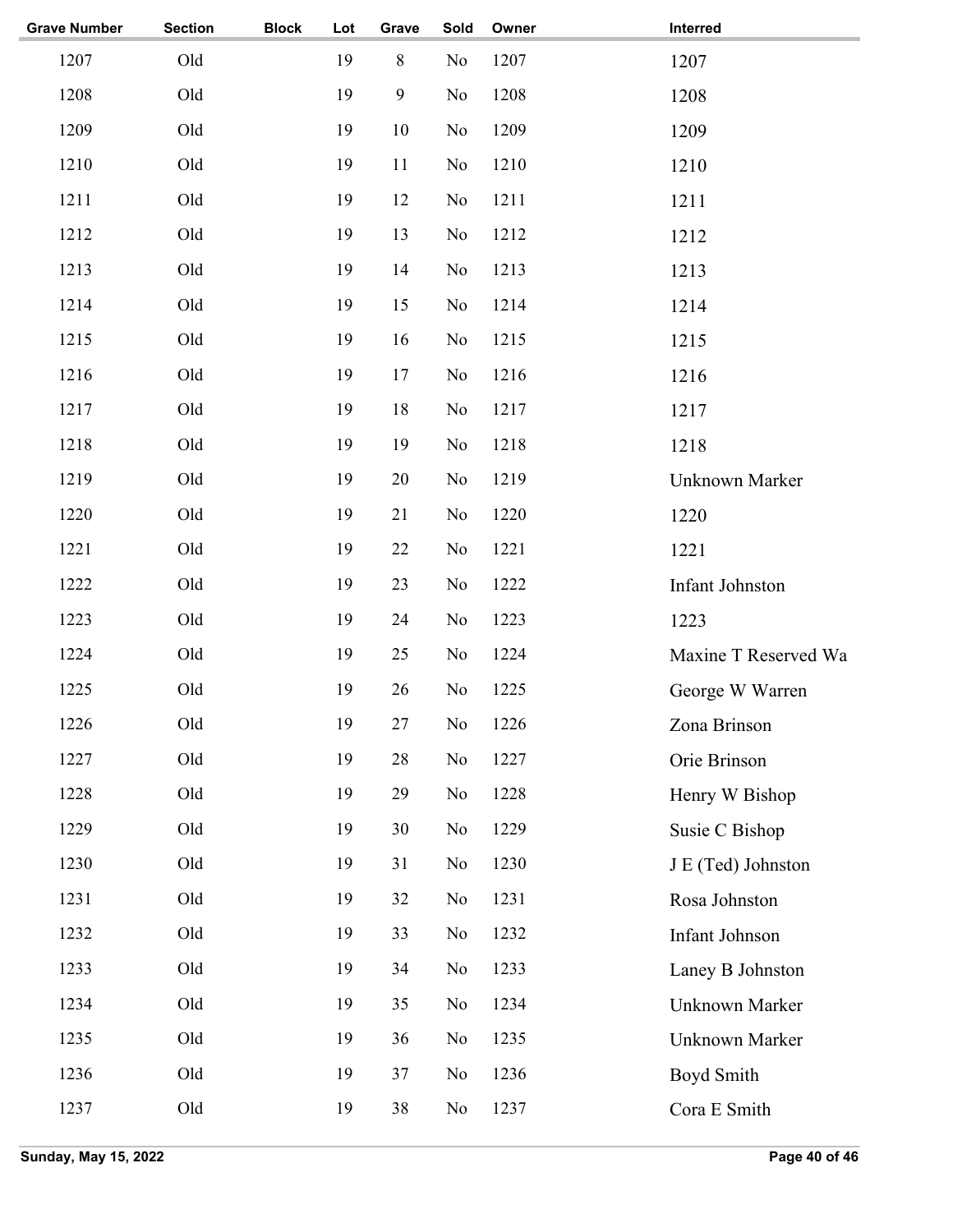| <b>Grave Number</b> | <b>Section</b> | <b>Block</b> | Lot | Grave          | Sold           | Owner | Interred                     |
|---------------------|----------------|--------------|-----|----------------|----------------|-------|------------------------------|
| 1238                | Old            |              | 19  | 39             | No             | 1238  | Elizabeth LaRue Smith        |
| 1239                | Old            |              | 19  | 40             | No             | 1239  | Robert F Smith               |
| 1240                | Old            |              | 19  | 41             | No             | 1240  | 1240                         |
| 1241                | Old            |              | 19  | 42             | No             | 1241  | 1241                         |
| 1242                | Old            |              | 19  | 43             | No             | 1242  | 1242                         |
| 1243                | Old            |              | 19  | 44             | No             | 1243  | 1243                         |
| 1244                | Old            |              | 19  | 45             | No             | 1244  | 1244                         |
| 1245                | Old            |              | 19  | 46             | No             | 1245  | 1245                         |
| 1246                | Old            |              | 19  | 47             | No             | 1246  | 1246                         |
| 1247                | Old            |              | 19  | 48             | No             | 1247  | 1247                         |
| 1248                | Old            |              | 19  | 49             | No             | 1248  | Infant Woodard               |
| 1249                | Old            |              | 19  | 50             | No             | 1249  | Gertrude Sanders             |
| 1250                | Old            |              | 19  | 51             | No             | 1250  | R Melton Norton              |
| 1251                | Old            |              | 19  | 52             | No             | 1251  | Millie Laymance Norto        |
| 1252                | Old            |              | 19  | 53             | No             | 1252  | James Wesley Norton          |
| 1253                | Old            |              | 19  | 54             | No             | 1253  | Emma Laymance Ross           |
| 1254                | Old            |              | 19  | 55             | No             | 1254  | W C (Bill) Hutchins          |
| 1255                | Old            |              | 19  | 56             | No             | 1255  | Mollie E Hutchins            |
| 1256                | Old            |              | 19  | 57             | No             | 1256  | 1256                         |
| 1257                | Old            |              | 19  | 58             | No             | 1257  | Juanita Finch Hutchins       |
| 1258                | Old            |              | 19  | 59             | No             | 1258  | <b>Bobbie Allen Hutchins</b> |
| 1259                | Old            |              | 19  | 60             | No             | 1259  | John Thomas Hutchins         |
| 1260                | Old            |              | 19  | 61             | N <sub>0</sub> | 1260  | Lena G Hutchins Dixon        |
| 1261                | Old            |              | 19  | 62             | No             | 1261  | Winnie Dell Hutchins         |
| 1262                | Old            |              | 19  | 63             | N <sub>0</sub> | 1262  | Joseph Burt Hutchins         |
| 1263                | Old            |              | 19  | 64             | N <sub>0</sub> | 1263  | James Wilkerson              |
| 1264                | Old            |              | 19  | 65             | No             | 1264  | Susie A Carter               |
| 1265                | Old            |              | 19  | 66             | No             | 1265  | James H Carter               |
| 1266                | Old            |              | 19  | 67             | N <sub>o</sub> | 1266  | 1266                         |
| 1267                | Old            |              | 20  | $\mathbf{1}$   | No             | 1267  | Earl Martin Smith            |
| 1268                | Old            |              | 20  | $\overline{2}$ | No             | 1268  | Lois Kathrine Smith          |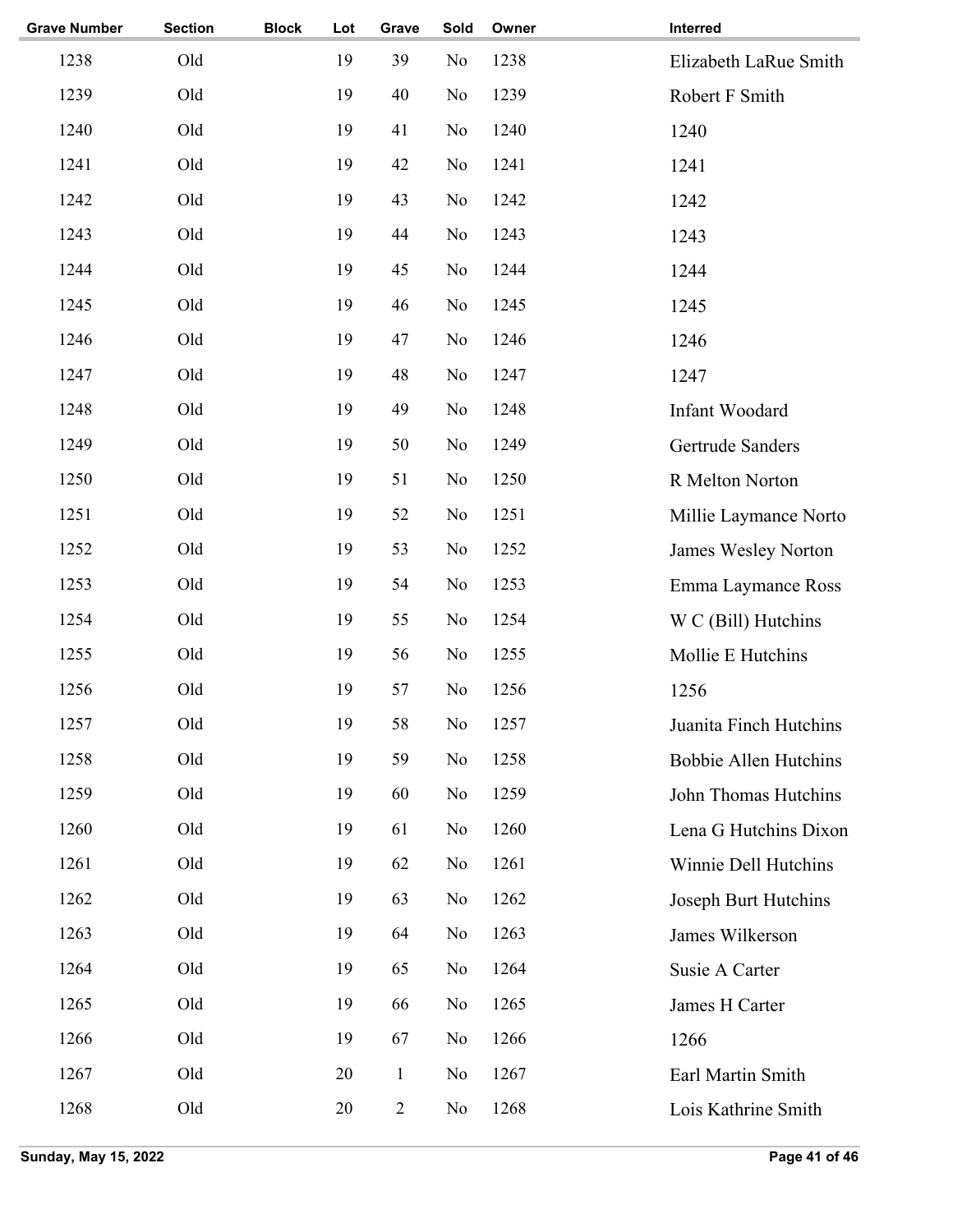| <b>Grave Number</b> | <b>Section</b> | <b>Block</b> | Lot | Grave          | Sold           | Owner | Interred                   |
|---------------------|----------------|--------------|-----|----------------|----------------|-------|----------------------------|
| 1269                | Old            |              | 20  | 3              | N <sub>o</sub> | 1269  | Lula Hardin Smith          |
| 1270                | Old            |              | 20  | $\overline{4}$ | No             | 1270  | Calvin L Smith             |
| 1271                | Old            |              | 20  | 5              | N <sub>o</sub> | 1271  | Eva Lucille Smith          |
| 1272                | Old            |              | 20  | 6              | N <sub>o</sub> | 1272  | Thomas Archie Jr. Smit     |
| 1273                | Old            |              | 20  | $\tau$         | No             | 1273  | <b>Charlie F Gaines</b>    |
| 1274                | Old            |              | 20  | 8              | No             | 1274  | <b>Troy Willard Gaines</b> |
| 1275                | Old            |              | 20  | 9              | No             | 1275  | 1275                       |
| 1276                | Old            |              | 20  | 10             | N <sub>o</sub> | 1276  | Walter I Hart              |
| 1277                | Old            |              | 20  | 11             | N <sub>0</sub> | 1277  | Joe Edwin Hart             |
| 1278                | Old            |              | 20  | 12             | N <sub>o</sub> | 1278  | 1278                       |
| 1279                | Old            |              | 20  | 13             | N <sub>0</sub> | 1279  | Carroll Reserved Chaffi    |
| 1280                | Old            |              | 20  | 14             | N <sub>0</sub> | 1280  | Carroll D Chaffin          |
| 1281                | Old            |              | 20  | 15             | N <sub>0</sub> | 1281  | Carroll Reserved Chaffi    |
| 1282                | Old            |              | 20  | 16             | No             | 1282  | Josephine S Morrisery      |
| 1283                | Old            |              | 20  | 17             | N <sub>0</sub> | 1283  | Percy Hall Smith           |
| 1284                | Old            |              | 20  | 18             | N <sub>0</sub> | 1284  | Martha P Pennington        |
| 1285                | Old            |              | 20  | 19             | N <sub>0</sub> | 1285  | Patrica M Reserved Kin     |
| 1286                | Old            |              | 20  | 20             | N <sub>0</sub> | 1286  | Patrica M Reserved Kin     |
| 1287                | Old            |              | 20  | 21             | N <sub>o</sub> | 1287  | 1287                       |
| 1288                | Old            |              | 20  | $22\,$         | No             | 1288  | 1288                       |
| 1289                | Old            |              | 20  | 23             | N <sub>o</sub> | 1289  | Ethel Cora Smith           |
| 1290                | Old            |              | 20  | 24             | N <sub>o</sub> | 1290  | William Oliver Smith       |
| 1291                | Old            |              | 20  | 25             | N <sub>0</sub> | 1291  | Della Bishop Smith         |
| 1292                | Old            |              | 20  | 26             | N <sub>0</sub> | 1292  | Edna Coleman Smith O       |
| 1293                | Old            |              | 20  | 27             | N <sub>0</sub> | 1293  | Jessie T Oliver            |
| 1294                | Old            |              | 20  | 28             | N <sub>o</sub> | 1294  | 1294                       |
| 1295                | Old            |              | 20  | 29             | No             | 1295  | Unknown Marker             |
| 1296                | Old            |              | 20  | 30             | N <sub>0</sub> | 1296  | 1296                       |
| 1297                | Old            |              | 20  | 31             | N <sub>o</sub> | 1297  | 1297                       |
| 1298                | Old            |              | 20  | 32             | N <sub>o</sub> | 1298  | 1298                       |
| 1299                | Old            |              | 20  | 33             | N <sub>0</sub> | 1299  | 1299                       |
|                     |                |              |     |                |                |       |                            |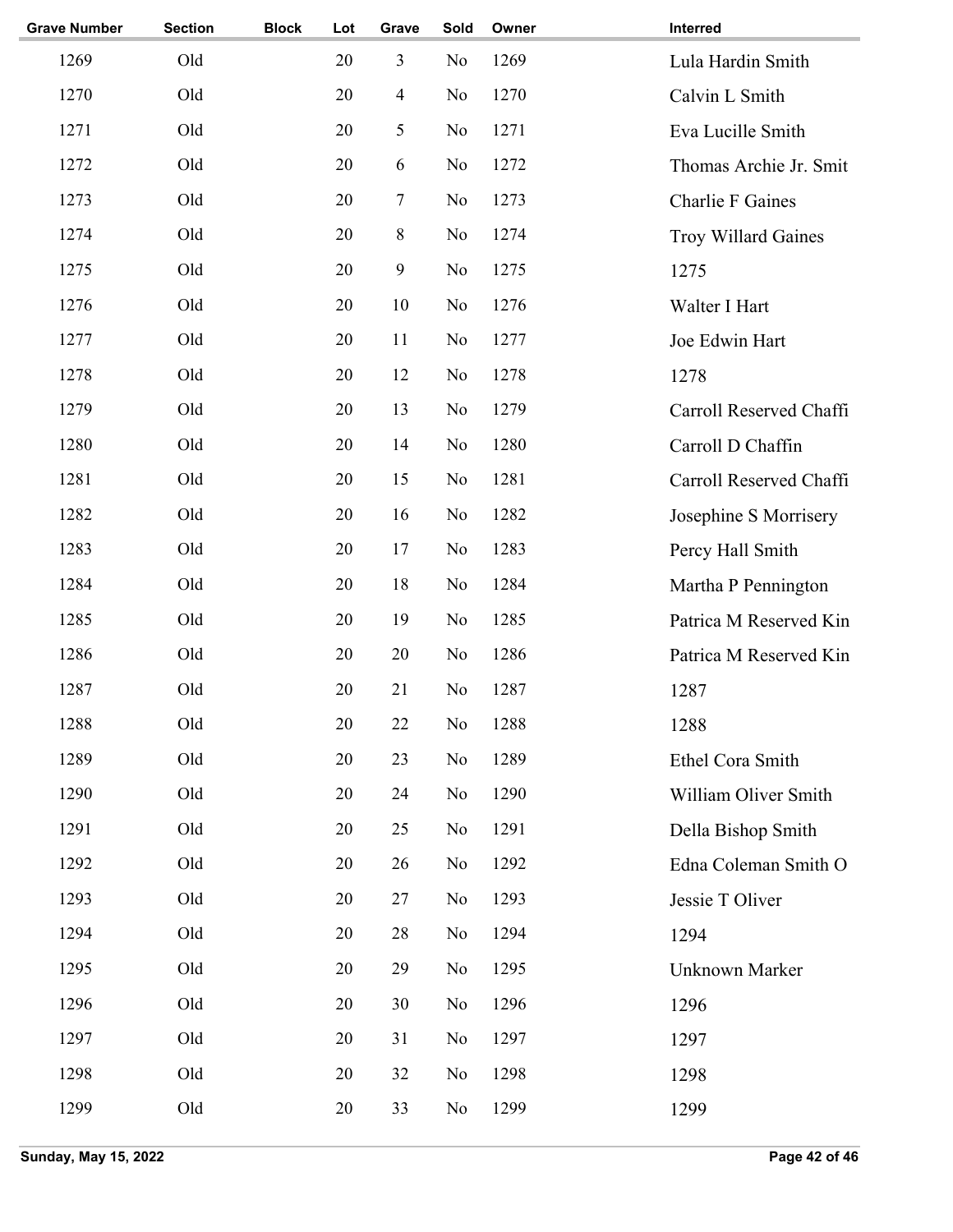| <b>Grave Number</b> | <b>Section</b> | <b>Block</b> | Lot    | Grave | Sold           | Owner | Interred                    |
|---------------------|----------------|--------------|--------|-------|----------------|-------|-----------------------------|
| 1300                | Old            |              | 20     | 34    | No             | 1300  | Johnnie Smith               |
| 1301                | Old            |              | 20     | 35    | No             | 1301  | Mamie G Gibson              |
| 1302                | Old            |              | 20     | 36    | N <sub>o</sub> | 1302  | Narvelo Gibson              |
| 1303                | Old            |              | 20     | 37    | N <sub>0</sub> | 1303  | <b>Hellen Grace Watkins</b> |
| 1304                | Old            |              | 20     | 38    | No             | 1304  | William Glen Reserved       |
| 1305                | Old            |              | 20     | 39    | No             | 1305  | 1305                        |
| 1306                | Old            |              | 20     | 40    | No             | 1306  | 1306                        |
| 1307                | Old            |              | 20     | 41    | No             | 1307  | 1307                        |
| 1308                | Old            |              | 20     | 42    | No             | 1308  | 1308                        |
| 1309                | Old            |              | 20     | 43    | No             | 1309  | Ada Infant Starkey          |
| 1310                | Old            |              | 20     | 44    | N <sub>0</sub> | 1310  | 1310                        |
| 1311                | Old            |              | 20     | 45    | No             | 1311  | Corine Starr                |
| 1312                | Old            |              | 20     | 46    | No             | 1312  | Tomothy Sr. Starr           |
| 1313                | Old            |              | 20     | 47    | No             | 1313  | 1313                        |
| 1314                | Old            |              | 20     | 48    | No             | 1314  | Ida Mae (No Marker)         |
| 1315                | Old            |              | 20     | 49    | No             | 1315  | Jewel Melba Weisinger       |
| 1316                | Old            |              | 20     | 50    | No             | 1316  | 1316                        |
| 1317                | Old            |              | 20     | 51    | N <sub>o</sub> | 1317  | Susie Kate Weisinger        |
| 1318                | Old            |              | 20     | 52    | No             | 1318  | William Monroe Weisi        |
| 1319                | Old            |              | 20     | 53    | No             | 1319  | 1319                        |
| 1320                | Old            |              | 20     | 54    | No             | 1320  | 1320                        |
| 1321                | Old            |              | 20     | 55    | No             | 1321  | 1321                        |
| 1322                | Old            |              | 20     | 56    | N <sub>0</sub> | 1322  | 1322                        |
| 1323                | Old            |              | 20     | 57    | No             | 1323  | 1323                        |
| 1324                | Old            |              | 20     | 58    | No             | 1324  | 1324                        |
| 1325                | Old            |              | 20     | 59    | No             | 1325  | 1325                        |
| 1326                | Old            |              | 20     | 60    | N <sub>0</sub> | 1326  | 1326                        |
| 1327                | Old            |              | 20     | 61    | N <sub>0</sub> | 1327  | 1327                        |
| 1328                | Old            |              | 20     | 62    | N <sub>0</sub> | 1328  | 1328                        |
| 1329                | Old            |              | 20     | 63    | No             | 1329  | 1329                        |
| 1330                | Old            |              | $20\,$ | 64    | No             | 1330  | 1330                        |
|                     |                |              |        |       |                |       |                             |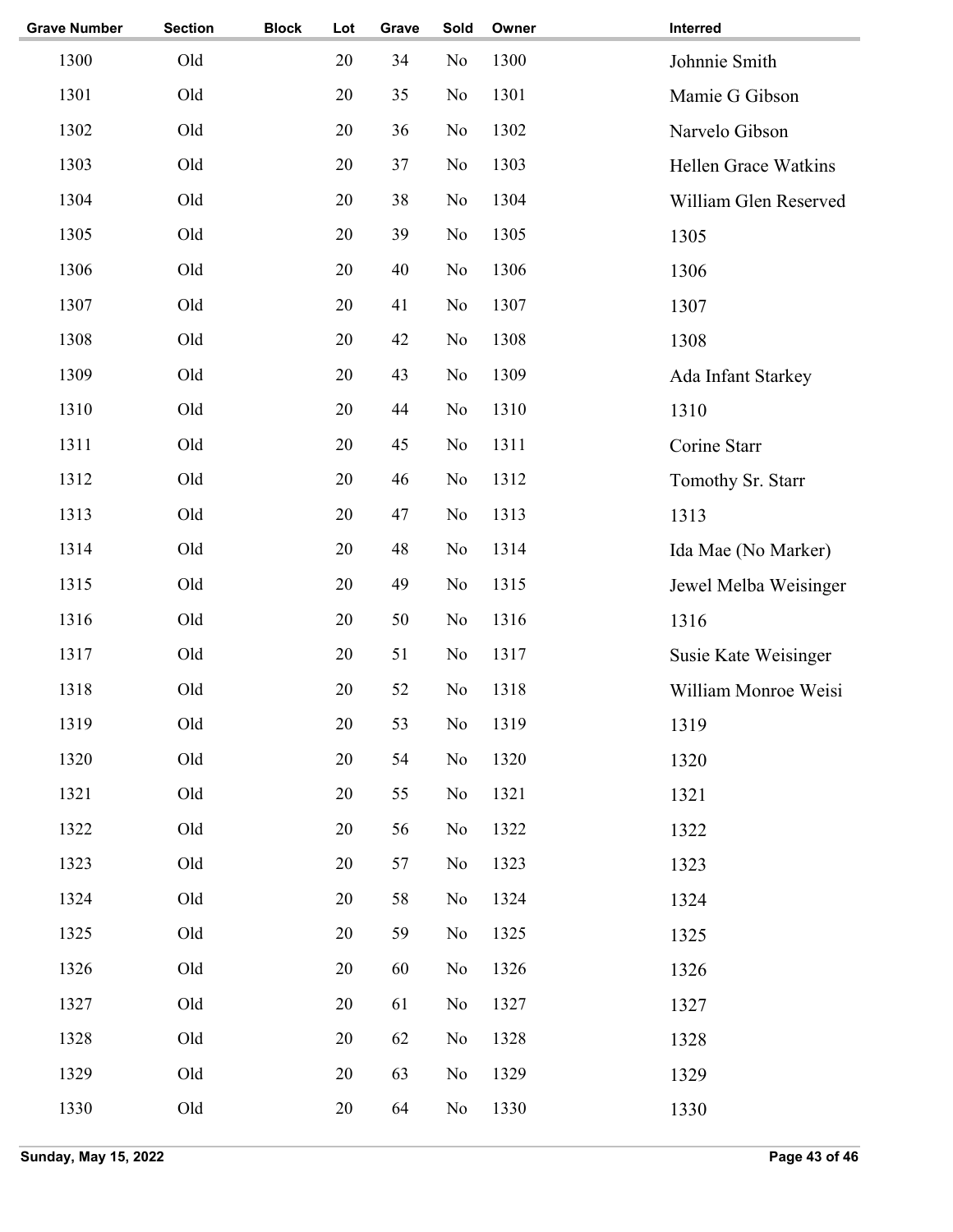| <b>Section</b> | <b>Block</b> | Lot | Grave          | Sold           | Owner | Interred                 |
|----------------|--------------|-----|----------------|----------------|-------|--------------------------|
| Old            |              | 20  | 65             | No             | 1331  | 1331                     |
| Old            |              | 20  | 66             | N <sub>o</sub> | 1332  | 1332                     |
| Old            |              | 20  | 67             | N <sub>o</sub> | 1333  | 1333                     |
| Old            |              | 21  | $\mathbf{1}$   | No             | 1334  | 1334                     |
| Old            |              | 21  | $\overline{2}$ | No             | 1335  | James M Collins          |
| Old            |              | 21  | 3              | No             | 1336  | Anna Peaearl Farmer      |
| Old            |              | 21  | $\overline{4}$ | No             | 1337  | Sara F Johnston          |
| Old            |              | 21  | 5              | No             | 1338  | Marshall H Johnson       |
| Old            |              | 21  | 6              | No             | 1339  | Susan R Johnson          |
| Old            |              | 21  | $\tau$         | No             | 1340  | <b>Callie Gaines</b>     |
| Old            |              | 21  | 8              | No             | 1341  | <b>Billie Sue Gaines</b> |
| Old            |              | 21  | 9              | N <sub>o</sub> | 1342  | Clarence Ray Chaffin     |
| Old            |              | 21  | 10             | No             | 1343  | Fannie F Reserved Chaf   |
| Old            |              | 21  | 11             | No             | 1344  | Arvil (Brock) Chaffin    |
| Old            |              | 21  | 12             | No             | 1345  | Olga Mae Chaffin         |
| Old            |              | 21  | 13             | N <sub>0</sub> | 1346  | Arnold Earl Chaffin      |
| Old            |              | 21  | 14             | No             | 1347  | 1347                     |
| Old            |              | 21  | 15             | N <sub>o</sub> | 1348  | 1348                     |
| Old            |              | 21  | 16             | No             | 1349  | 1349                     |
| Old            |              | 21  | 17             | $\rm No$       | 1350  | Unknown Marker           |
| Old            |              | 21  | 18             | No             | 1351  | 1351                     |
| Old            |              | 21  | 19             | N <sub>o</sub> | 1352  | 1352                     |
| Old            |              | 21  | $20\,$         | N <sub>0</sub> | 1353  | Mary Ellen Dillard       |
| Old            |              | 21  | 21             | No             | 1354  | M A Dillard              |
| Old            |              | 21  | 22             | N <sub>0</sub> | 1355  | Edna Coleman Smith O     |
| Old            |              | 21  | 23             | No             | 1356  | Hester Gibson Harrison   |
| Old            |              | 21  | 24             | N <sub>0</sub> | 1357  | Jospehine S Harrison     |
| Old            |              | 21  | 25             | No             | 1358  | 1358                     |
| Old            |              | 21  | 26             | No             | 1359  | 1359                     |
| Old            |              | 21  | 27             | N <sub>0</sub> | 1360  | 1360                     |
| Old            |              | 21  | $28\,$         | N <sub>0</sub> | 1361  | 1361                     |
|                |              |     |                |                |       |                          |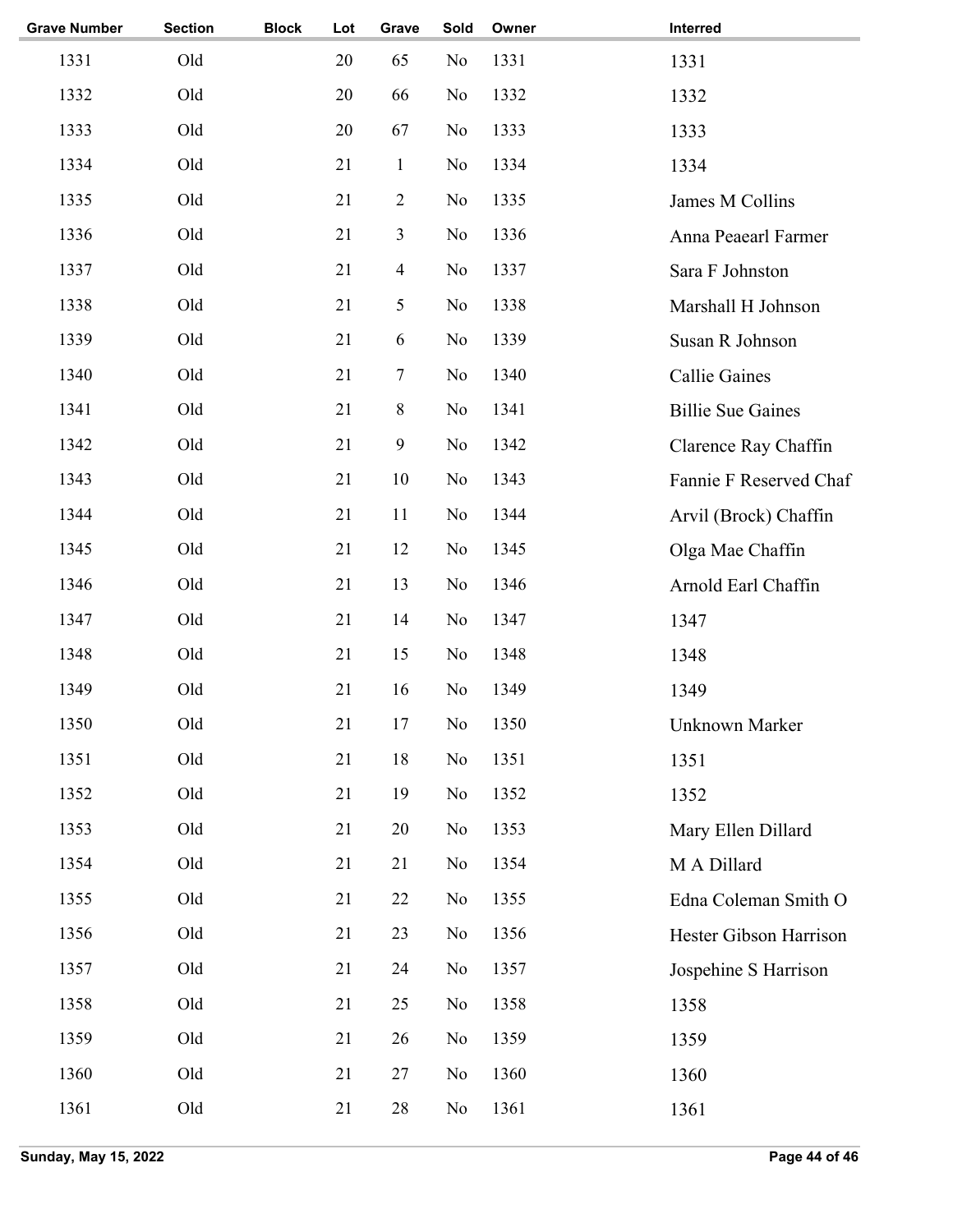| <b>Grave Number</b> | <b>Section</b> | <b>Block</b> | Lot | Grave | Sold           | Owner | Interred              |
|---------------------|----------------|--------------|-----|-------|----------------|-------|-----------------------|
| 1362                | Old            |              | 21  | 29    | N <sub>o</sub> | 1362  | Thomas William Dillar |
| 1363                | Old            |              | 21  | 30    | N <sub>o</sub> | 1363  | Emil Gibson           |
| 1364                | Old            |              | 21  | 31    | N <sub>o</sub> | 1364  | Levi Gibson           |
| 1365                | Old            |              | 21  | 32    | N <sub>o</sub> | 1365  | Berry Gibson          |
| 1366                | Old            |              | 21  | 33    | N <sub>o</sub> | 1366  | 1366                  |
| 1367                | Old            |              | 21  | 34    | N <sub>o</sub> | 1367  | <b>Bessie Gibson</b>  |
| 1368                | Old            |              | 21  | 35    | N <sub>o</sub> | 1368  | 1368                  |
| 1369                | Old            |              | 21  | 36    | N <sub>o</sub> | 1369  | Mollie Gibsom         |
| 1370                | Old            |              | 21  | 37    | N <sub>o</sub> | 1370  | Frank Gibson          |
| 1371                | Old            |              | 21  | 38    | N <sub>o</sub> | 1371  | 1371                  |
| 1372                | Old            |              | 21  | 39    | N <sub>o</sub> | 1372  | Mary S Crawford       |
| 1373                | Old            |              | 21  | 40    | N <sub>o</sub> | 1373  | James O Tatom         |
| 1374                | Old            |              | 21  | 41    | N <sub>o</sub> | 1374  | Adella Tatom          |
| 1375                | Old            |              | 21  | 42    | N <sub>o</sub> | 1375  | James Henry Austin Gi |
| 1376                | Old            |              | 21  | 43    | N <sub>o</sub> | 1376  | Zeechi Gibson         |
| 1377                | Old            |              | 21  | 44    | N <sub>o</sub> | 1377  | 1377                  |
| 1378                | Old            |              | 21  | 45    | N <sub>o</sub> | 1378  | Ada Pearl Gibson      |
| 1379                | Old            |              | 21  | 46    | N <sub>o</sub> | 1379  | Dugless Gibson        |
| 1380                | Old            |              | 21  | 47    | N <sub>o</sub> | 1380  | 1380                  |
| 1381                | Old            |              | 21  | 48    | No             | 1381  | 1381                  |
| 1382                | Old            |              | 21  | 49    | N <sub>o</sub> | 1382  | 1382                  |
| 1383                | Old            |              | 21  | 50    | No             | 1383  | 1383                  |
| 1384                | Old            |              | 21  | 51    | No             | 1384  | 1384                  |
| 1385                | Old            |              | 21  | 52    | N <sub>o</sub> | 1385  | 1385                  |
| 1386                | Old            |              | 21  | 53    | N <sub>o</sub> | 1386  | Rozella Shuptine      |
| 1387                | Old            |              | 21  | 54    | No             | 1387  | John Shuptine         |
| 1388                | Old            |              | 21  | 55    | No             | 1388  | O <sub>B</sub>        |
| 1389                | Old            |              | 21  | 56    | N <sub>o</sub> | 1389  | Vera Reid Burrow      |
| 1390                | Old            |              | 21  | 57    | N <sub>o</sub> | 1390  | Clifford Leroy Burrow |
| 1391                | Old            |              | 21  | 58    | No             | 1391  | Clarence M Burrow     |
| 1392                | Old            |              | 21  | 59    | No             | 1392  | William H Burrow      |
|                     |                |              |     |       |                |       |                       |